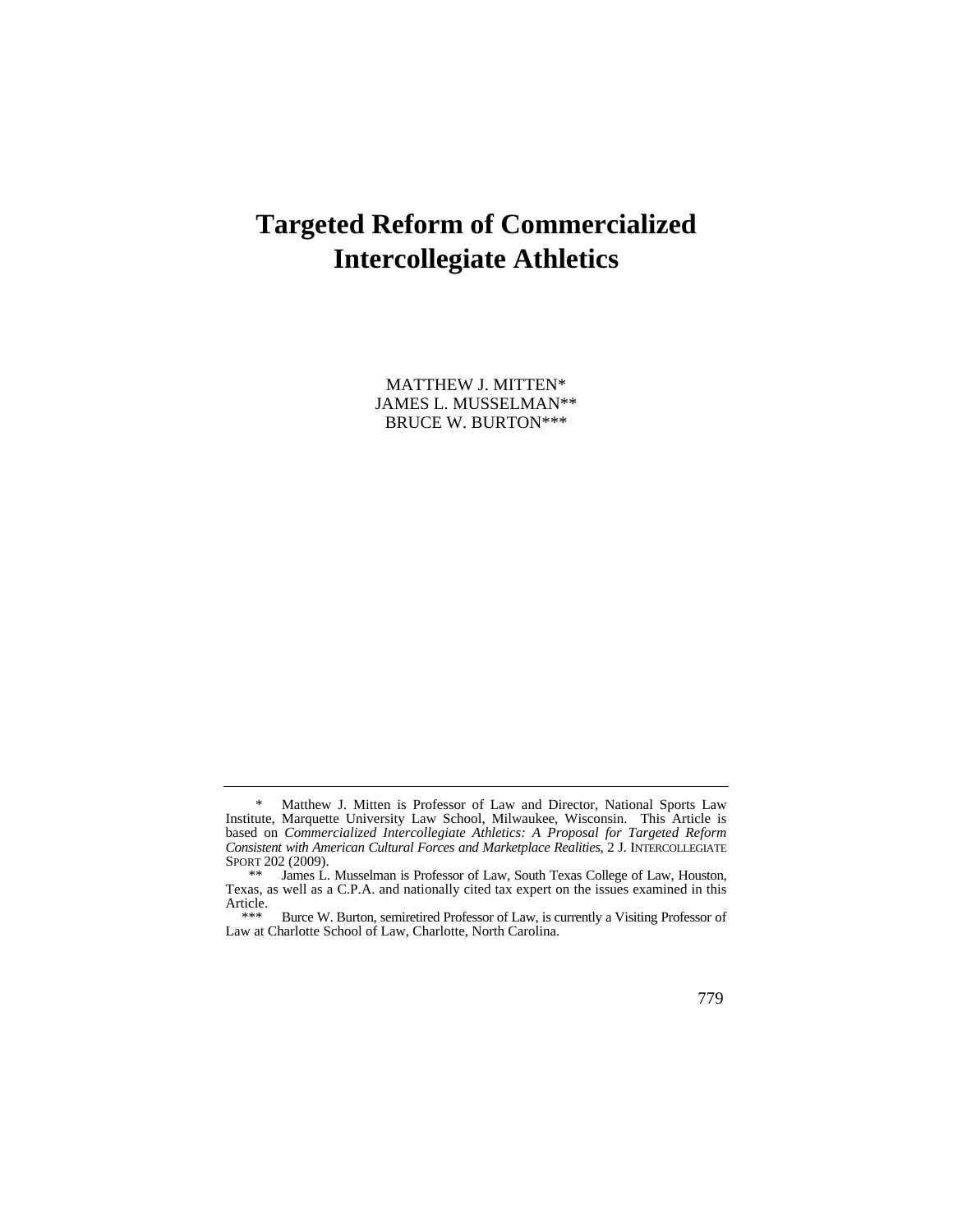## TABLE OF CONTENTS

| L     |                                                              |  |
|-------|--------------------------------------------------------------|--|
| H.    | PRIMAL AND CULTURAL FORCES UNDERLYING                        |  |
|       |                                                              |  |
| III.  | THE HISTORY AND EVOLUTION OF BIG-TIME                        |  |
|       |                                                              |  |
| IV.   | USE OF INTERCOLLEGIATE ATHLETICS AS A WINDOW                 |  |
|       |                                                              |  |
| V.    | COMMERCIALIZED INTERCOLLEGIATE ATHLETICS:                    |  |
|       | <b>TWENTY-FIRST CENTURY VALUES CONFLICTS AND</b>             |  |
|       |                                                              |  |
| VI.   | <b>UNIVERSITY ATHLETIC DEPARTMENT REVENUES SHOULD</b>        |  |
|       |                                                              |  |
|       | A.                                                           |  |
|       | L                                                            |  |
|       | 2.                                                           |  |
|       | $\mathcal{E}$                                                |  |
|       | $\mathbf{i}$                                                 |  |
|       | ii.                                                          |  |
|       | $B_{\cdot}$                                                  |  |
|       | $\mathcal{L}$                                                |  |
|       | 2.                                                           |  |
|       | C.                                                           |  |
| VII.  | CONDITIONAL ANTITRUST IMMUNITY AS AN EFFECTIVE MEANS         |  |
|       | OF IMPLEMENTING TARGETED REFORMS OF COMMERCIALIZED           |  |
|       |                                                              |  |
|       | <b>Historical Application of Antitrust Law to NCAA</b><br>A. |  |
|       | Regulation of Intercollegiate Athletics and                  |  |
|       |                                                              |  |
|       | Proposed Conditional Antitrust Immunity and<br>B.            |  |
|       |                                                              |  |
| VIII. |                                                              |  |

## I. INTRODUCTION

 This Article initially explores our society's powerful, naturally evolved passion for sports competition, the history of this cultural phenomenon as applied to intercollegiate athletics, and the role of bigtime, commercialized intercollegiate athletics within the twenty-first century American university. The United States marketplace responds to cultural forces and strong public demand for popular products; the commercialization of college sports directly reflects the marketplace realities of our society.

There is substantial public interest in interscholastic sports. Although men's basketball and football are generally popular with the public, there is a heightened level of interest in the Division I Football Bowl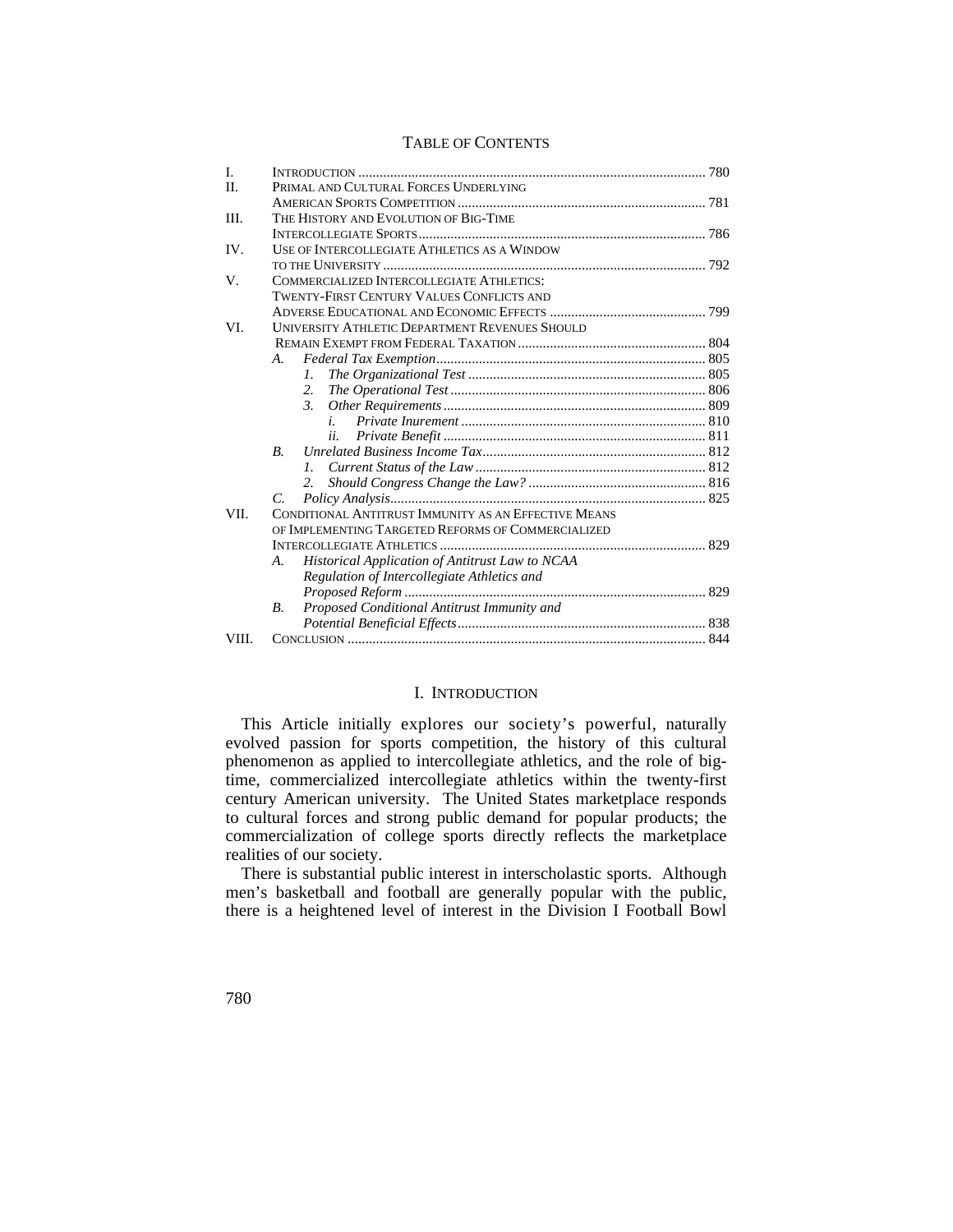Subdivision (FBS), formerly known as "Division I-A." In response, colleges and universities invest substantial resources in their athletic departments as a means to achieve a wide range of legitimate objectives that further their missions. Among these objectives are providing a lens through which the nature, scope, and quality of their higher educational services is discovered by the public; attracting high quality faculty, students, and student-athletes; diversifying their student bodies; forging a continuing bond with alumni, the local community, and other constituents that provides both tangible and intangible benefits; and enhancing their institutional reputations.

This Article will then explain why university athletic department revenues should continue to be exempt from federal taxation, specifically the Federal Unrelated Business Income Tax (UBIT), despite the increasingly commercialized nature of intercollegiate sports such as Division I FBS football and men's basketball. Moreover, proposed revision of federal tax law is not an effective means of preventing marketplace forces from pushing intercollegiate athletics out of its proper role as an integral part of nonprofit higher education and into a primarily commercial endeavor nearly identical to for-profit professional sports.

 would enable the NCAA to enact legislation to ensure that intercollegiate athletics are primarily educational endeavors, prevent the excessive Recognizing that the commercialization of intercollegiate athletics creates economic incentives for conduct that may conflict with a university's academic mission and may potentially exploit student-athletes, this Article proposes that Congress provide the National Collegiate Athletic Association (NCAA) and its member universities with a conditional exemption from the federal antitrust laws. This limited antitrust immunity allocation of university financial resources to sports, and better enable student-athletes in revenue-generating sports to obtain the educational benefits of their bargain. In addition, this proposal has the potential to protect and maintain the opportunity for student-athletes to participate in sports that do not generate net revenue.

## II. PRIMAL AND CULTURAL FORCES UNDERLYING AMERICAN SPORTS COMPETITION

Persuasive evidence shows that youthful sports competition reflects an inherent, survival-based, and pleasure-producing dynamic that has evolved within human nature. In turn, human culture—including our educational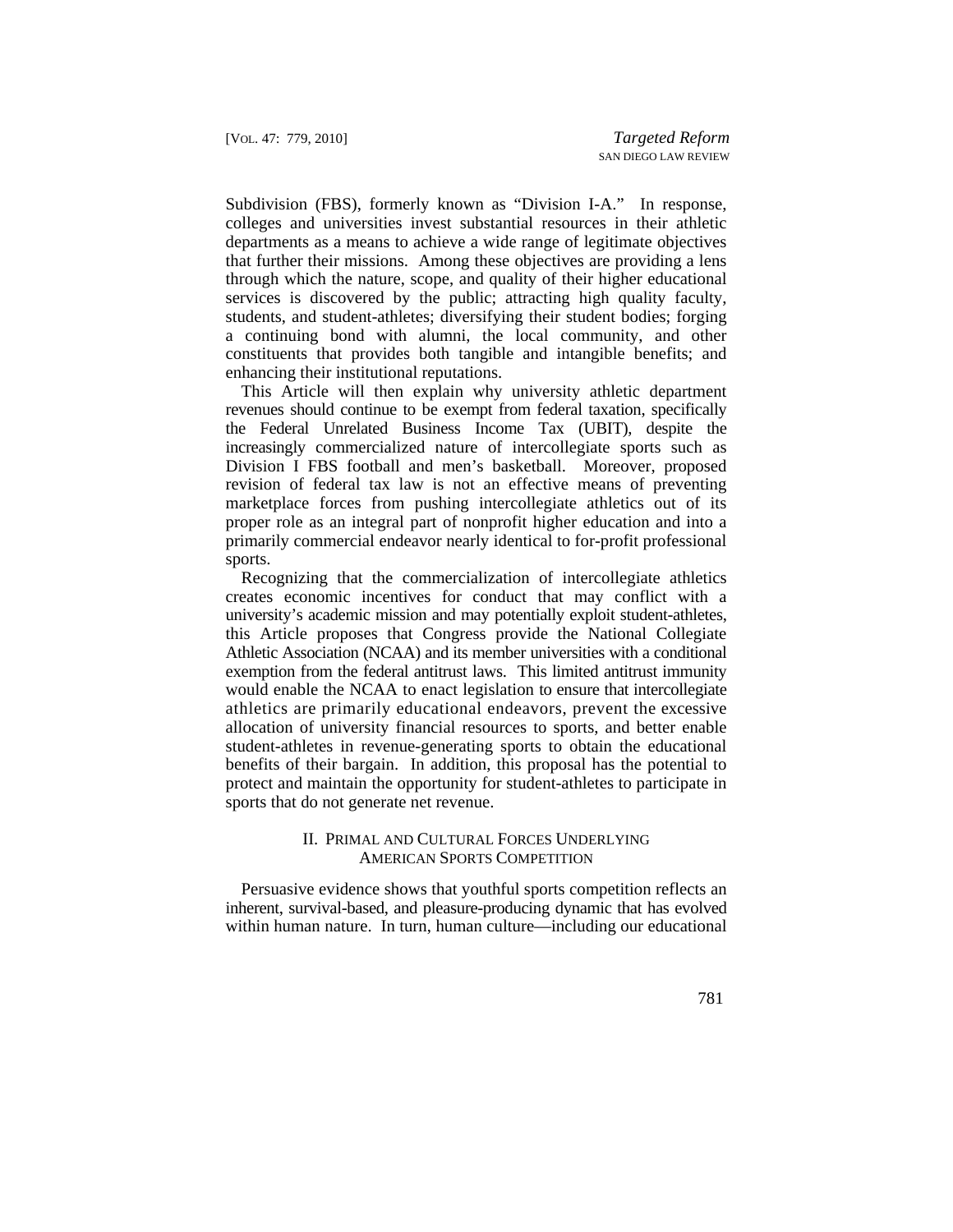systems—is profoundly influenced by this dynamic. Culture, in turn, creates consumer demands that are reflected in the economic workings of a free marketplace. The entire history of intercollegiate sports demonstrates this interrelationship. In short, the structure of America's intercollegiate athletics derives from evolved human nature and is powerfully influenced by the resulting cultural manifestations and their impact on the marketplace. These interlocked forces will be briefly examined.

Current neurology and psychology research indicate that human play is an inherent, joy-producing essential of our species. Play is seen as an imperative, evolved, natural survival element inherent in humans and certain other mammals.<sup>1</sup> Researchers conclude that play is an essential natural selection step that equips people for survival as members of human society.<sup>2</sup> As summarized by one leading psychiatrist-neurologist researcher: "[R]esearch suggests that play is a biological necessity . . . . [T]he forces that initiate play lie in the ancient survival centers of the brain . . . where other anciently preserved survival capacities also reside."<sup>3</sup>

The survival tools produced by play include human empathy, trust in others, complex problem solving, knowledge of both personal and interpersonal boundaries, and humor.<sup>4</sup>

 VAUGHN, PLAY: HOW IT SHAPES THE BRAIN, OPENS THE IMAGINATION, AND INVIGORATES Krista Tippett with Dr. Stuart Brown, Founder, Nat'l Inst. for Play (July 2, 2009), 1. Interview with Dr. Stuart Brown, M.D., Founder, Nat'l Inst. for Play, <http://www.amazon.com/Play-Shapes-Brain-Imagination-Invigorates/dp/1583333339/ref=s> (reviewing Dr. Brown's latest publication); *see also* STUART BROWN WITH CHRISTOPHER THE SOUL 5–7, 15–50 (2009). Brown, former Chief of Psychiatry at Mercy Hospital, left clinical practice to found the National Institute for Play. *About Us*, NAT'L INST. FOR PLAY, [http://www.nifplay.org/about\\_us.html](http://www.nifplay.org/about_us.html) (last visited July 29, 2010) (chronicling the career of Dr. Stuart Brown, founder of the National Institute for Play); Interview by <http://speakingoffaith.publicradio.org/programs/play>/ (discussing Dr. Brown's neurological and psychological studies). The underlying dynamic of Dr. Brown's findings may be partially explained by the "collective unconscious" theories of C.G. Jung and his theories of archetypes. Jung speculated that repeated human experiences throughout the course of history create a sort of psychological inheritance of our species. *See generally* Anthony Stevens, *The Archetypes*, *in* THE HANDBOOK OF JUNGIAN PSYCHOLOGY: THEORY, PRACTICE AND APPLICATIONS, 74, 74–93 (Renos K. Papadopoulos ed., 2006). Whatever the root theoretical explanation for Dr. Brown's observations of human play, ordinary human experience confirms them vividly among youth.

<sup>2.</sup> Interview by Krista Tippett with Dr. Stuart Brown, *supra* note 1.

<sup>3</sup>*. Id.*

 Brown's conclusions are significant to understanding the deep grip that sports 4. *Id.* Researcher/psychologist Dr. Stuart Brown, studying large numbers of convicted male murderers, found this startling commonality: one hundred percent of the murderers he studied had never learned to play in their youth. *Id.* This discovery launched Dr. Brown into a decades-long study of play. *See About Us*, *supra* note 1. Dr. competition has on our species. Interview by Krista Tippett with Dr. Stuart Brown, *supra* note 1; *see also* JAMES E. JOHNSON ET AL., PLAY AND EARLY CHILDHOOD DEVELOPMENT 7, 11, 16–17 (2d ed. 1999) (asserting that the motivation for play and play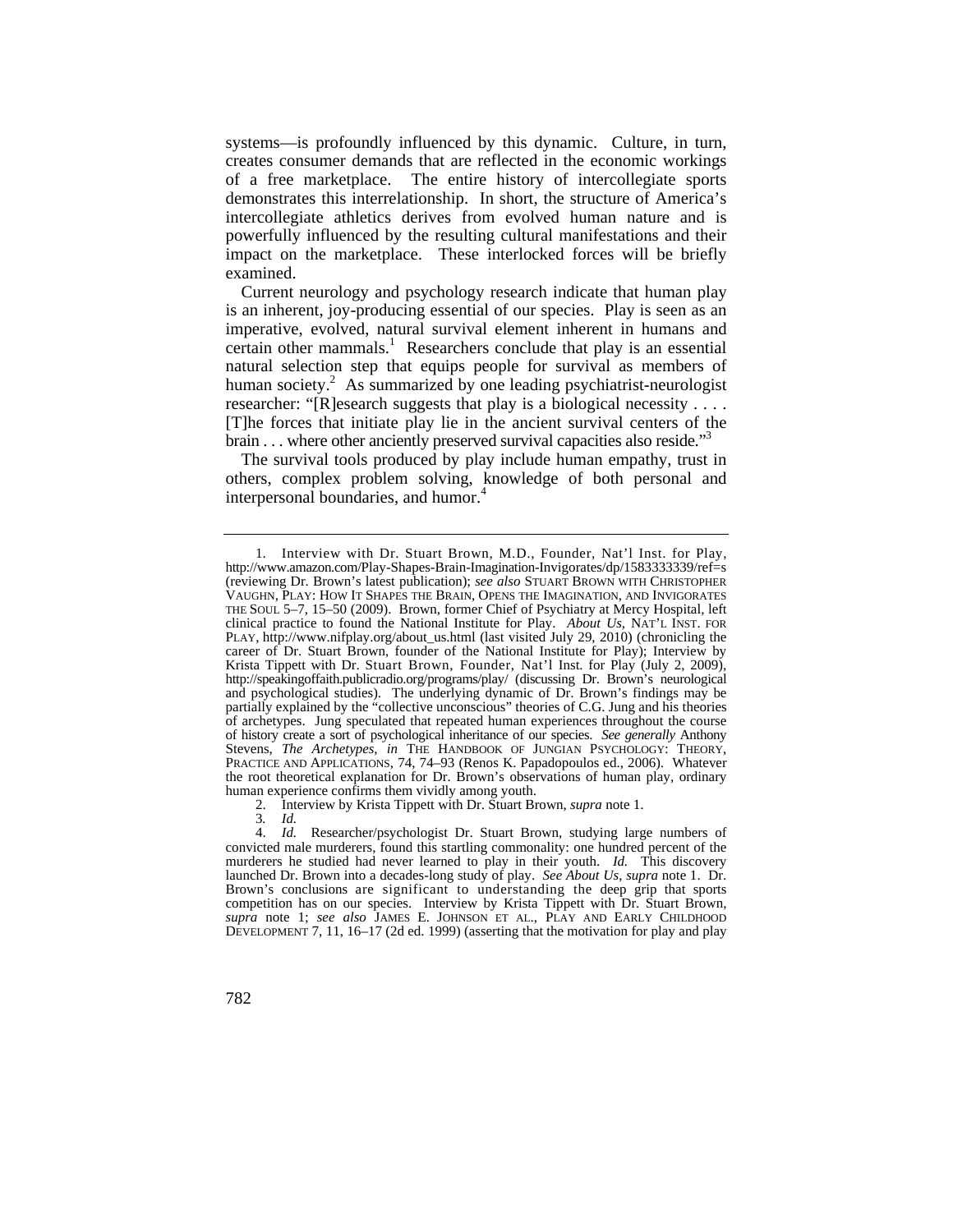Researchers of human behavior confirm that "[c]ompetitiveness is a product of the cumulative experience of the human race."<sup>5</sup> American athletics history demonstrates that humanity's youthful energy and the need to compete gave rise to public athletic competitions and was part of the robustness of America's settlers. For instance, a youthful Abraham Lincoln first became noted for his strength and athletic ability in frontier Indiana wrestling contests.<sup>6</sup> This same grassroots energy seemingly led to America's original interscholastic competitions, as when Harvard and Yale students created  $1852$ 's first rowing competition,<sup>7</sup> followed by Princeton and Rutgers students' introducing intercampus college football games.8 Full-time coaches, formal institutional recognition, big stadiums, widespread sports merchandising, megamedia, and all the rest of today's sports culture evolved in later decades until we found urban and suburban America bursting with youthful competition and sports.<sup>9</sup>

 6. Ira Berkow, *Honest, Abe Had Athletic Ability*, N.Y. TIMES, Feb. 12, 1987, at B29; *see also* RONALD C. WHITE, JR., A. LINCOLN: A BIOGRAPHY 47 (2009); *Hastert, Wellstone Named to Wrestling Hall of Fame*, CHI. TRIB., Feb. 25, 2000, at C2 ("[The National Wrestling Hall of Fame] recognizes former wrestlers who have achieved national or international acclaim in their careers. Among the other 32 inductees are former U.S. Presidents George Washington, Abraham Lincoln, William H. Taft and Teddy Roosevelt . . . .").

 *Higher Education*, *in* SPORTS AND THE LAW: A MODERN ANTHOLOGY 218, 218 (Timothy 7. Joanna Davenport, *From Crew to Commercialism—The Paradox of Sport in*  Davis et al. eds., 1999).

8*. Id.* 

 grassy fields every spring. One can watch prepubescent boys and girls practicing soccer's year-olds struggling to learn game techniques in their Pop Warner football leagues. *See,*  9. It does not take the decades of Dr. Stuart Brown's studies of play to confirm this. Anyone observing youthful athletic competitions can confirm the premise that competition in youthful sports is not an activity imposed on us by our culture but arises within our species as an inherent natural drive. One can readily observe clusters of preschoolers romping in public parks; stickballers on neighborhood city streets; kids racing wildly on primary school playgrounds; neighborhood hoopsters scrambling for rebounds around a million nets; and rural teens with gloves, mitts, and baseballs on darting teamwork on well-coached suburban teams from coast-to-coast or squads of ten*e.g.*, Laura Hilgers, *Youth Sports Drawing More than Ever*, CNN.COM (July 5, 2006,

activities, such as sports, "comes from within the individual" and that these activities are "pursued for their own sake").

 5. Walter Bonime, *Competitiveness and Human Potential*, 14 J. AM. ACAD. PSYCHOANALYSIS 149, 153 (1986); *see also* Kingsley R. Browne, *Women in Science: Attorney Attributes Bearing on Professionalism*, 46 AM. U. L. REV. 1337, 1368–69 *Biological Factors Should Not Be Ignored*, 11 CARDOZO WOMEN'S L.J. 509, 514–15 (2005); Susan Daicoff, *Lawyer, Know Thyself: A Review of Empirical Research on*  (1997); Craig Holt, *Competitive Fishing Really Serves Purpose*, HERALD-SUN (Durham, N.C.), Aug. 13, 1995, at D9.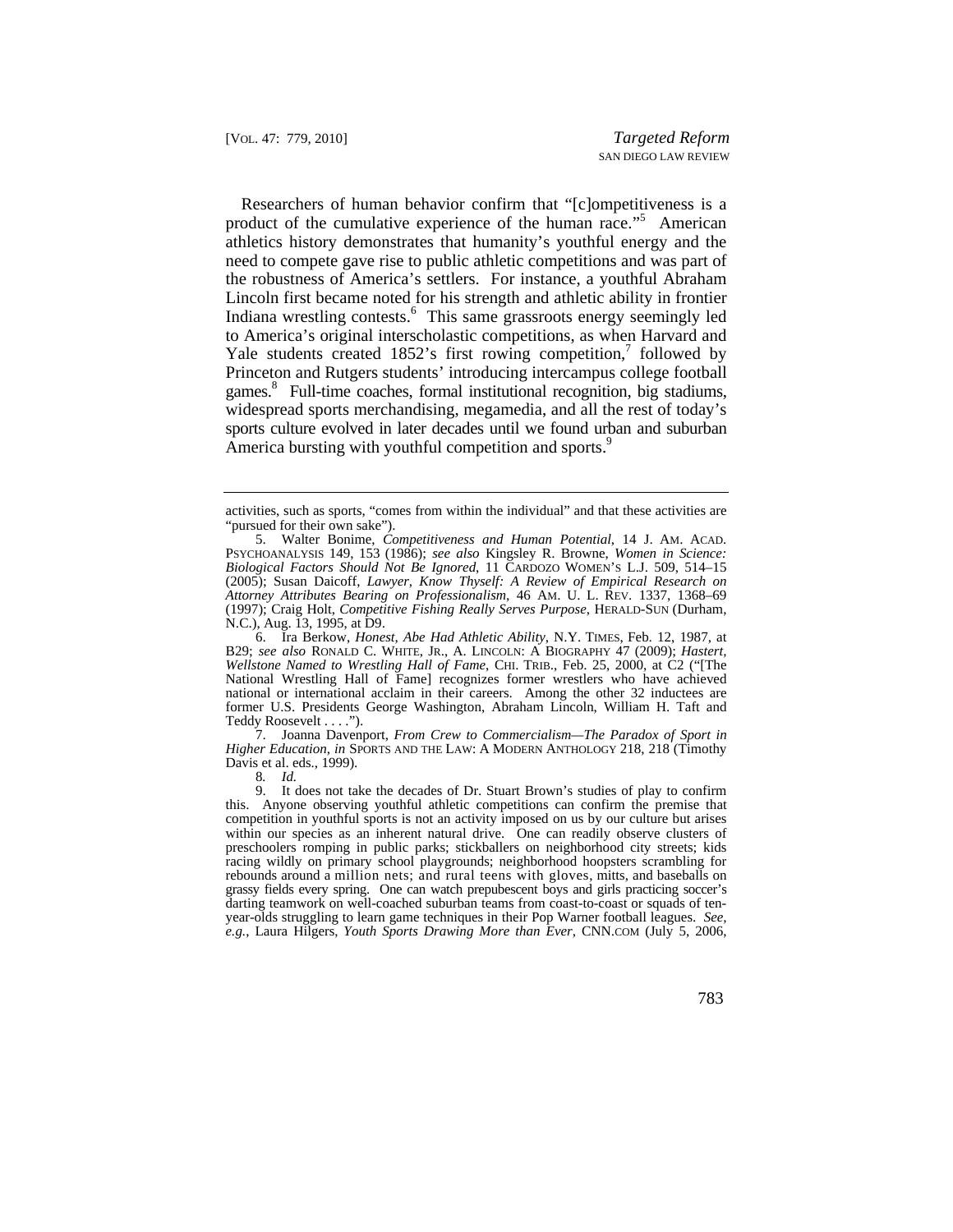The mere existence of competitive intercollegiate teams seems a natural extension of youthful competition. As the Knight Commission on Intercollegiate Athletics recently reported, one university president, referring to competitive sports, stated, "It's an integral part of our DNA. . . . It has shaped us since our founding."<sup>10</sup> Athletics energizes both those who compete and those who are spectators to the competition, be they competitors or former competitors themselves, their families, friends, loyal alumni, nonalumni supporters, sport enthusiasts on the faculty, and each of these groups' varying social networks. The undeniable magnetism of interscholastic sports competition has been analogized to "85,000 people gathered for a family reunion."<sup>11</sup>

 presence in our species of a primal need to compete physically or Regardless of whether someone celebrates this human attraction to competition or condemns it as a barrier to a more utopian ideal based on sharing and cooperation, this much is clear: no realist can deny the witness such [competitions.](https://competitions.12)<sup>12</sup> As ever, human culture responds to human needs and, in a free system, the marketplace responds by satisfying culture's demands. In the twenty-first century marketplace, interscholastic sports competition has become "a multibillion dollar industry."<sup>13</sup>

In analyzing the bonds between a community and its sports teams, some commentators have pointed out that a core of tribalism is the

 exceeded only by the tragic social costs of such loss. *See* Jim Souhan, *Prep Activities' Real Cost Appears When They're Gone*, [STARTRIBUNE.COM](https://STARTRIBUNE.COM) (Minneapolis-St. Paul, Minn.) 12:02 PM), <http://www.cnn.com/2006/US/07/03/rise.kids.sports/index.html> (estimating that forty-one million American kids are involved in competitive youth sports each year). The educational and maturational values of competitive athletics at the junior and senior high school levels in America are attested to by both personal anecdotal testimony and empirical studies. The educational and maturational losses to young people—whether star athletes or benchwarmers—from deleting competitive athletics from the schools is (May 17, 2008), [http://www.startribune.com/templates/Print\\_This\\_Story?sid=19033899](http://www.startribune.com/templates/Print_This_Story?sid=19033899) (citing studies that weigh these social costs found in NAT'L FED'N STATE HIGH SCH. ASS'NS, THE CASE FOR HIGH SCHOOL ACTIVITIES (2008), *available at* [http://www.nfhs.](http://www.nfhs) org/WorkArea/DownloadAsset.aspx?id=3263).

 <sup>10.</sup> KNIGHT COMM'N ON INTERCOLLEGIATE ATHLETICS, QUANTITATIVE AND QUALITATIVE RESEARCH WITH FOOTBALL BOWL SUBDIVISION UNIVERSITY PRESIDENTS ON THE COSTS AND FINANCING OF INTERCOLLEGIATE ATHLETICS: REPORT OF FINDINGS AND IMPLICATIONS 43 (2009), *available at* <http://www.knightcommissionmedia.org/imag> es/President\_Survey\_FINAL.pdf.

<sup>11</sup>*. Id.* "Competitiveness is a product of the cumulative experience of the human race." Bonime, *supra* note 5, at 153; *see also* Browne, *supra* note 5, at 515; Daicoff, *supra* note 5, at 1368–69; Holt, *supra* note 5, at D9. For a potential Jungian explanation of the eons-old duration of human fascination with sport, see *supra* note 1.

 12*. See generally* Bonime, *supra* note 5, at 149–66 ("[C]ompetitiveness is a product of the cumulative experience of the human race."); Browne, *supra* note 5, at 515; Daicoff, *supra* note 5, at 1368–69; Holt, *supra* note 5, at D9.

 13. MATTHEW J. MITTEN ET AL., SPORTS LAW AND REGULATION: CASES, MATERIALS, AND PROBLEMS 13–14, 237 (2d ed. 2009).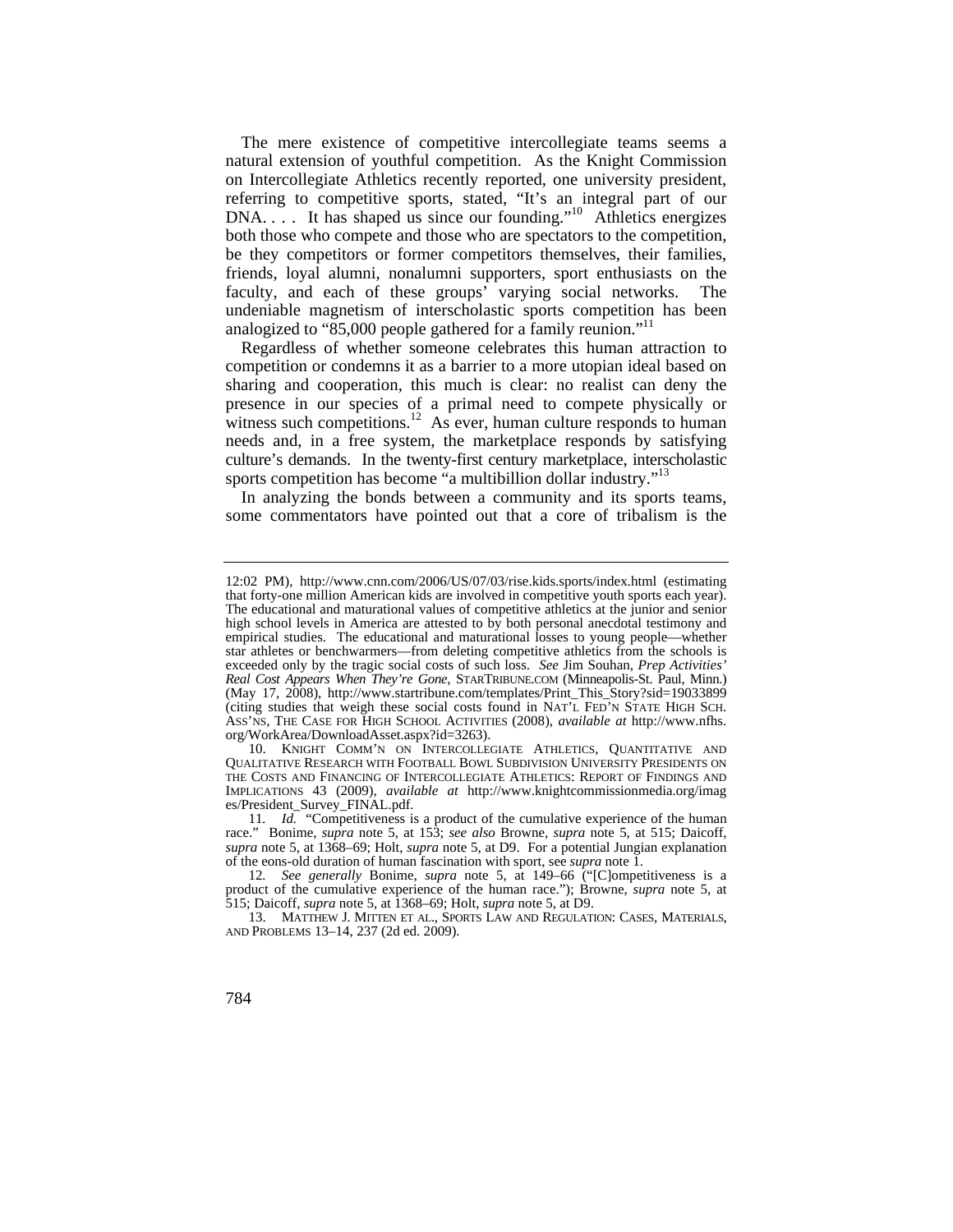energizing bond between a team and its community.<sup>14</sup> One politically recognized this bond between a community and its local sports teams.<sup>16</sup> astute observer, former Missouri Senator John Danforth, believes that a "sports team is different from the normal business. . . . A sports team carries with it the support of the community, the identity of the community, and the spirit of the community."<sup>15</sup> Similarly, judges have One court has stated that the community's bond to its athletic teams "[is] the highly valued, intangible benefits" that are virtually impossible to

 14. John Beisner, *Sports Franchise Relocation: Competitive Markets and Taxpayer Protection*, 6 YALE L. & POL'Y REV. 429, 437–38 (1988). Although Beisner deals with the cultural bond between a city and its *professional* sports teams, the bonding principle seems equally apt for big-time college sports. Charles Davidson, *Sports Still Draw Fans Despite Recession*, 11 ECONSOUTH, no. 3, 2009, [http://www.frbatlanta.org/pubs/econsouth/](http://www.frbatlanta.org/pubs/econsouth) econsouth\_vol\_11\_no\_3\_sports\_draw\_fans.cfm?redirected=true; Ivan Maisel, *Passion, Tradition Elevate College Football over NFL*, [ESPN.COM](https://ESPN.COM) (last updated Aug. 15, 2006, 3:16 PM), <http://sports.espn.go.com/espn/print?id=2549750&type=Columnist&images> Print=off; *see also* Kristen Martinez, *Pigskin Religion*, CULTURE SHOCK!, [http://web.mit.](http://web.mit) edu/cultureshock/fa2006/www/essays/football.html (last visited Aug. 1, 2010) ("I know most of the fans that have season tickets reasonably well because there is such a strong sense of community among the fans and we have such a great time at the games. We look forward to seeing each other at the home games to discuss the referees, players and rivalries. Rivalries in college football can tear apart relationships, friendships, neighborhoods and cities.").

 MD. L. REV. 57, 58 (1997) [hereinafter Mitten & Burton, *Professional Sports Franchise*  15. Daniel S. York, Note, *The Professional Sports Community Protection Act: Congress' Best Response to* Raiders*?*, 38 HASTINGS L.J. 345, 355 (1987) (citation omitted). Wisconsin Representative Marlin Schneider has stated: "Without the Milwaukee Brewers, Bucks and Packers, [Wisconsin] ain't nothing but another Nebraska." Oscar Dixon & Mike Dodd, *Brewers' Stadium Bill Stirs Response*, USA TODAY, Sept. 29, 1995, at 3C. *See generally* Matthew J. Mitten & Bruce W. Burton, *New Remedies for Breach of Sports Facilities Use Agreements: Time for Marketplace Realism*, 88 IOWA L. REV. 809, 811 (2003) [hereinafter Mitten & Burton, *New Remedies for Breach of Sports Facilities Use Agreements*]; Matthew J. Mitten & Bruce W. Burton, *Professional Sports Franchise Relocations from Private Law and Public Law Perspectives: Balancing Marketplace Competition, League Autonomy, and the Need for a Level Playing Field*, 56 *Relocations from Private Law and Public Law Perspectives*].

<sup>16</sup>*. See, e.g.*, L.A. Mem'l Coliseum Comm'n v. NFL (*Raiders I*), 726 F.2d 1381, 1396–97 (9th Cir. 1984); Metro. Sports Facilities Comm'n v. Minn. Twins P'ship, 638 N.W.2d 214, 221–22 (Minn. Ct. App. 2002) (describing a professional MLB team's bonds to its community and holding that there exists a cluster of intangible values associated with a community's sports teams—welfare, recreation, prestige, prosperity, and trade and commerce).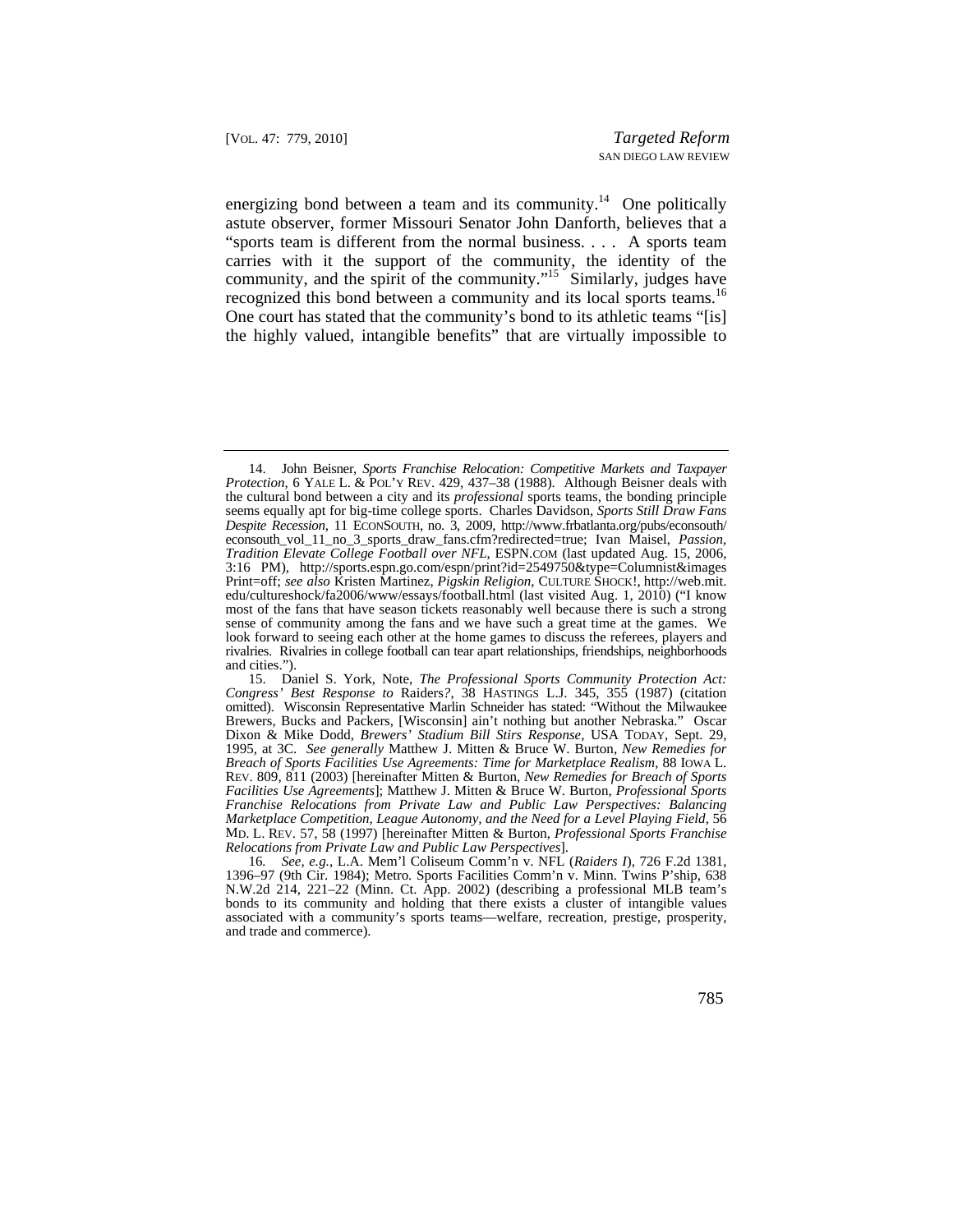quantify.<sup>17</sup> In college athletics, the relevant community that is emotionally bonded to the team includes more than a dozen overlapping constituencies.<sup>18</sup>

## III. THE HISTORY AND EVOLUTION OF BIG-TIME INTERCOLLEGIATE SPORTS

A brief historical review illustrates that the interlocking competitionculture-marketplace dynamic has driven the trajectory of intercollegiate sports from their inception in 1852 to the present. Briefly examining the principal cycles in the evolution of American intercollegiate athletics will help to clarify this Article's central proposition: elemental forces of human nature create cultural desires, which are quickly satisfied by the creation of products and services through the operation of a free marketplace. This ongoing dynamic creates powerful economic forces with corresponding commercial incentives that generate the potential for social and political conflicts, as well as abuses. The evolution, growth, and commercialization of intercollegiate athletics—with the predictable conflicts and abuses—is a paradigmatic example of these cultural and marketplace phenomena in action.

the ideal of uncompensated competitive sport for its own sake. Athletic competition among American institutions of higher education was, from an early date, based on the British rhetoric of "amateurism"— Uncompensated competition was erroneously viewed as the nature of athletic competition in ancient Greece. This did not reflect reality because successful Greek athletes were paid substantial sums of money

<sup>17</sup>*. See Metro. Sports Facilities Comm'n*, 638 N.W.2d at 225 (quoting Mitten & Burton, *Professional Sports Franchise Relocations from Private Law and Public Law Perspectives*, *supra* note 15, at 70–71).

 rights; big media; the NCAA; athletic conferences; university coaches; federal politicians; KNIGHT COMM'N ON INTERCOLLEGIATE ATHLETICS, COLLEGE SPORTS 101: A PRIMER ON MONEY, ATHLETICS, AND HIGHER EDUCATION IN THE 21ST CENTURY 3 (2009), *available at*  TULSA WORLD, Jan. 11, 2006, at A1 (reporting that noted financier Boone Pickens, alumni of the "largest single donation ever to an American university's athletic department"); Martinez, 18*.* Such multiple constituencies would include such groups—many of them holding powerful influence or vested, legally protected rights—as taxpayers; players; fans; alumni; faculty; local, state, and federal politicians; university administrators; sports facility bond underwriters and other private or public debt holders; long-term licensees; contract-holding suppliers and manufacturers; holders of facility naming parents of players; the professional sports leagues; high school players; and agents. For a discussion of the constituencies of a university's interscholastic sports competition, see [http://www.knightcommission.org/index.php?option=com\\_content&view=article&id=34](http://www.knightcommission.org/index.php?option=com_content&view=article&id=34) 4&Itemid=84; *also* Bill Haisten, *OSU Gets \$165 Million: Holdenville Native Boone Pickens' Gift to the School's Athletic Department Is Believed To Be a U.S. Record*, Oklahoma State University, has given \$165 million to the school's athletic department, *supra* note 14 (describing her personal experience as a sports fan and the "strong sense of community" that has accompanied it).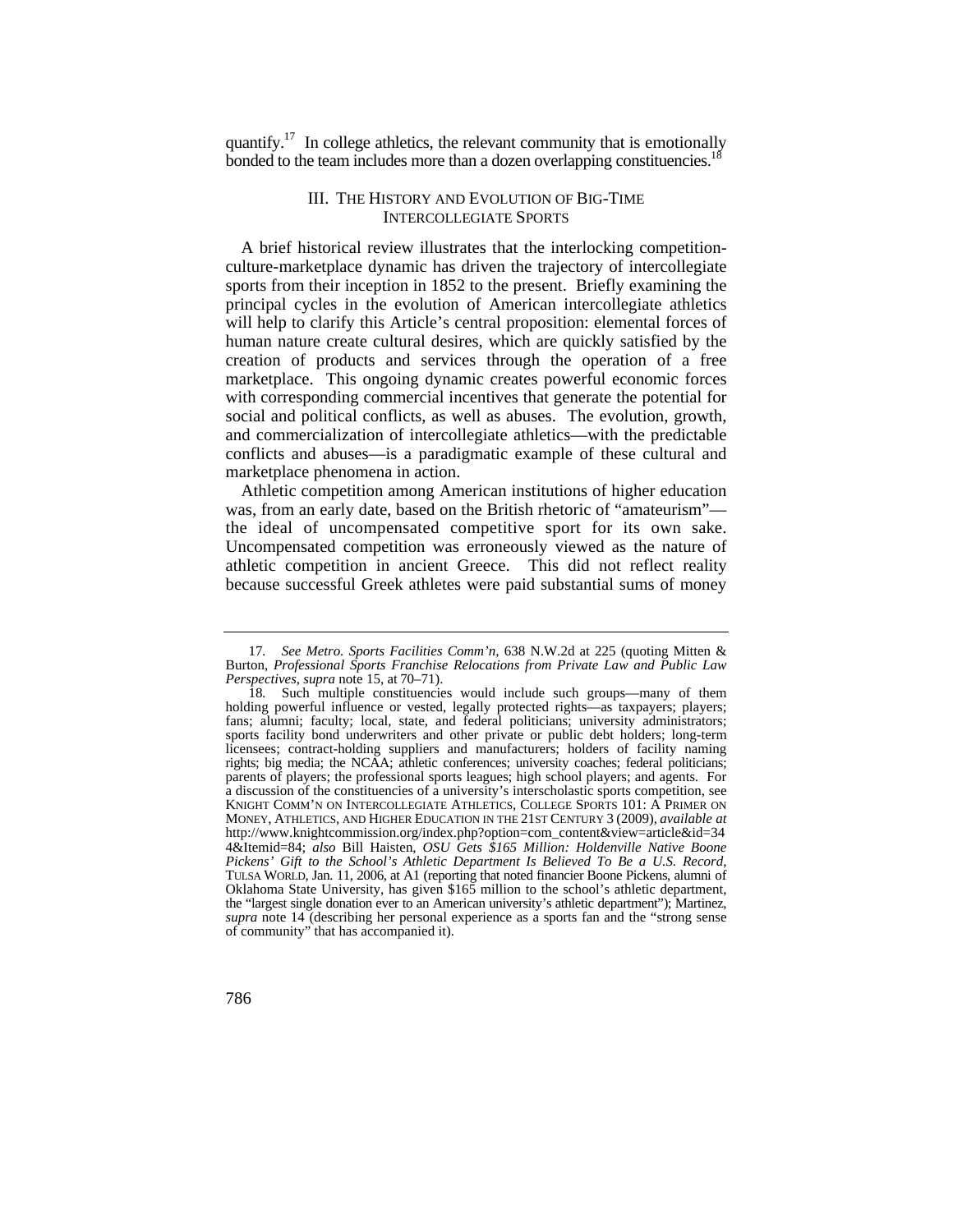for their [efforts.](https://efforts.19)<sup>19</sup> Nevertheless, this historically mistaken notion of amateurism became the hallmark of elite British universities, such as Cambridge and Oxford, and flourished by reason of English society's rigid class distinctions and culture of [elitism.](https://elitism.20)<sup>20</sup>

However, British elitist practices were not effectuated in America, as illustrated by the fact that Harvard rowing teams from the 1850s onward were awarded money for successful [efforts.](https://efforts.21)<sup>21</sup> Universities' intense recruiting of team members, along with the direct or indirect awarding of benefits to athletes, quickly became the hallmark of American intercollegiate [sports.](https://sports.22)<sup>22</sup> Subsequent commonplace practices such as awarding athletic scholarships covering the costs of student-athletes' tuition, room, board, and books that are worth thousands of dollars; hiring professional coaches—including multi-million dollar salaries for Division I FBS and

 *American Popular Literature*, UNIV. GA. J. UNDERGRADUATE RES. OPPORTUNITIES, 2001, 20*. See* Cara Turano, *The Rise of Intercollegiate Football and Its Portrayal in*  <http://www.uga.edu/juro/2001/Turano.html> (last visited Aug. 1, 2010).

 the Anglophile ideal of amateurism in America was the Olympic teams and the years later. *Biography*, JIM THORPE: WORLD'S GREATEST ATHLETE, [http://www.cmgww.](http://www.cmgww) 21. Harvard rowers' prizes ranged from \$100 to \$500, significant sums in nineteenth century America. Shropshire, *supra* note 19, at 226. The final U.S. stronghold of amateurism policies of the International Olympic Committee (IOC) and the Amateur Athletic Union (AAU), which notoriously stripped Jim Thorpe of his two track and field Olympic gold medals in 1913 for playing summertime semiprofessional baseball in the East Carolina League. A more realistic IOC posthumously restored Thorpe's medals seventy com/sports/thorpe/bio.htm (last visited Aug. 1, 2010).

 *the National Collegiate Athletic Association, 1906 to 1931*, 8 VAND. J. ENT. & TECH. L. deal of light on the current situation of college athletics in twenty-first century academe. concepts, possibly valid for human society in a long past era, if ever, continue undiminished 22*. See generally* W. Burlette Carter, *The Age of Innocence: The First 25 Years of*  211, 230–35 (2006); Craig Lambert, *The Professionalization of Ivy League Sports*, HARVARD MAG., Sept.–Oct. 1997, at 36, 36, *available at* [http://harvardmagazine.com/](http://harvardmagazine.com) 1997/09/ivy.html. In America the rhetoric of "amateurism"—like the educational satire of "fish-grabbing-with-the-bare-hands"—is a nonfunctioning, cultural residue of a fictional past ideal. *See generally* J. ABNER PEDDIWELL, THE SABER-TOOTH CURRICULUM 54–74 (memorial ed. 1972). One radical faculty member ranted: "'But, damn it . . . how can any person with good sense be interested in such useless activities?'" *Id.* at 72. This satire on the development of modern-day educational curricula surprisingly sheds a great *See id.* at 54–74. Peddiwell's book makes the case that the enduring romance of Paleolithic after the realities of actual life experience have rendered such concepts moot. *See id.* Is this not exactly on point with the continuing ideology of antiinterscholastic athletics, and its accompanying myth of amateurism, which has persisted for scores of decades after the marketplace has embraced and assimilated big-time sports into the culture?

 *Compensation*, *in* SPORTS AND THE LAW: A MODERN ANTHOLOGY, *supra* note 7, at 223, 19. Kenneth L. Shropshire, *Legislation for the Glory of Sport: Amateurism and*  224. Greek athletes were generously rewarded: in one event the prize could be up to ten years worth of wages. *Id.*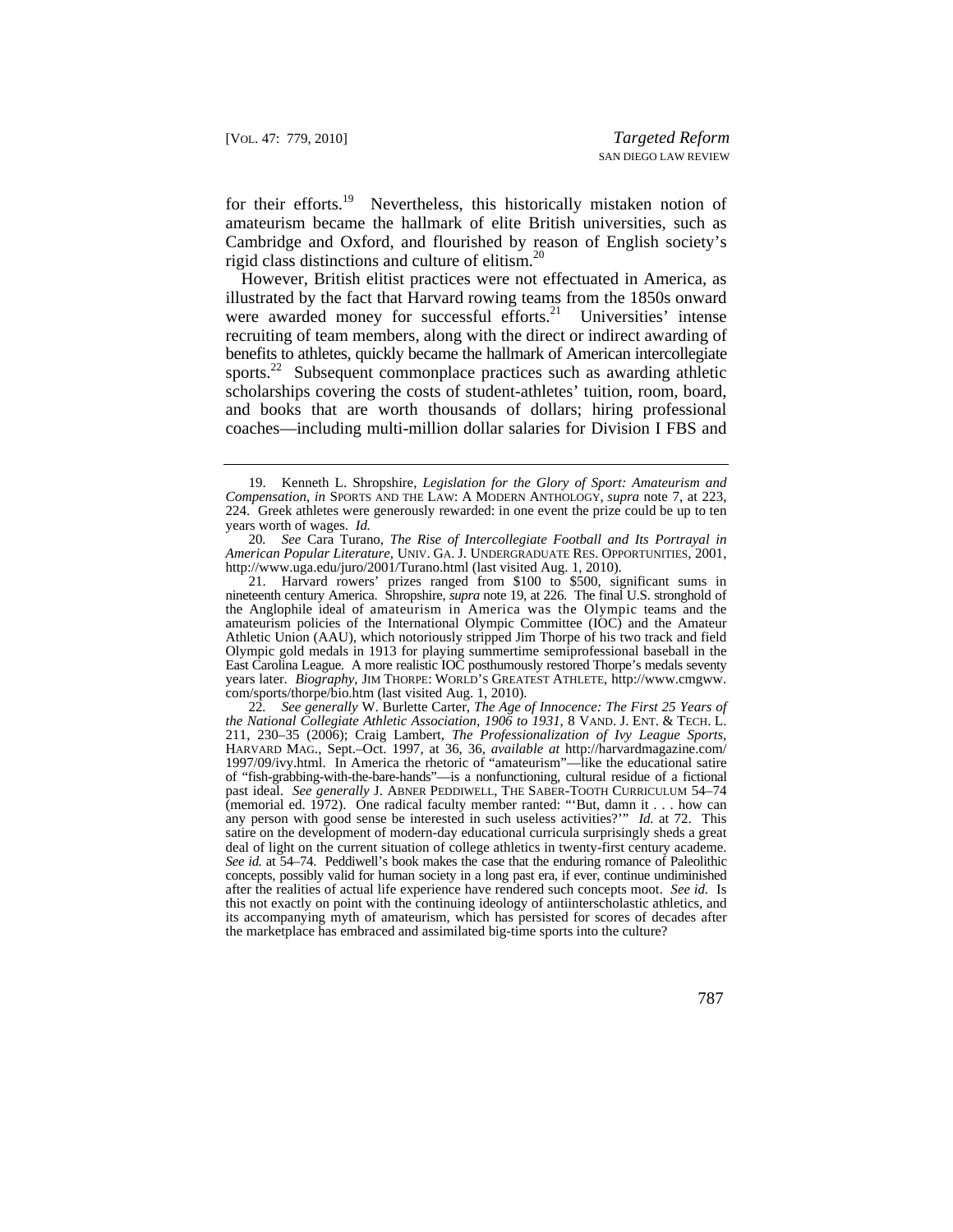men's basketball teams—and athletic trainers; recruiting talented athletes; and generating multimillion dollars revenues from gate receipts, broadcast revenues, and sponsorships are notable features of the commercialization of American intercollegiate athletics. Such features belie the characterization of American intercollegiate sports as amateur sports competition.

brawls—arose.<sup>24</sup> This led to the famed Chicago Meeting in January 1895 Reform of abuses seemingly inherent in sports competition among American universities reveals a series of historic landmarks. These landmarks clearly show that popular demand in the marketplace has always fueled the growth and destiny of intercollegiate athletics and reform efforts were never targeted at abolishing competition. Reform efforts illustrate society's continuing struggle to blunt and channel the negative side effects of marketplace demands while still permitting popular athletic competitions to flourish.<sup>23</sup> Because the 1890s saw football teams from prominent universities competing before grandstands packed with student and alumni supporters, excesses and abuses—including that sought better institutional control of intercollegiate sports. The meeting resulted in the formation of the Big Ten as a major college athletic conference to control and regulate the burgeoning popularity of intercollegiate sports events in the Midwest among its member institutions.<sup>25</sup>

to urge decisive action,  $27$  and in December 1905, the representatives of Association of the United States (IAAUS), the predecessor to the NCAA.<sup>28</sup> Despite the growth of academic conferences and increased regulation and institutional supervision of intercollegiate athletics, serious college football injuries and deaths rocketed to alarming proportions.<sup>26</sup> President Theodore Roosevelt responded by meeting with Ivy League institutions sixty-two major institutions met to form the Intercollegiate Athletic The nascent NCAA became a rulemaking group that promoted the growth of athletic conferences, pushed for greater institutional control of

<sup>23.</sup> For a generalized history of college and university sports in America, see KNIGHT COMM'N ON INTERCOLLEGIATE ATHLETICS, *supra* note 18, at 6–8.

<sup>24</sup>*. See* Davenport, *supra* note 7, at 219.

 Chicago football reborn. *See infra* note 47. 25*. Id.* Ironically, the University of Chicago, instrumental in forming the Big Ten, eventually dropped football and left the Big Ten, only to experience a later chapter of

 *Hall*, USA TODAY, Mar. 30, 2000, at 7C; Skip Wood, *Life on Wedge: "No Room for Cowards*,*"* USA TODAY, Feb. 16, 2005, at 3C. 26*. See* Willie T. Smith III, *Tribute to Flying Wedge a Starting Point for NCAA's* 

 <sup>27.</sup> Carter, *supra* note 22, at 215–16; Mark Alesia, *Historians Debate Roosevelt's NCAA Legacy; President Played Key Role in Birth of Organization, but 1905 "Ultimatum" Questioned*, INDIANAPOLIS STAR, Jan. 7, 2006, at 1D; *see also The History of the NCAA*, [NCAA.ORG](https://NCAA.ORG), <http://www.ncaa.org/wps/ncaa?ContentID=1354> (last visited Aug. 1, 2010) ("President Theodore Roosevelt summoned college athletics leaders to two White House conferences to encourage such reforms.").

 <sup>28.</sup> Alesia, *supra* note 27, at 1D; *The History of the NCAA*, *supra* note 27.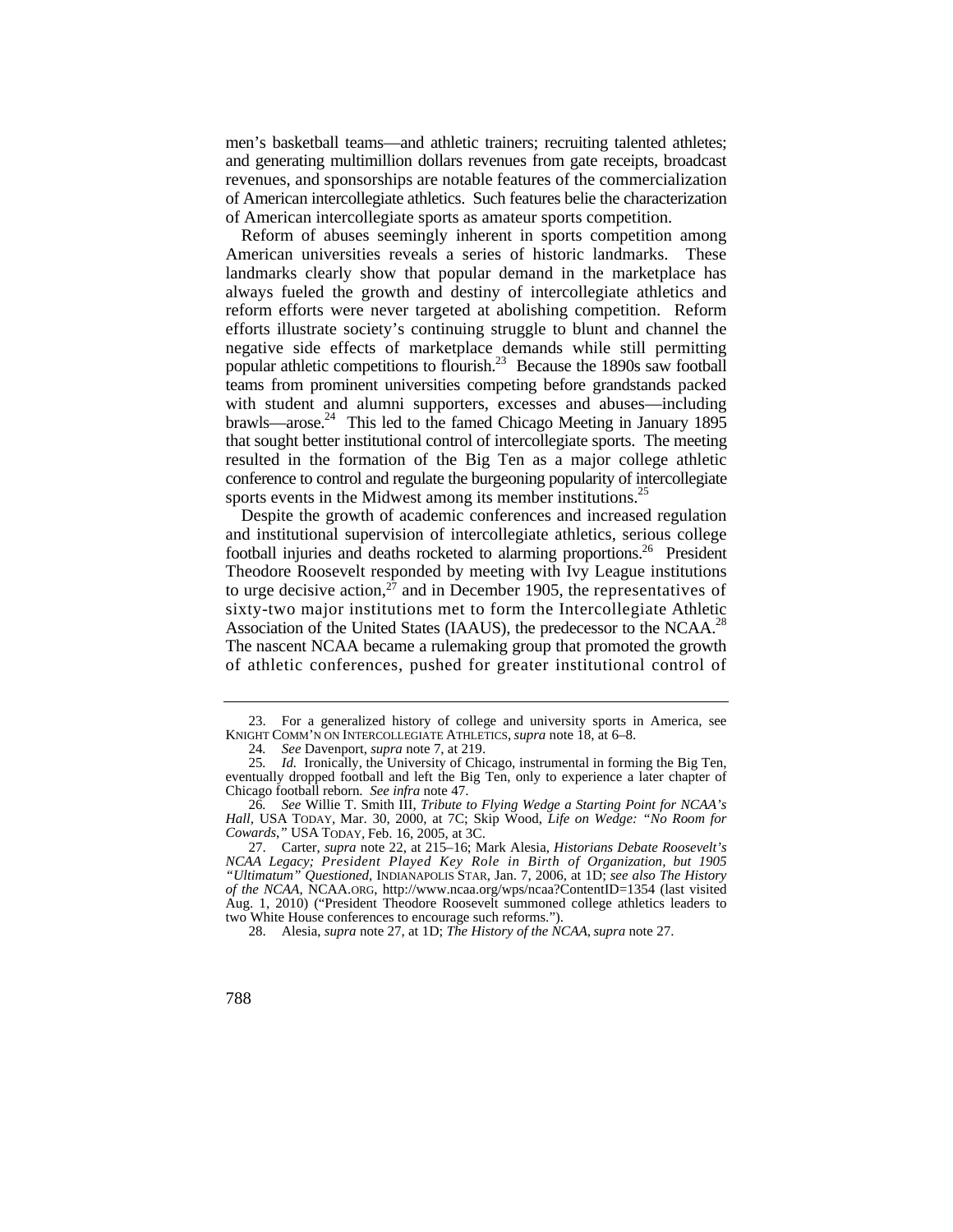discussing problems periodically arising from big-time sports competition. intercollegiate sports, and provided a continuing national focal point for These developments established the NCAA's position within academe's democratic [process.](https://process.29)<sup>29</sup>

 In the 1920s, guided by the NCAA and the booming growth of athletics as a formal part of their educational mission. More importantly, intercollegiate sports competition and athletic conferences, American institutions of higher education eventually came to recognize intercollegiate institutions placed athletic governance into physical education departments and thereby, at least nominally, under university control.<sup>30</sup> Simultaneously, the linkage between alumni and the institution, including the institutional thirst for direct financial support from alumni, became increasingly linked to many universities' intercollegiate sports [programs.](https://programs.31)<sup>31</sup>

college administrators during the sports boom of the  $1920s^{32}$  The The stock market crash of 1929 coincided with the release of the *Carnegie Report*, which summarized the findings of its multiyear project examining the nature of intercollegiate athletics and the relationship to

<sup>29.</sup> The NCAA's online history recites significant changes in governance in 1952, 1973, and 1997. *The History of the NCAA*, *supra* note 27. *See generally* JOSEPH N. CROWLEY, IN THE ARENA: THE NCAA'S FIRST CENTURY (2006).

 *Athletics Are Substantially Related to Educational Purposes,* 81 S. CAL. L. REV. 149, 165 *Education Confer in New York This Week*, N.Y. TIMES, Dec. 28, 1919, at S3; *see also*  RICHARD HOFSTADTER & C. DEWITT HARDY, THE DEVELOPMENT AND SCOPE OF HIGHER 30. CROWLEY, *supra* note 29, at 67; Gabriel A. Morgan, *No More Playing Favorites: Reconsidering the Conclusive Congressional Presumption that Intercollegiate*  (2007); *To Fix Standards of College Sports: Directors of Athletics and Physical*  EDUCATION IN THE UNITED STATES 114 (1952) ("[T]here are 'few important schools without an important stadium and without coaches whose salaries top those of the teaching staff.'" (citation omitted)); Carter, *supra* note 22, at 266 ("Schools accused the media of . . . resisting attempts to maintain amateurism by whipping up public opposition to institutional actions.").

<sup>31.</sup> Some have referred to this era as "The Golden Age of Sports." Davenport, *supra* note 7, at 219–20; *see also* HOFSTADTER & HARDY, *supra* note 30, at 114 ("The alumnus is important to the university; he is a major source of direct support; he is its lifeline to the community."); Carter, *supra* note 22, at 266.

 commercialization, and exploitation that were corrupting virtually all aspects of intercollegiate 32. John L. Griffith, *The Carnegie Reports: Another View of the Study of College Athletics Made by the Carnegie Foundation*, 1 J. HIGHER EDUC. 325, 326–27 (1930). The 1929 Carnegie Foundation Report "documented the rampant professionalism, athletics." Charles Farrell, *Historical Overview*, *in* THE RULES OF THE GAME: ETHICS IN COLLEGE SPORT 3, 8 (Richard E. Lapchick & John Brooks Slaughter eds., 1989); *see*  HOWARD J. SAVAGE ET AL., AMERICAN COLLEGE ATHLETICS, BULLETIN NUMBER TWENTY-THREE (1929) (known colloquially as the "Carnegie Report"); *see also*  Davenport, *supra* note 7, at 221 ("[The Carnegie Report] described all the abuses in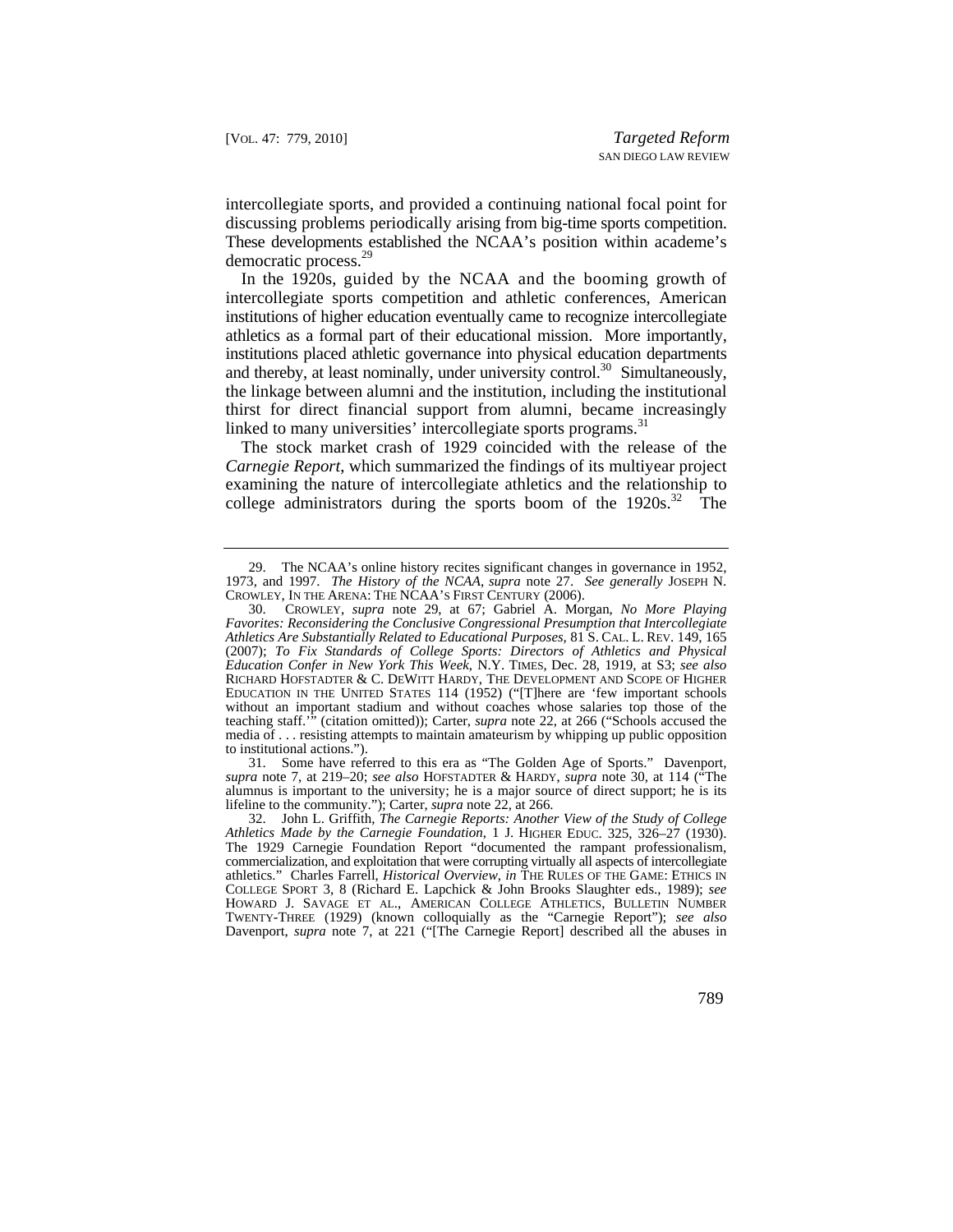athletics," $33$  and documented a litany of institution-specific bad practices. $34$ *Carnegie Report* found "rampant professionalism, commercialization, and exploitation that were corrupting virtually all aspects of intercollegiate Even during the general belt-tightening of higher education caused by reduced incomes during the Depression era, the problems of illegal player inducements and recruiting seemed to continue unabated.<sup>35</sup>

World War II offered a five-year interregnum in big-time college athletics. With the end of the war and the advent of national television came a resurgence and growth of interscholastic athletics. At the same time, college athletic departments became significant revenue generators, and many became divorced from university physical education department control.<sup>36</sup> Money, usually tied to winning programs, became the driving force in athletic departments, and the fate of university presidents sometimes hinged on the fortunes of their institutions' athletic [teams.37](https://teams.37) Athlete recruiting abuses, basketball scandals, and other distressing events reached a peak.<sup>38</sup>

 33. Farrell, *supra* note 32, at 8; *see* CROWLEY, *supra* note 29, at 65–66; Griffith, *supra* note 32, at 325–27.

34*. See* Davenport, *supra* note 7, at 221; Sobocinski, *supra* note 32, at 273–74.

35. CROWLEY, *supra* note 29, at 68; Davenport, *supra* note 7, at 221.

 36. Davenport, *supra* note 7, at 222; *see* Rodney K. Smith, *A Brief History of the National Collegiate Athletic Association's Role in Regulating Intercollegiate Athletics*, 11 MARQ. SPORTS L. REV. 9, 14 (2000).

 37. Davenport, *supra* note 7, at 222; *see also* Tom Cushman, *Examining NCAA from the Inside Out*, SAN DIEGO UNION-TRIBUNE, Dec. 11, 1995, at C1 ("[T]he entire apparatus [of intercollegiate athletics] is tailored to produce only one thing . . . money for coaches and universities." (ellipsis in original)); Austin Murphy, *Fast Times at Punahou*, SPORTS ILLUSTRATED, May 26, 2008, at 61 (quoting George Cross, the President of Oklahoma University in the 1950s, speaking about his desire to "build a university the football team can be proud of").

 38. Davenport, *supra* note 7, at 223; Rodney K. Smith, *The National Collegiate Athletic Association's Death Penalty: How Educators Punish Themselves and Others*, 62

college sport and urged the college administrators to take charge and to clean up the situation."); Robert N. Davis, *Academics and Athletics on a Collision Course*, 66 N.D. L. REV. 239, 245 (1990) ("[The Carnegie Report] focused on abuses in intercollegiate sports and urged that the universities do something to rectify the abuses."); Eric J. Sobocinski, *College Athletes: What Is Fair Compensation?*, 7 MARQ. SPORTS. L.J. 257, 273 (1996) ("The [Carnegie Report] suggested that recruiting had become corrupt, professionals had replaced amateurs, education was being neglected and commercialism reigned."); *Study of College Athletics: Carnegie Foundation Reports—Recruiting and Subsidizing Are General—Findings About Cornell*, 32 CORNELL ALUMNI NEWS, 82, 82 (1929) ("Classification of colleges and universities according to the degree and kind of recruiting and subsidizing of athletes is one of the outstanding features of the survey of American college athletics by the Carnegie Foundation for the Advancement of Teaching."). The litany of abuses identified in the Carnegie Report included the oncampus power of intercollegiate sports competition, administrative failures of oversight of football programs, plus particularized lists of seemingly institution-specific bad behavior. SAVAGE ET AL., *supra*.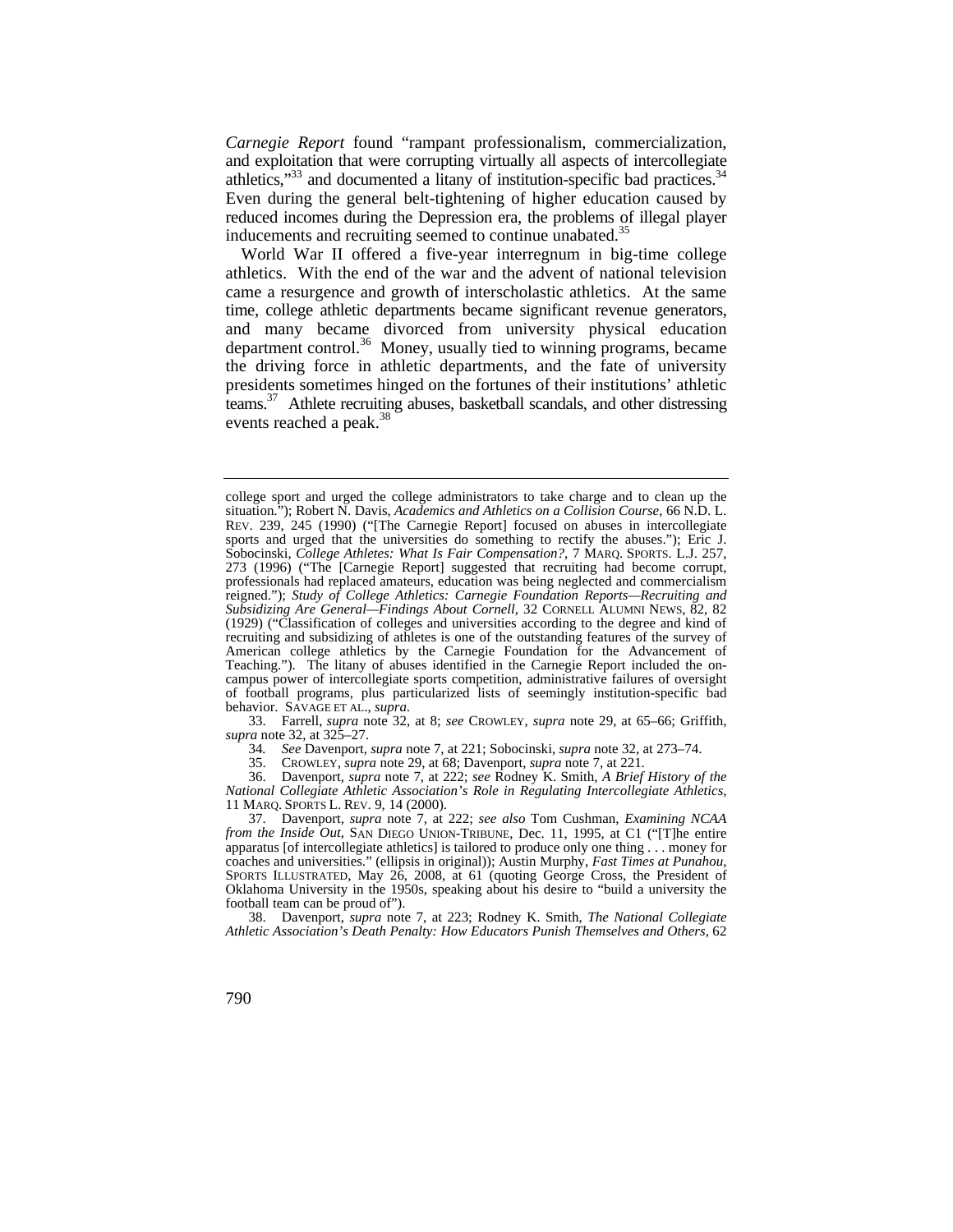In response, the NCAA evolved from an advisory body into a powerful national regulatory body that made rules, systematized policing of rules infractions, and imposed sanctions on its member institutions for rules [violations.39](https://violations.39) The NCAA was authorized by its member schools to censure, penalize, expel, and enforce sanctions against institutions for rules violations that contravened its basic objective "to maintain intercollegiate athletics as an integral part of the educational program and the athlete as an integral part of the student body and, by so doing, retain a clear line of demarcation between intercollegiate athletics and professional sports."<sup>40</sup>

This did not, however, adversely affect the popularity of intercollegiate athletics or stem the market-driven tide of increasing revenues generated by college sports events. For the past sixty years, the commercialization of intercollegiate sports has continued to grow, largely in response to the enormous popularity of Division I FBS football and men's basketball and the consequent multimillion-dollar, revenue-generating potential of these sports. For instance, CBS agreed to pay the NCAA \$6 billion from  $2002$  to  $2013$  to broadcast its men's basketball tournament.<sup>41</sup> A May 2009 Congressional Budget Office (CBO) paper, entitled *Tax Preferences for Collegiate Sports*, states that the 2008 NCAA men's basketball tournament generated approximately \$143 million in revenue for college athletic departments and that FBS bowl games generated roughly the same amount.<sup>42</sup> The CBO paper includes data showing that the 2004– 2005 fiscal year average athletic program revenues for universities with Division I FBS football and men's basketball teams was \$35.2 million.<sup>43</sup>

IND. L.J. 985, 992 (1987); Dwight Chapin, *"The Fix" Offers Insight into College Basketball Scandal*, S.F. CHRON., Feb. 16, 2002, at C2.

university president remarked recently, "[N] $\alpha$  one can or will stick his neck out .... 39. Davenport, *supra* note 7, at 222; Smith, *supra* note 36, at 15. As one [P]residents have lost their jobs over athletics. Presidents and chancellors are afraid to rock the boat." KNIGHT COMM'N ON INTERCOLLEGIATE ATHLETICS, *supra* note 10, at 16. For one journalist's case study of how the NCAA's rulemaking powers can create a "black market" among high school athletes being recruited by colleges and universities see MICHAEL LEWIS, THE BLIND SIDE: EVOLUTION OF A GAME 196–205 (2006).

 40. NCAA CONST. art. 1, § 1.3.1, *reprinted in* NAT'L COLLEGIATE ATHLETIC ASS'N, 2009–10 NCAA DIVISION I MANUAL 1, 1 (2009), *available at*<http://www.ncaapublicatio> [ns.com/p-3934-2009-2010-ncaa-division-i-manual.aspx](https://ns.com/p-3934-2009-2010-ncaa-division-i-manual.aspx).

 41. *CBS Renews NCAA B'Ball*, CBS MONEY (NOV. 18, 1999, 8:39 PM) [http://money.cnn.com/1999/11/18/news/ncaa/](http://money.cnn.com/1999/11/18/news/ncaa).

 <sup>42.</sup> CONGRESSIONAL BUDGET OFFICE, TAX PREFERENCES FOR COLLEGIATE SPORTS, at vii (2009).

<sup>43</sup>*. Id.* at 4.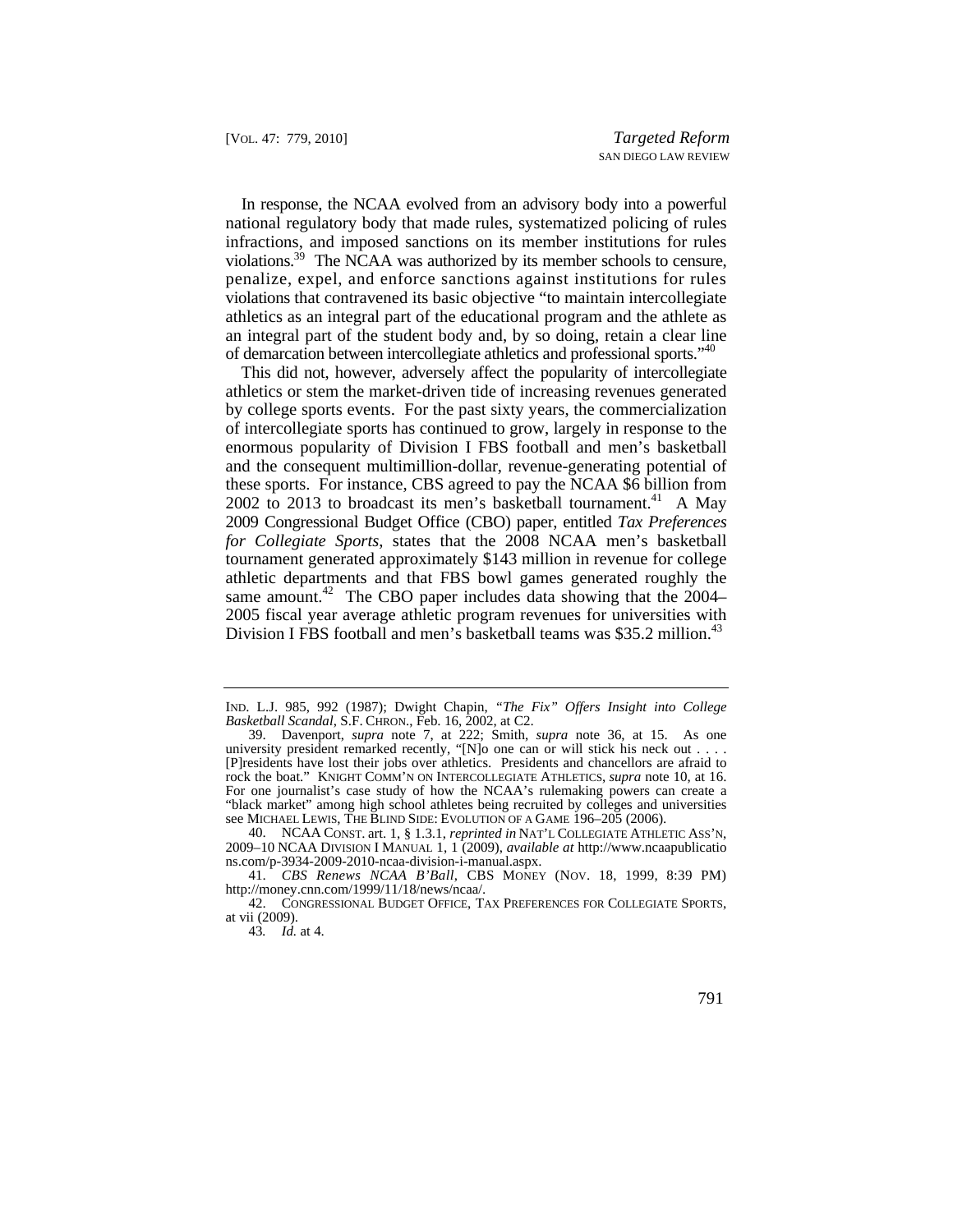#### IV. USE OF INTERCOLLEGIATE ATHLETICS AS A WINDOW TO THE UNIVERSITY

America's academic leaders are immersed in society's economic climate. There are intense pressures to attract larger incoming classes of students with stronger academic credentials, increase political and cultural support of their institutions from the larger community, recruit and retain high quality faculty, enlarge fundraising for brick and mortar, expand endowment, and grow their academic programs. In an extremely competitive higher education market, academic leaders increasingly use intercollegiate sports as a catalyst and means to achieve these legitimate ends. This rational conduct is merely a facet of competition in a wellfunctioning democratic society that embodies the centuries-old American enterprising spirit of doing what is necessary to compete successfully.

Regarding the relationship between competition in intercollegiate athletics and competition within higher education, Sidney McPhee, the president of Middle Tennessee State University, explained:

 confined to the playing field. It is not. While we tend to think of higher education Competition among institutions of higher education may be perceived as being as a homogeneous collection of colleges and universities, individually they are varied and aggressively competing with one another for resources, talent and standing. . . . Competition on the playing field as in higher education is a fundamental principle of a free-enterprise [system.44](https://system.44) 

 perceived institutional value, which is the same way resources are Universities allocate funds to intercollegiate athletics based on their allocated to their academic programs and other activities. The most positive institutional features found in the following examples of institutional success stories—stronger faculty recruitment, larger student bodies with better academic credentials, more financial resources, statewide political clout—are driven in large part by devoting increased resources to intercollegiate athletics. All these institutional stories share one crucial commonality: university leaders perceived and acted upon their perception of a symbiotic interdependence between a successful intercollegiate athletics program and institutional academic growth as an energizing reality in twenty-first century American higher education.<sup>45</sup>

 44. PRESIDENTIAL TASK FORCE ON THE FUTURE OF DIV. I INTERCOLLEGIATE ATHLETICS, THE SECOND-CENTURY IMPERATIVES: PRESIDENTIAL LEADERSHIP—INSTITUTIONAL ACCOUNTABILITY 23 (2006), *available at* <http://coia.comm.psu.edu/NCAA%20Presidential> %20Task%20Force%20final%20report%20Oct%2006.pdf.

 Kansas chancellor Bernadette Gray-Little stated: "There are some universities that survive and thrive without a large athletic program. I hope we don't have to test that out." 45. Attempting to convince her counterpart that the University of Nebraska should remain a member of the Big 12 Conference to prevent its possible demise, which could result in the University of Kansas's loss of membership in a major athletics conference,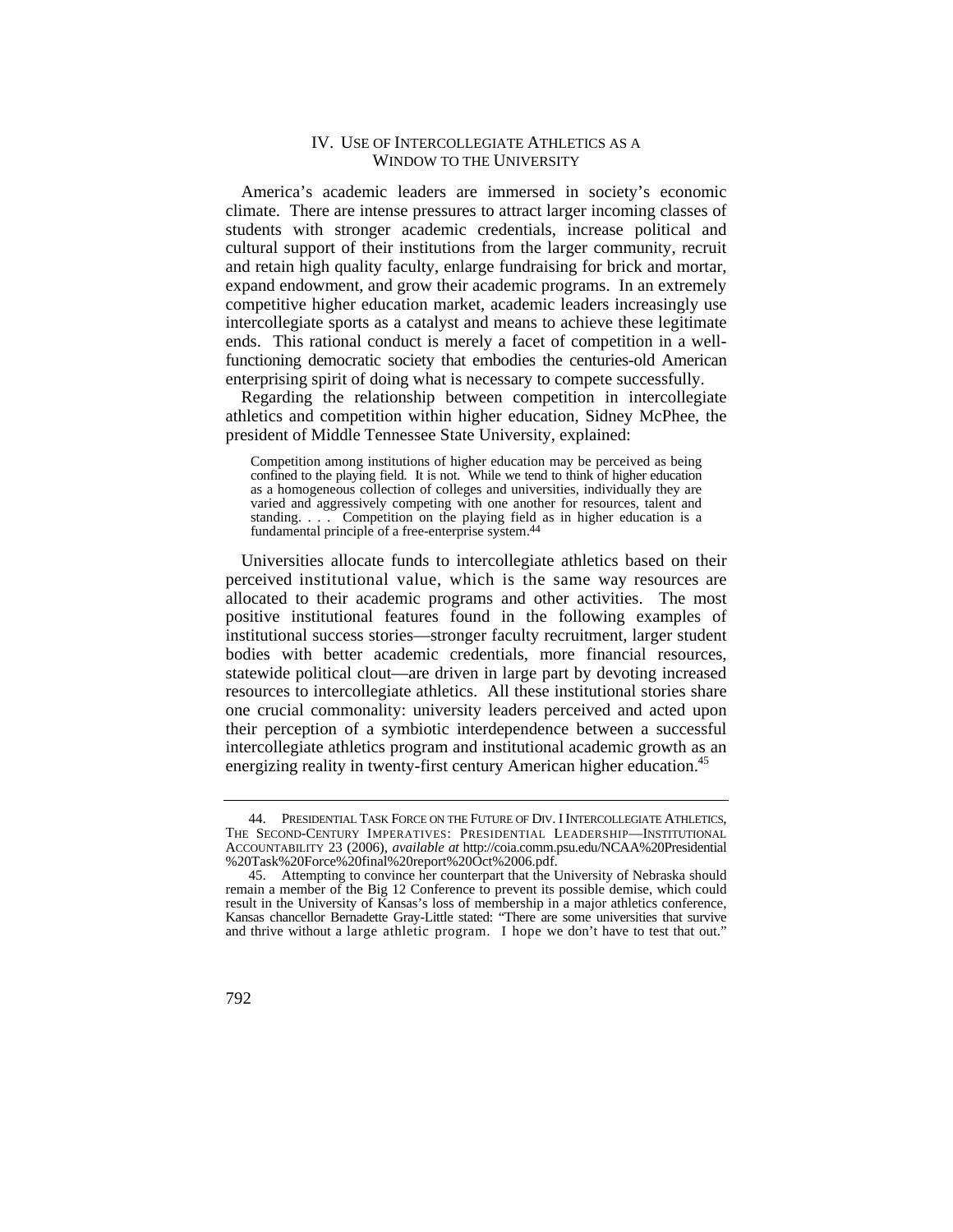Chicago,<sup>47</sup> Northwestern, Wisconsin, Purdue, Illinois, and Minnesota.<sup>48</sup> Institutional success stories are not limited to nostalgic tales from a quaint past. A small Catholic college, originally called L'Universite de Notre Dame du Lac, founded in 1842 in a wilderness area of Indiana rose in lockstep with its athletic fame to become the internationally renowned institution named Notre Dame.<sup>46</sup> Similarly, the past century records the storied growth of interscholastic sports among a cluster of highly regarded Midwestern universities that created the Big Ten: Michigan, As the following examples illustrate, modern chapters are being written today by many colleges and universities across America.

local retail business boosts.<sup>50</sup> Officials believe that the energizing bounce to On New Year's Day 2007, steep underdog Boise State University ran a daring Statue of Liberty play for a two-point conversion and posted a 43–42 overtime upset against the favored Oklahoma Sooners.<sup>49</sup> This soon resulted in millions of dollars in new pledges for the university's business and nursing schools, growth in the number of graduate school inquiries, increased political recognition among Idaho legislators, merchandising contracts, Hollywood inquiries about film rights, national recognition on ESPN and other cable sports shows, leaps in alumni giving and other fundraising not solely directed toward athletics, and the school and to the community of Boise "will pay off for years."<sup>51</sup>

The University of Florida's (UF) intercollegiate athletics success is noteworthy for its heated competition with several other Florida universities for higher education support. During recent seasons when the University of Florida won multiple national basketball and football

Associated Press, *Gray-Little Planned To Call Missouri Too*, [ESPN.COM](https://ESPN.COM) (last updated June 8, 2010, 8:53 AM), <http://sports.espn.go.com/ncaa/news/story?id=5262068>.

 <sup>46.</sup> MURRAY SPERBER, SHAKE DOWN THE THUNDER: THE CREATION OF NOTRE DAME FOOTBALL 5–7 (Ind. Univ. Press 2002) (1993).

 reinstated its intercollegiate football program in 1969. *History of the University*, U. CHI., 47. The University of Chicago was instrumental in founding the Big Ten Conference in 1897; however, in 1939 President Robert Hutchins abolished football, and Chicago withdrew from the Big Ten. *Big Ten History*, BIG TEN CONF. OFFICIAL ATHLETIC SITE, <http://www.bigten.org/trads/big10-trads.html> (last visited Aug 1, 2010). The university <http://www.uchicago.edu/about/history.shtml> (last visited Aug. 1, 2010).

<sup>48</sup>*. Big Ten History*, *supra* note 47. *See generally* Davenport, *supra* note 7, at 219.

 *Marketing Booming*, USA TODAY, Aug. 20, 2007, at C1; Pat Forde, *Broncos Earn*  49. Jill Lieber Steeg, *Boise State Fiesta Goes On; Ticket Sales, Fundraising, Respect with Improbable Victory*, [ESPN.COM](https://ESPN.COM) (last updated Jan. 2, 2007, 10:20 AM), [http://sports.espn.go.com/espn/print?id=2716979&type=Columnist&imagesPrint=off.](http://sports.espn.go.com/espn/print?id=2716979&type=Columnist&imagesPrint=off)

<sup>50</sup>*. See* Steeg, *supra* note 49, at C1.

<sup>51</sup>*. Id.*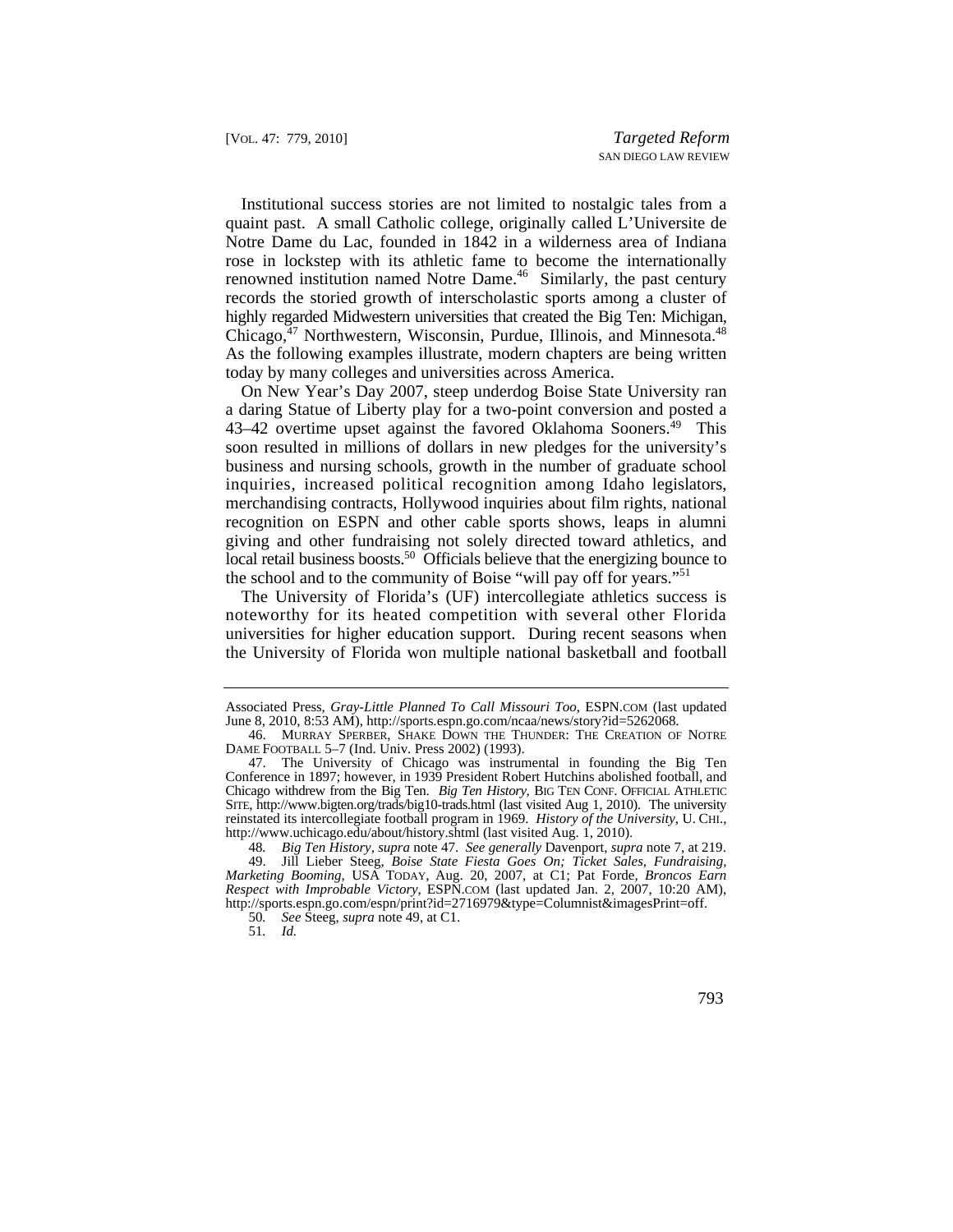championships, UF's fundraising increased by 38% to \$183 million with only  $50\%$  of the increase directed to [athletics.](https://athletics.52)<sup>52</sup> UF recently launched a new \$1.5 billion university fundraising campaign,  $5<sup>3</sup>$  which undoubtedly will benefit from the national notoriety generated by its intercollegiate program.

university fundraising campaign.<sup>54</sup> USF has become a modern paradigm The University of South Florida (USF), keenly aware of its competitive struggles with UF as well as the University of Miami and Florida State University in the Florida marketplace, took several steps towards expanding its growth and reputation. USF commissioned a national survey of high school students, sought ways to leverage national exposure of athletic success, initiated recruitment efforts for highperformance students tied into football events, and quietly laid plans to capitalize on growing alumni pride with a \$500 million to \$1 billion of the linkage between university growth and big-time athletics, or, as one USF student put it, "It's sad, but true: A good athletic program brings attention to the university."55

Media attention was USF's objective when it launched its inaugural football season in September  $1997$ <sup>56</sup> USF President Judy Genshaft makes the point widely accepted by many university administrators that a winning athletic program helps a school recruit top faculty and staff members and better market the school's academic and research programs to prospective [students.](https://students.57)<sup>57</sup> Genshaft says, "Those top-ranked professors typically come from top-ranked institutions. . . . Most top-ranked institutions also have Tier 1 athletics. . . . You get people introduced through athletics, take them by the hand and introduce them to the rest of the university."<sup>58</sup> Overall, USF's quantitative rise is startling.<sup>59</sup>

 <sup>52.</sup> Adam Emerson, *USF Officials Prepare for Perks of Success: Short-Term Rise Seen in Donations, Applications*, TAMPA TRIB., Oct. 2, 2007, at 1.

 53*. Id. See also Florida Tomorrow: The Campaign for the University of Florida*, U. FLA., <http://www.floridatomorrow.ufl.edu/about.htm>(last visited Aug. 1, 2010); *University of Florida Athletics*, U. FLA., [http://www.ufl.edu/athletics/](http://www.ufl.edu/athletics) (last visited Aug. 1, 2010).

 <sup>54.</sup> Emerson, *supra* note 52, at 1.

 <sup>55.</sup> Rodney Thrash, *Now Nation Knows Who Bulls Are*, ST. PETERSBURG TIMES (St. Petersburg, Fla.), Sept. 28, 2007, at 1A; *see* Emerson, *supra* note 52, at 1.

 <sup>56.</sup> Emerson, *supra* note 52, at 1; Thrash, *supra* note 55, at 1A.

 and prestige of the university as a research center. *See The USF Research Park of*  57. Thrash, *supra* note 55, at 1A. A USF website emphasizes the recent growth *Tampa Bay: "Emerging Research Park of the Year*,*"* USF CONNECT, <http://www.Usf> [connect.org/Research-Park.asp](https://connect.org/Research-Park.asp) (last visited Aug. 1, 2010).

 *News & World Report* creates a list every year of the top academic institutions 58. Thrash, *supra* note 55, at 1A. In regard to Genshaft's accuracy, note that *U.S.*  throughout the country. *See generally The 2009 Rankings*, U.S. NEWS & WORLD REP., at 88–129. In viewing the list, one can see that many of the top institutions are not only academically inclined but athletically as well. *See id.* Notable schools in order of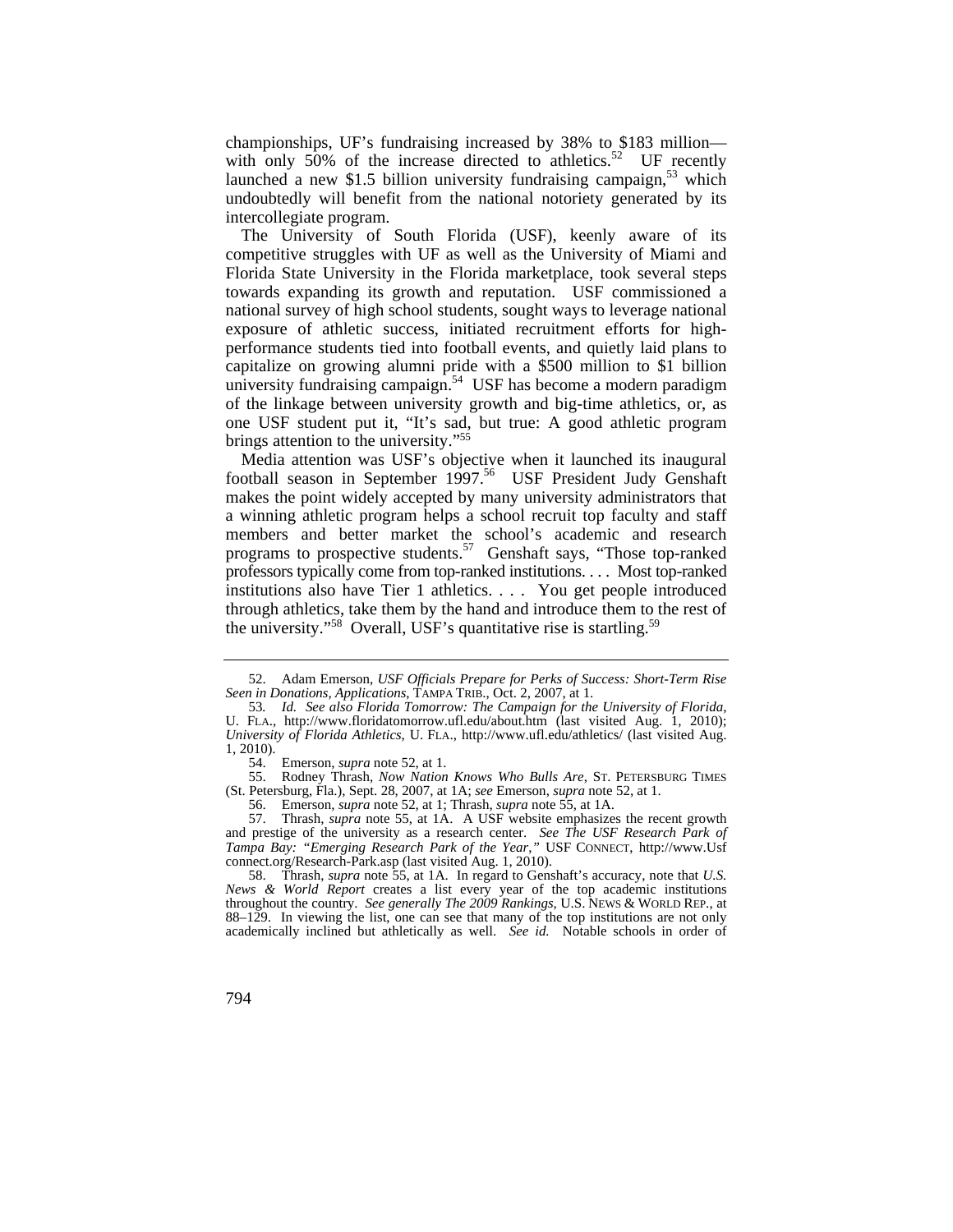for its increased athletic budget, NDSU also expanded from fifteen When he took office in 1998, North Dakota State University (NDSU) President Joe Chapman had a vision for growth at NDSU beyond its roots as a regional institution.<sup>60</sup> Although not a rabid sports fan himself, a key part of President Chapman's plan for realizing his vision of expansion involved shifting the athletic program to present a new and big-time face to the nation.<sup>61</sup> The athletic budget rose from \$6.2 million in 2003 to \$10.5 million in 2007.<sup>62</sup> In order to generate public support doctoral programs to forty-two and more than doubled its research budget.<sup>63</sup> NDSU also moved up to Division II athletics and successfully sought scheduling of Division I [opponents.](https://opponents.64)<sup>64</sup> NDSU believed that "[a] successful football program could drive fundraising and rally support" for the school's expanded [reach.](https://reach.65)<sup>65</sup>

Georgia State University (GSU) President Carl V. Patton believes creating a competitive intercollegiate football program is "desirable (if

 years, making it Florida's third largest public university. *Id.* USF had spent years trying 59. Thrash, *supra* note 55, at 1A. USF has enjoyed phenomenal growth in numbers and quality of its student body—enrollment up from 39,000 to 45,000 in five to shed the image of a "commuter school" and to see itself as an equal with the other Florida megacampuses. *Id.* The increased demand for admissions has pushed upward the credentials of USF applicants to an average 3.71 high school GPA in fall 2007, with nearly one applicant in four ranked in the top ten percent of the applicant's high school class. Emerson, *supra* note 52, at 1. This increased admissions demand—allowing greater USF selectivity of student enrollment—is seen as "just one effect of a successful football season." *Id.* "[N]onstop" marketing of USF merchandise has become big business for Tampa-St. Petersburg suppliers. Thrash, *supra* note 55, at 1A. Orders pour into local outfitters from as far away as Brazil, with local banks, governments, and merchants all aboard the USF marketing ride. *Id.*

 (Minneapolis-St. Paul, Minn.), Oct. 18, 2007, at 1A, *available at* [http://www.startribune.](http://www.startribune) 60. Rachel Blount, *Warning to Gophers: Here Come the Bison*, STAR TRIB. com/gophers/story/1494456.html.

 academic ranking in the top fifty are Stanford University at fourth, Duke University at eighth, University of Notre Dame and Vanderbilt University tied at eighteenth, University of California—Berkeley at twenty-first, University of Virginia at twentythird, University of California—Los Angeles at twenty-fifth, University of Michigan at twenty-sixth, University of Southern California at twenty-seventh, University of North Carolina—Chapel Hill at thirtieth, Boston College at thirty-fourth, University of Wisconsin—Madison at thirty-fifth, University of Washington at forty-first, Pennsylvania State University and University of Texas—Austin tied at forty-seventh, and University of Florida at forty-ninth. *Id.* at 88 (ranking the "Best National Universities").

<sup>61</sup>*. Id.* 

<sup>62</sup>*. Id.* 

<sup>63</sup>*. Id.* 

<sup>64</sup>*. Id.* 

<sup>65</sup>*. Id.*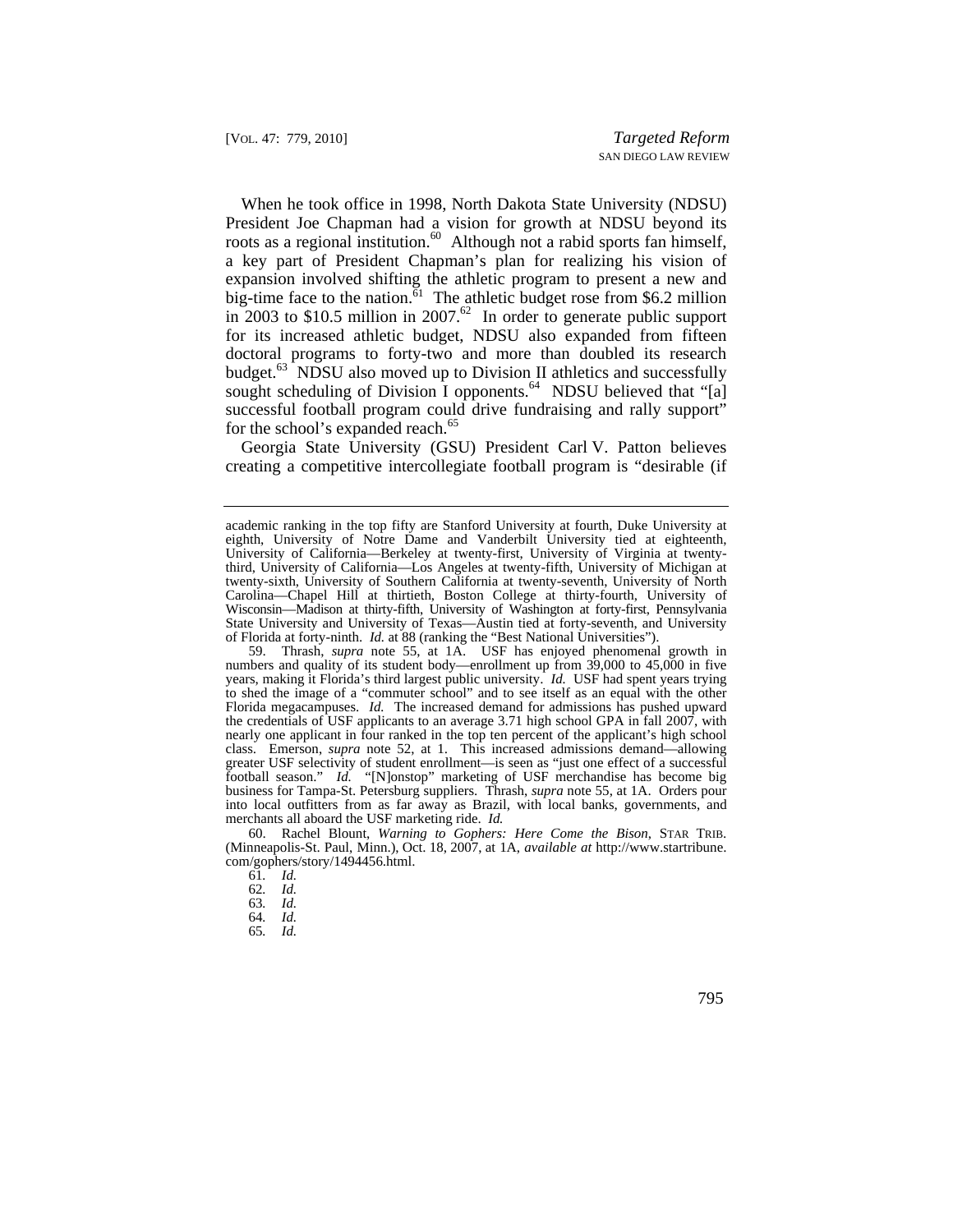not close to mandatory),"66 as GSU seeks to transform itself from a commuter school to a "full-rounded college education."<sup>67</sup> Achieving this "full-rounded college education" meant that the school must become a "real" university.<sup>68</sup> According to Patton, what prospective GSU students mean when they want GSU to be a "real" university "is a university that has successful sports programs, and football is one of the things they want $"$ <sup>.,69</sup>

 (UConn) has been based on an intercollegiate basketball-centered [strategy.70](https://strategy.70) The striking growth and visibility of the University of Connecticut

 Division 1-AA competition starting in the 2010 season in the Colonial Athletic *Football Era To Begin at Georgia State*, GA. ST. U. (Apr. 17, 2008), [http://www2.](http://www2) hiring Bill Curry to be the school's first head football coach. *See Bill Curry*, GA. ST. 68*. Id.* Additionally, President Patton found widespread support among GSU alumni, students, and staff. Thus serious discussions for the addition of football began in 2005 and in 2007, and as a step in that direction, Dan Reeves was hired as the lead consultant. *Id.* On April 17, 2008, GSU officially announced that it would begin Association, with home games being played at the Georgia Dome. *Kickoff in 2010:*  gsu.edu/~wwwexa/news/archive/2008/08\_0417-football.htm. GSU also purchased a 3.8 acre tract of land for \$6.6 million on which to build a brand new practice facility. *Georgia State Buys Land for Football Practice Facility*, ATLANTA BUS. CHRON., Oct. 28, 2008, *available at* 2008 WLNR 20562100. The final piece of the GSU game plan was ATHLETICS, <http://www.georgiastatesports.com/ViewArticle.dbml?DBOEMID=12700>& ATCLID=1480479 (last visited Aug 1, 2010).

 Southward, the director of athletics activities for the Mississippi State Board for 69. Lederman, *supra* note 66. As another illustration, Mississippi Governor Haley Barbour's fall 2009 suggestion that the state's fifteen community colleges eliminate or significantly downsize their intercollegiate athletics programs to save costs in response to major state budget cuts was met with dismay by college presidents and athletics directors. David Moltz, *Cutting Community College Athletics*, INSIDE HIGHER ED (June 24, 2010), [http://www.insidehighered.com/layout/set/print/news/2010/06/24/athletics.](http://www.insidehighered.com/layout/set/print/news/2010/06/24/athletics) James Community & Junior Colleges stated:

 college football, probably more so than any other state. Our football, basketball, Mississippi has a very storied and prestigious position in community and junior baseball and women's softball teams are very costly to operate, but they're also the sports that bring students onto campus. It's kind of a pay-back situation. The feeling among most of our presidents is that if they start cutting out some of these major sports, they would see a drop in enrollment. If that happens, it's as bad as being cut in funding.

*Id.*

 in basketball and soccer. Mike Pesca, *UConn on Defensive as It Aims for*  70. *UConn Traditions* reports on President Philip E. Austin's 10 years of expansion and success in all academic programs in the same breath as noting successes *Championship*, NPR (Apr. 4, 2009), [http://www.npr.org/templates/story/story.php?](http://www.npr.org/templates/story/story.php) storyId=102748053&sc=emaf; *see also Philip E. Austin: 10 Years as UConn President*, UCONN MAG., Fall/Winter 2006, *available at* [http://uconnmagazine.uconn.edu/fwin2006/](http://uconnmagazine.uconn.edu/fwin2006) fwin06au.Html; Daniel D. Delaney, Accounting for Athletics: A Balanced Scorecard Approach 10–11, app. F (May 6, 2008) (unpublished honors thesis, University of Connecticut), *available at* <http://digitalcommons.uconn.edu/cgi/viewcontent.cgi?article=1053>&

 <sup>66.</sup> Doug Lederman, *Flocking to Football*, INSIDE HIGHER ED (May 20, 2008), <http://www.insidehighered.com/news/2008/05/20/football>.

<sup>67</sup>*. Id.*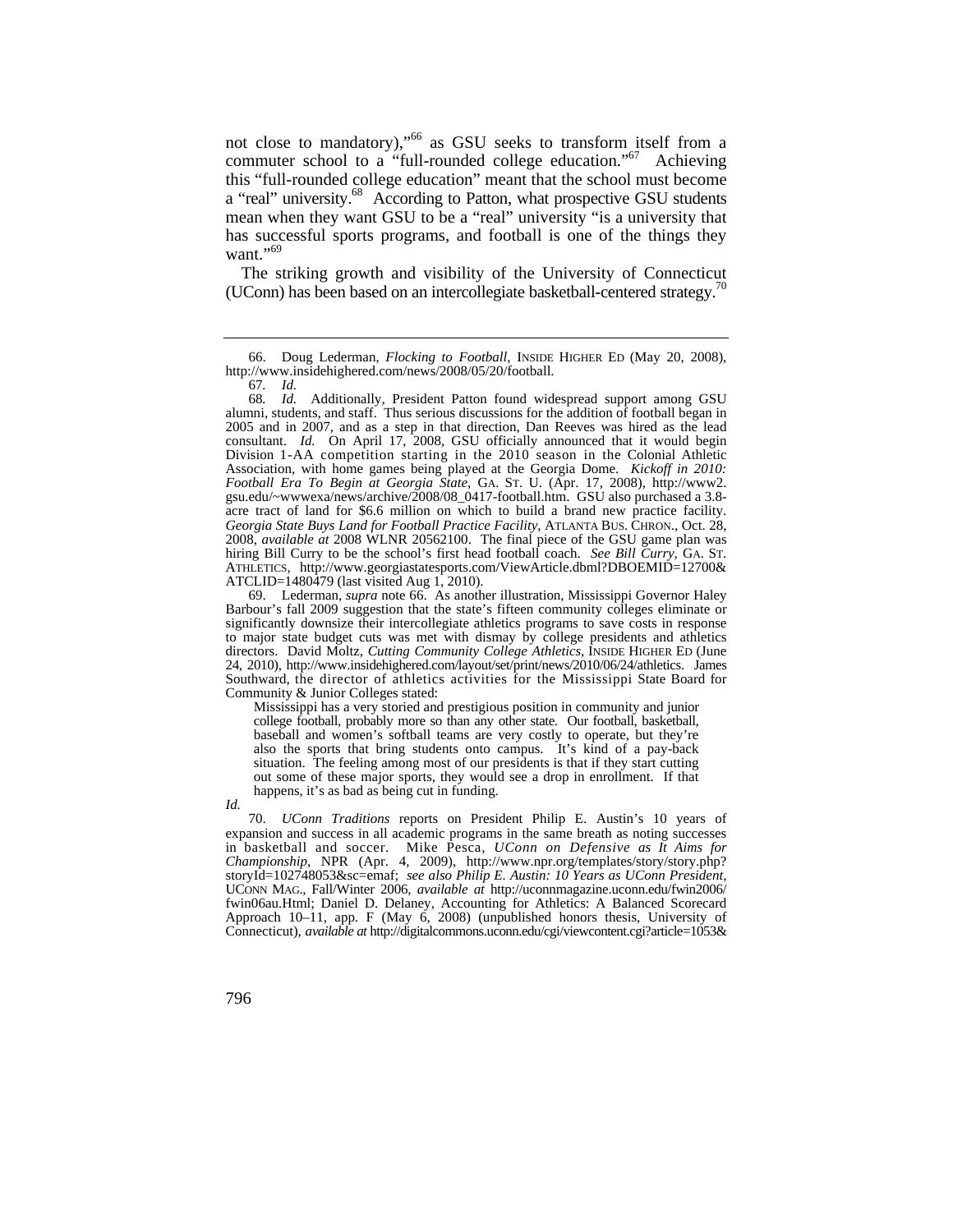The UConn story parallels the same script described above respecting Boise State, South Florida, NDSU, and GSU—employing athletics as a useful tool to achieve greater public recognition and prominence.<sup>71</sup> This recognition is then used to generate better and bigger entering classes, alumni support, public funding, and other university objectives.<sup>72</sup> As yet another example, a full-page ad in the business section of the December 8, 2009, edition of the *Chicago Tribune* touted Texas Christian University's 12–0 football season:

 university experience includes a beautiful residential campus, academics that engage [At TCU] we've got more than just a great football team. Our total 24/7 students in research, and study abroad programs so Horned Frogs can explore the world. . . .

Big-time athletics. World-class academics. It all adds up to the exceptional TCU experience.<sup>73</sup>

their slumping enrollment and campus malaise.<sup>74</sup> They decided to use NCAA member educational institutions outside of Division I have also relied on intercollegiate athletics as a means of revitalization or transformation. Adrian College, a liberal arts college in Michigan, used intercollegiate athletics to completely turn itself around in three years. Before 2005, Adrian's administration and faculty despaired because of intercollegiate athletics as recruiting tool in an attempt to reverse the decline and, in doing so, discovered "the fountain of youth for small liberal arts colleges."<sup>75</sup> Since 2005, Adrian's enrollment has surged 57% to its highest number—1470—in twenty years, and the academic caliber of students has shot up.<sup>76</sup> Before 2005, Adrian had accepted 93% of its pool of 1200 [applicants.](https://applicants.77)<sup>77</sup> Since adopting its athletics-based student recruiting strategy, Adrian now accepts only 72% of the applicants from

context=srhonorstheses (revealing an overall increased applicant pool from 13,000 to 21,000 during 2002–2007 and a startling 99% retention rate for student athletes).

<sup>71</sup>*. Supra* note 70 and accompanying text.

<sup>72</sup>*. See supra* notes 44–71 and accompanying text; *see also Philip E. Austin: 10 Years as UConn President*, *supra* note 70 (discussing the integral role played by soccer and basketball in President Philip E. Austin's ten years of expansion and success in all academic programs).

 <sup>73.</sup> CHI. TRIB., Dec. 8, 2010, § 1, at 33.

 74. Libby Sander, *Athletics Raises a College from the Ground Up*, CHRON. HIGHER ED., Sept. 19, 2008, at A1, A18, *available at* <http://chronicle.com/weekly/v55/i04/04a00> 101.htm?utmsource=at&utmmedium=en.

<sup>75</sup>*. Id.* 

<sup>76</sup>*. Id.* at A1.

<sup>77</sup>*. Id.*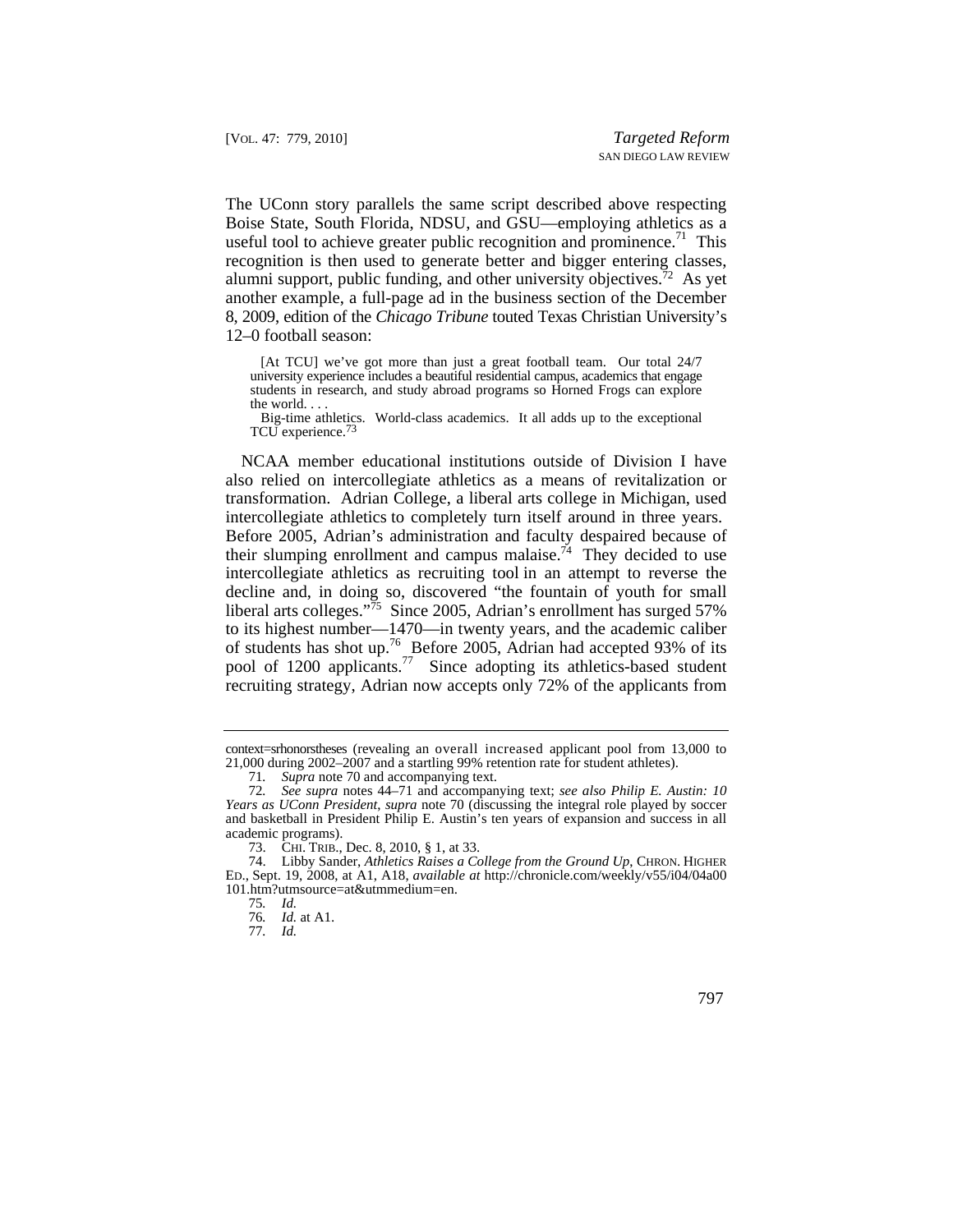a nearly fourfold larger pool of 4200 applications and reports that its student body has better academic [credentials.](https://credentials.78)<sup>78</sup>

Roosevelt University, a private university in downtown Chicago, is restoring its intercollegiate athletics program after a nearly twenty-year [hiatus.](https://hiatus.79)<sup>79</sup> During the past decade, the university has transitioned from a largely commuter institution with adult part-time students to a more residential school with an increasing number of full-time, traditional-aged students, many of whom want the university to bring back intercollegiate [athletics.](https://athletics.80)<sup>80</sup> With the approval of Roosevelt's faculty, university administrators are embarking on a plan to create twelve sports teams, not including football, to resume participating in intercollegiate athletics competition in fall 2010, and to rejoin the National Association of Intercollegiate Athletics ([NAIA\).](https://NAIA).81)<sup>81</sup> After five years, Roosevelt plans to apply for admission to NCAA Division III.<sup>82</sup>

Some writers decry the disparity between costs and funding sources of the large, established athletics programs compared to those of smaller programs, dubbing the disparity "The Athletics Tax."83 As an illustration of this purportedly unfair disparity one writer sets up a comparison between the University of Michigan and Eastern Michigan University—a comparison that is historically uninformed or economically naïve. $84$ 

 sprint football team] will do nothing but enhance that. We already have alumni Online students want to take pride in their university. I expect that adding [a clamoring for a homecoming event, and a football game is a natural venue for that. Football has a certain mystique, and I know the benefits of it, having experienced them firsthand at other institutions.

 such as Hofstra University and Northeastern University. *Id. Id.* Others have suggested that sprint football may be an attractive, low-cost option for institutions that recently have discontinued their traditional college football programs,

83*. See, e.g.*, David Moltz, *The Athletics Tax,* INSIDE HIGHER ED (June 1, 2010), <http://insidehighered.com/news/2010/06/01/subsidies>.

84. *Id.* David Moltz underscores the unfairness of the funding differences between the University of Michigan and Eastern Michigan University. *Id.* This view is either

<sup>78</sup>*. Id.*

 <sup>79.</sup> David Moltz, *Athletic Revival*, INSIDE HIGHER ED (May 15, 2009), [http://www.](http://www) [Insidehighered.com/layout/set/print/news/2009/05/15/roosevelt](https://Insidehighered.com/layout/set/print/news/2009/05/15/roosevelt).

<sup>80</sup>*. Id.* 

<sup>81</sup>*. Id.* 

 82*. Id.* Yet another example of this phenomenon: Post University, a for-profit the university's male student body and foster a stronger sense of community among institution that offers fifteen sports in NCAA Division II but has four times as many online students as those attending classes in person, recently joined the Collegiate Sprint Football League, an eastern athletic association whose members include Cornell, Penn State, Princeton, Army, and Navy. David Moltz, *Rubbing Shoulder Pads with Elites*, INSIDE HIGHER ED (Dec. 11, 2009), [http://www.insidehighered.com/news/2009/12/11/](http://www.insidehighered.com/news/2009/12/11) football. The playing rules for sprint football are the same as those for traditional college football, but all players must weigh 172 pounds or less to be eligible to participate. *Id.*  Ken Zirkle, Post University's president, hopes that adding sprint football will increase students. He states: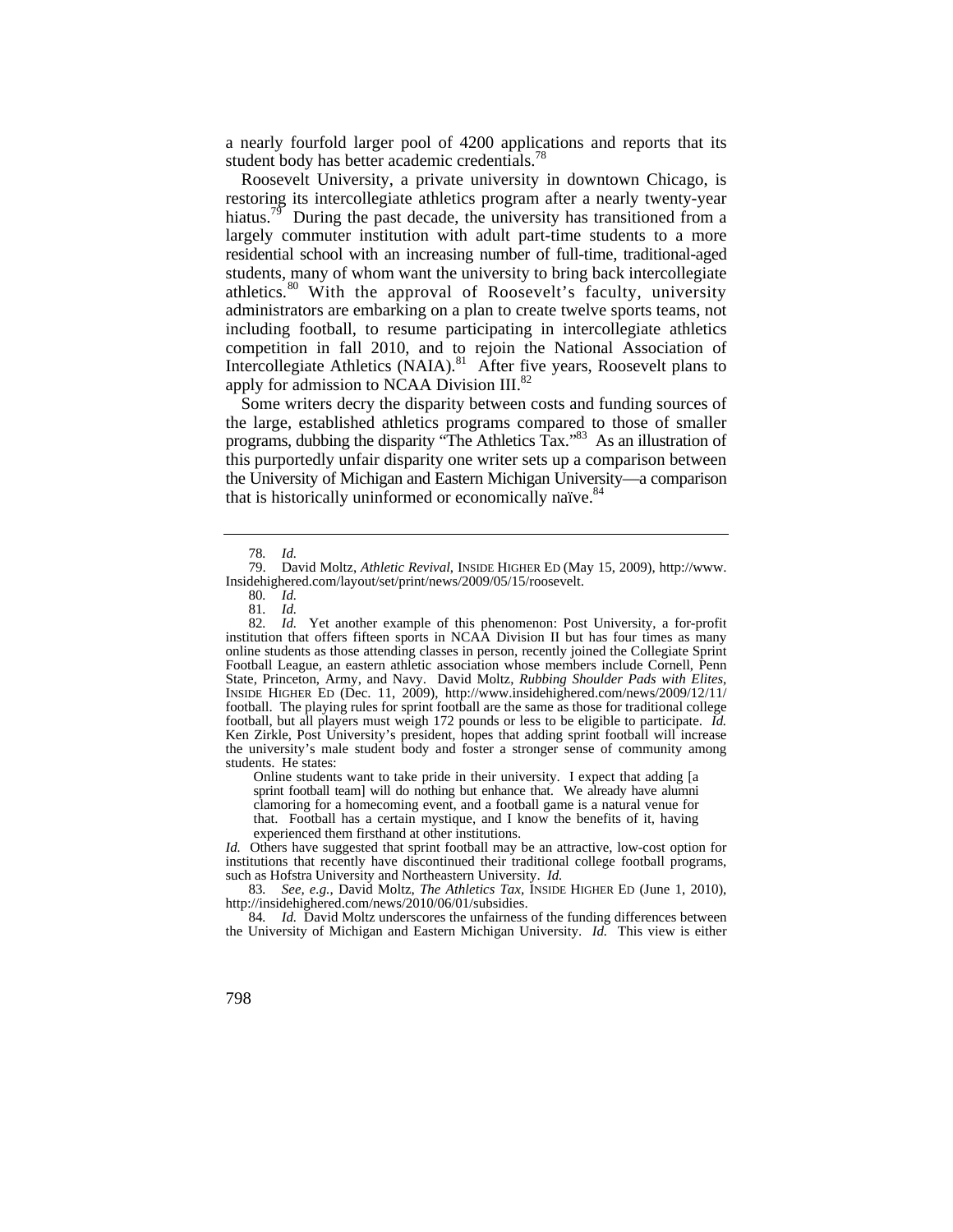boards at almost all colleges and universities for over a century. It prospers As the president of one major university recently put it, "Mega college athletics . . . reflects the decisions of academic administrators and governing because for the most part we (our faculty, our staff, our alumni, our legislators, our trustees, our students, and our many other constituencies) want it."85

## V. COMMERCIALIZED INTERCOLLEGIATE ATHLETICS: TWENTY-FIRST CENTURY VALUES CONFLICTS AND ADVERSE EDUCATIONAL AND ECONOMIC EFFECTS

 The use of intercollegiate sports by university leaders—who must explore all options in an effort to increase the human, financial, and other resources needed by their institutions, as part of their efforts to enable their respective institutions to flourish in an increasingly competitive higher education environment—is a rational response to marketplace [realities.](https://realities.86)<sup>86</sup> On the other hand, the NCAA Constitution

- 85. Lombardi, *supra* note 18.
- 86. In economic terms:

 behave in a manner similar to the firm. Because students can choose from a variety The noncompulsory nature of higher education forces the institution to of colleges, each institution must provide a desirable package at a competitive price to attract applicants. Because higher education services are seen by prospective consumers as both a source of human capital investment and as a consumption good, each college must allocate its resources to achieve maximum benefit. . . .

. . . According to this argument, athletics is consistent with the mission of a university because it develops desirable traits "such as courage, integrity and coolness under pressure." Clearly, developing these traits is consistent with the view of college as a human capital investment.

 . . . According to the utilitarian perspective, college athletics garner local and alumni. Note that the utilitarian focus is not just on the benefits of athletics to and/or national support for the university, generate revenue to support the university mission, and create a sense of community among students, faculty, student-athletes but to the entire university community. From this viewpoint,

historically uninformed or economically naïve. If the president and governing board of the University of Michigan have long decided that establishing a strong athletic profile attracts more and better students, faculty, alumni funding, and political support—the usual consensus of college and university presidents—then of course Michigan now enjoys the economic momentum and support from all sources—and to a greater degree than its lesser rivals. Similarly, if the president and governing board of Eastern Michigan University decides today on seeking a stronger athletic profile to enhance EMU's program, then they face the same front-end costs of any new and aspiring enterprise, public or private. EMU will be forced to seek new funding from all available sources.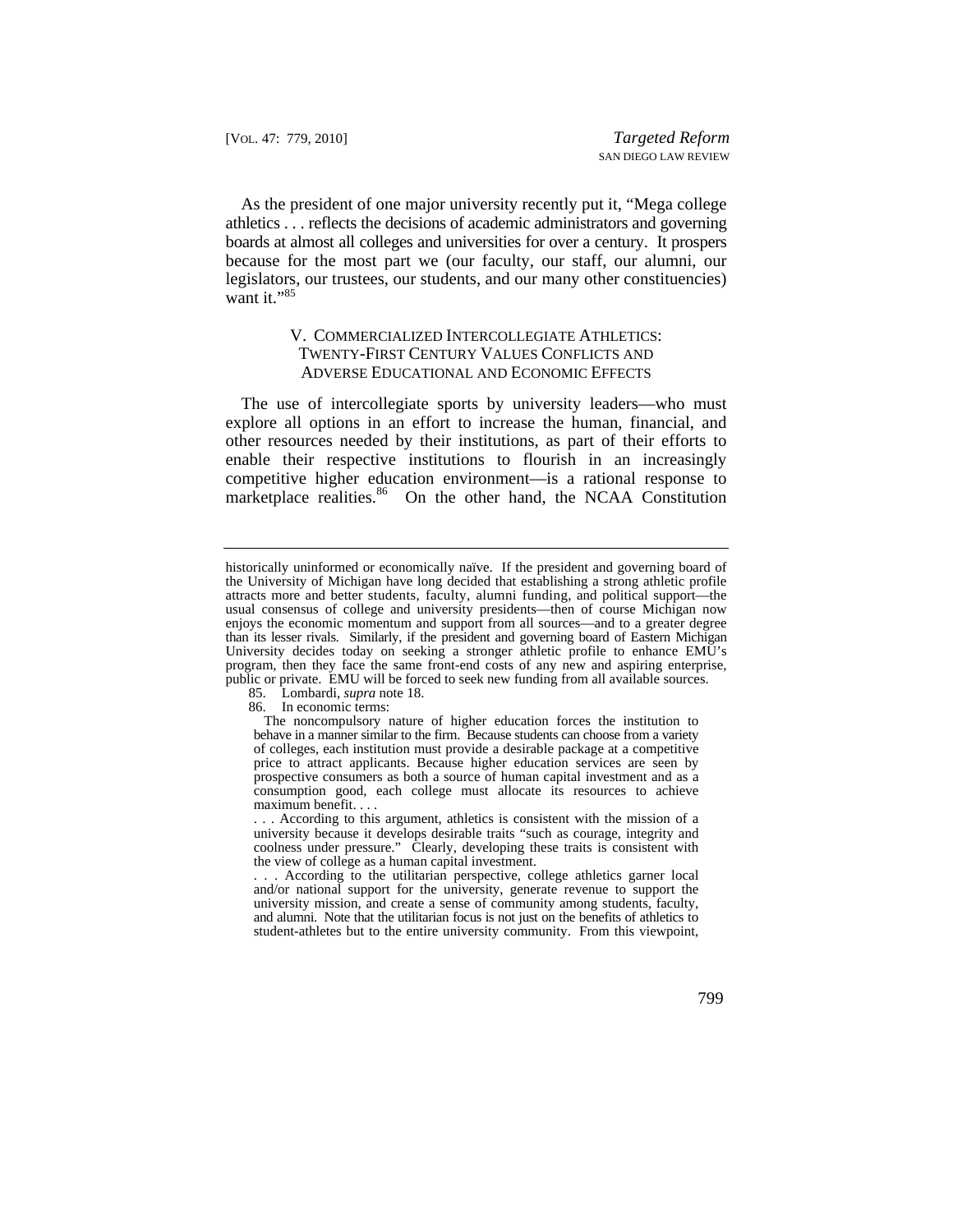provides that college and university presidents have "ultimate responsibility and final authority for the conduct of  $\ldots$  intercollegiate athletics,"<sup>87</sup> and they must not allow commercialized intercollegiate athletics to assume a role inconsistent with an institution of higher education's core values and academic mission, or to have harmful economic consequences and [effects.](https://effects.88)<sup>88</sup>

 primarily by education and by the physical, mental and social benefits to professional and commercial enterprises."<sup>89</sup> Professor Timothy Davis According to the NCAA, "Student-athletes shall be amateurs in an intercollegiate sport, and their participation should be motivated be derived. Student participation in intercollegiate athletics is an avocation, and student-athletes should be protected from exploitation by has aptly characterized this idealized view of intercollegiate athletics espoused by the NCAA as the "amateur/education" model.<sup>90</sup> However, as previously discussed, true amateurism is nonexistent, especially today when many student-athletes receive "compensation" for participating in intercollegiate sports in the form of an economically valuable athletic scholarship that covers the costs of their college tuition, room, board, and books.<sup>91</sup> Nevertheless, this model may accurately encompass most intercollegiate athletics competition and student-athletes, particularly women's and men's sports that do not generate net revenues in excess of their production costs.

Those who participate in intercollegiate athletics are expected to strive for excellence in both academics and athletics, unlike professional

intercollegiate athletics are promoted as spectator sports, contributing to the "consumption good" component of the university "product."

Daniel R. Marburger & Nancy Hogshead-Makar, *Is Title IX Really To Blame for the Decline in Intercollegiate Men's Nonrevenue Sports?*, 14 MARQ. SPORTS L. REV. 65, 74– 75 (2003) (internal citations omitted).

 2009–10 NCAA DIVISION I MANUAL, *supra* note 40, at 43. 87. NCAA CONST. art. 6, § 6.1.1, *reprinted in* NAT'L COLLEGIATE ATHLETIC ASS'N

 budgets, as well as required Berkeley faculty and staff to take unpaid furlough days. *Id.*  88. *See id.* at 1. For example, the University of California, Berkeley's athletics department, despite receiving annual multimillion-dollar institutional subsidies, incurred multimillion dollar operating deficits from 2004–2006 in violation of a University of California system policy requiring university athletic departments to be self-supporting. Doug Lederman, *Bad Time for Sports Overspending*, INSIDE HIGHER ED (Oct., 30, 2009), <http://www.insidehighered.com/news/2009/10/30/ucsports>. In 2007, the university's central administration forgave \$31 million in previous loans to the athletics department to cover annual deficits, and recently loaned the athletics department \$12 million to cover its projected 2009 and 2010 operating deficits. *Id.* Difficult economic times have forced virtually all other university academic programs and campus operations to cut their

 2009–10 NCAA DIVISION I MANUAL, *supra* note 40, at 4. 89. NCAA CONST. art. 2, § 2.9, *reprinted in* NAT'L COLLEGIATE ATHLETIC ASS'N

 <sup>90.</sup> Timothy Davis, *Intercollegiate Athletics: Competing Models and Conflicting Realities*, 25 RUTGERS L.J. 269, 270 (1994).

<sup>91</sup>*. See supra* Part III.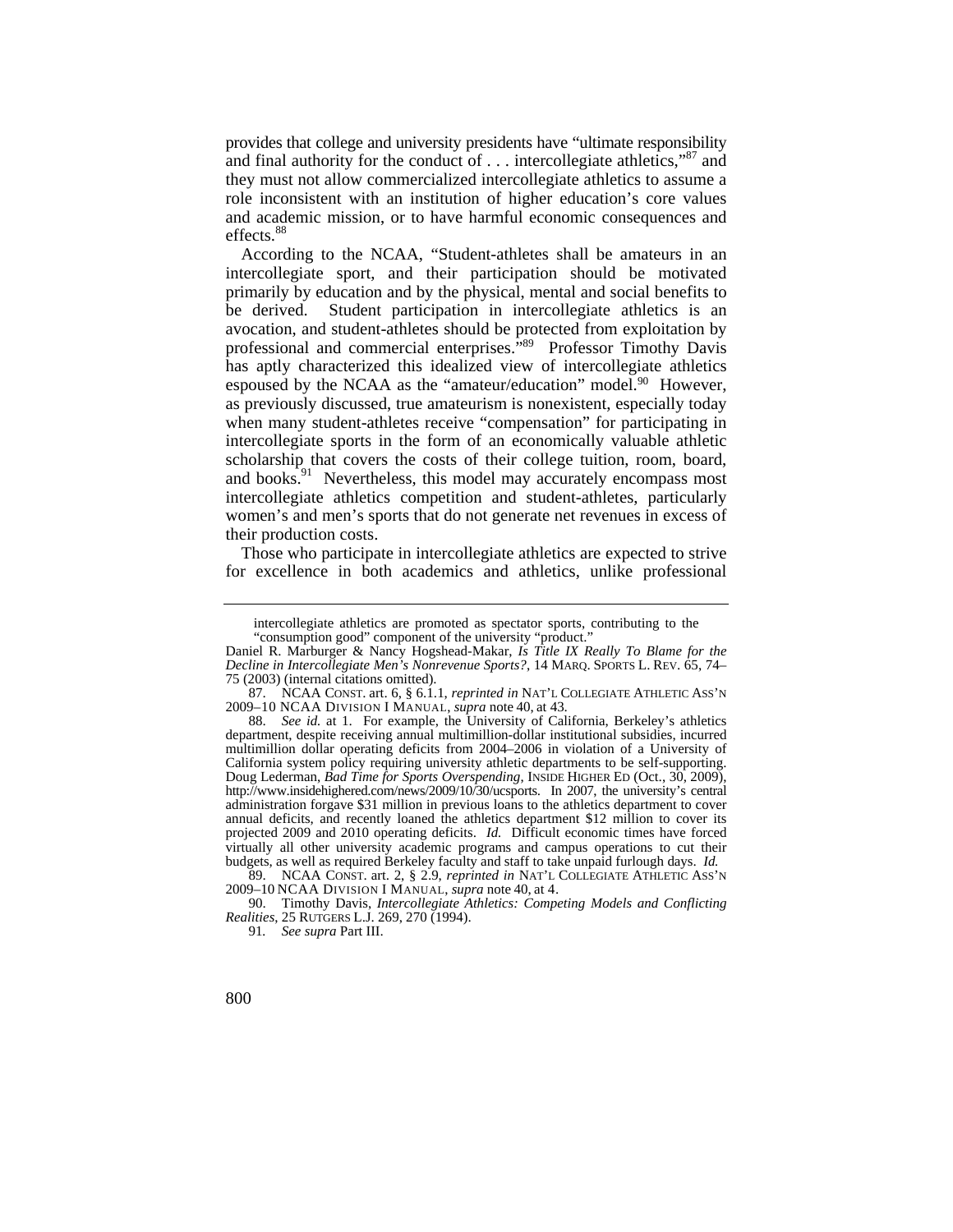athletes whose sole focus is on the latter objective. Consistent with the educational component of the amateur/education model, student-athletes' participation in intercollegiate athletics does in fact have several academic and future career benefits.<sup>92</sup> Analysis of data from a 2007 NCAA study of 8000 former student-athletes reveals that (1) 88% of student-athletes earn their baccalaureate degrees, compared to less than 25% of the American adult population; (2) 91% of former Division I studentathletes are employed full-time, 11% more than the general population, and average higher income levels than non-student-athletes; (3) 89% of former student-athletes believe the skills and values learned from participating in intercollegiate athletics helped them obtain their current employment in a career other than playing professional sports; and (4) 27% of former Division I student-athletes earn a postgraduate degree.<sup>93</sup> This is substantiated by a similar 1991 economic study.<sup>94</sup>

marginalize the educational aspects of intercollegiate [athletics.](https://athletics.96)<sup>96</sup> As On the other hand, the commercial/education model, which "assumes that college sports is a commercial enterprise subject to the same economic considerations as any other industry,"95 more accurately describes intercollegiate sports such as Division I FBS football and men's basketball. Universities' commercial exploitation of the entertainment value of these two enormously popular sports creates an inherent tension with their academic missions and has the potential to overshadow or

 (Feb. 12, 2007, 1:01:01 AM), [http://web1.ncaa.org/webfiles/NCAANewsArchive/2007/](http://web1.ncaa.org/webfiles/NCAANewsArchive/2007) 92. Gary T. Brown, *Research Validates Value, and Values, of Athletics*, [NCAA.ORG](https://NCAA.ORG) Association-wide/index.html (follow "Research validates value, and values of athletics" hyperlink).

<sup>93</sup>*. Id.* 

 *Intercollegiate Athletics on Income and Graduation*, 73 REV. ECON. & STAT. 525, 525– 94*. See* James E. Long & Steven B. Caudill, *The Impact of Participation in*  29 (1991).

 <sup>95.</sup> Davis, *supra* note 90, at 279.

 ing the results of the 2009 NCAA Men's Basketball Tournament), *with* David Moltz, *The*  court men's champion, also won the "Academic Performance Tournament." *See 2009*  96. However, this is not inevitable. The "Sweet Sixteen" bracket for the 2009 NCAA Men's Basketball Tournament included several teams—North Carolina, Kansas, Duke, and Villanova—whose members' Academic Performance Rate was near the top of the national academic rankings for teams participating in the Tournament. *Compare 2009 Men's NCAA Tournament Bracket*, [USATODAY.COM](https://USATODAY.COM) (Mar. 16, 2009, 12:09 AM), <http://www.usatoday.com/sports/college/mensbasketball/tourney09/bracket.htm> (document *Academic Performance Tournament*, INSIDE HIGHER ED (Mar. 16, 2009), <www.insideh> [ighered.com/layout/set/print/news/2009/03/16/ncaa](https://ighered.com/layout/set/print/news/2009/03/16/ncaa) (documenting the results of the 2009 Inside Higher Ed Academic Performance Tournament). North Carolina, the 2009 on-*Men's NCAA Tournament Bracket*, *supra* (documenting North Carolina's path in the 2009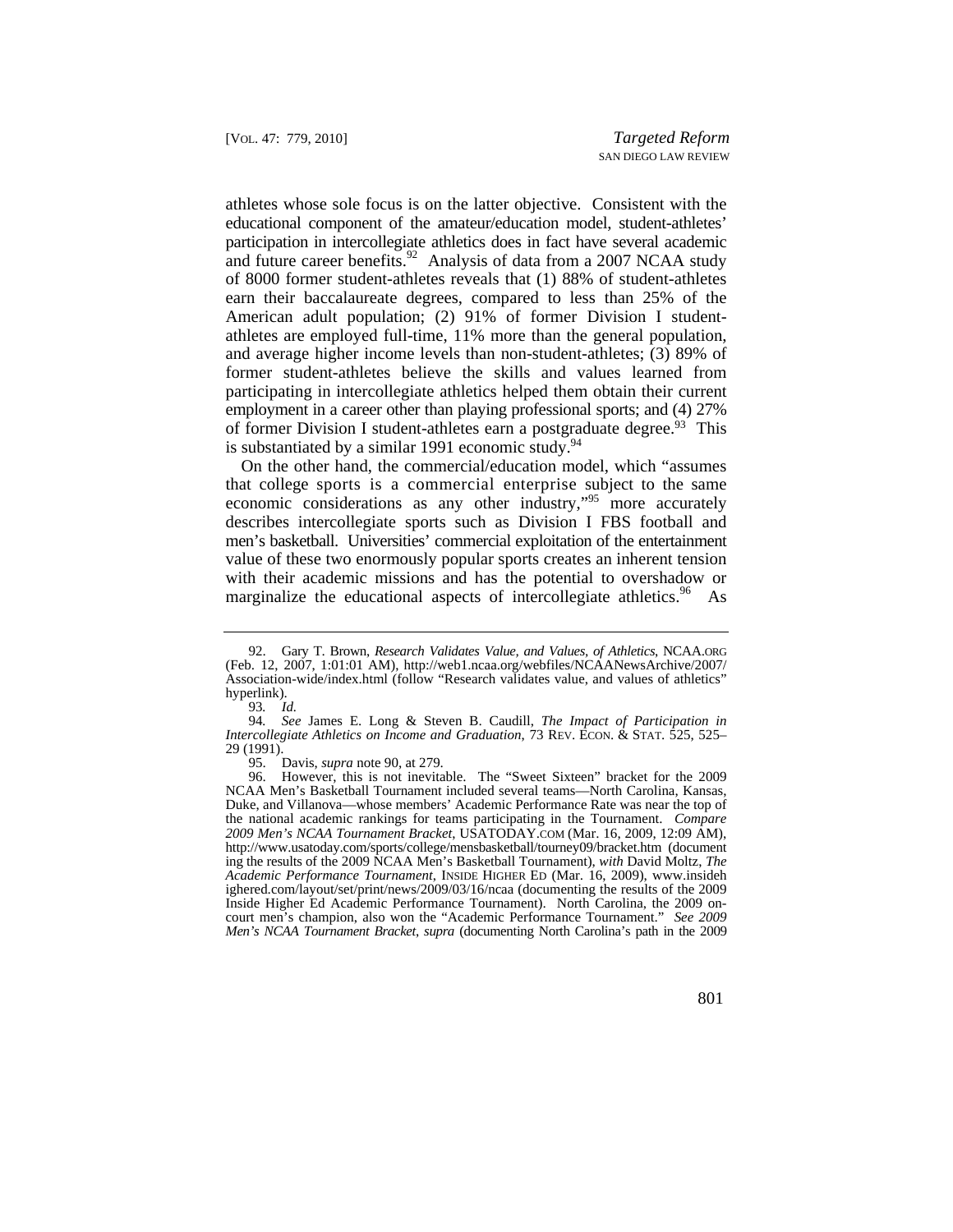former NCAA President Myles Brand observed, there is rising concern that the values important to higher education have been "overwhelmed" by the popularity of intercollegiate athletics to media and marketing, and "[a]s pressures to win and to generate revenue increase, the integration of athletics with the academy, the interference with presidential authority by avid fans or governing board members, and the primacy of education in the student-athlete experience all have been threatened."<sup>97</sup>

In addition to potential conflicts with a university's academic mission and educational values, the multimillion-dollar cost of producing intercollegiate athletics may have adverse economic effects. According to a February 2009 study commissioned by the NCAA, Division I athletic departments with FBS football and men's basketball teams increased their spending by an average of almost 10.7% annually from 2004–2007, with their annual revenues increasing by 10.6%, which evidences roughly a one-for-one relationship between athletic expenditures and revenues.<sup>98</sup> This increased spending on intercollegiate athletics was more than double the average 4.9% annual increase in these universities' overall nonathletics spending during this time period.<sup>99</sup> The study also found data that supports the existence of an "arms race"—"a situation in which the athletic expenditures by a given school tend to increase along with expenditures by *other* schools in the same conference"—at this level of intercollegiate athletics competition.<sup>100</sup> Although the annual salaries of many football and basketball coaches exceed  $\S$ 1 million,<sup>101</sup> the study

NCAA Men's Basketball Tournament resulting in its championship victory); Moltz, *supra* (documenting North Carolina's path in the 2009 Inside Higher Ed Academic Performance Tournament resulting in its championship victory).

<sup>97.</sup> Gary T. Brown, *Key Division I Report Calls for Local-Level Financial Solutions*, [NCAA.ORG](https://NCAA.ORG) (Oct. 23, 2006, 1:01:10 AM), [http://web1.ncaa.org/web\\_files/NC](http://web1.ncaa.org/web_files/NC) AANewsArchive/2006/Association-wide/index.html (follow "Key Division I report calls for local-level financial solutions" hyperlink). To address the problem of trustee intrusion into presidential governance of intercollegiate athletics, the Association of Governing Boards of Colleges and Universities (AGB) has adopted policies advising trustees to "exercise [their] fiduciary responsibility and oversight for intercollegiate athletics the same way that [they] would for other aspects of the undergraduate experience." Doug Lederman, *The Board Role in College Sports,* INSIDE HIGHER ED (Apr. 8, 2009), [http://www.insidehighered.com/layout/set/print/news/2009/04/08/agb.](http://www.insidehighered.com/layout/set/print/news/2009/04/08/agb) AGB holds that "efforts to achieve an appropriate balance [require that] . . . governing board members will need to lend consistent and public support to their chief executives and academic leaders who are at the forefront of such discussions." *Id.*

 <sup>98.</sup> JONATHAN ORSZAG & MARK ISRAEL, THE EMPIRICAL EFFECTS OF COLLEGIATE ATHLETICS: AN UPDATE BASED ON 2004–2007 DATA 3–4 (2009), *available at* http:// web1.ncaa.org/web\_files/DI\_MC\_BOD/DI\_BOD/2009/April/04,%20EmpiricalEffects.pdf.

 <sup>99.</sup> ORSZAG & ISRAEL, *supra* note 98, at 4.

<sup>100</sup>*. Id.* at 11.

<sup>101</sup>*. See infra* note 111.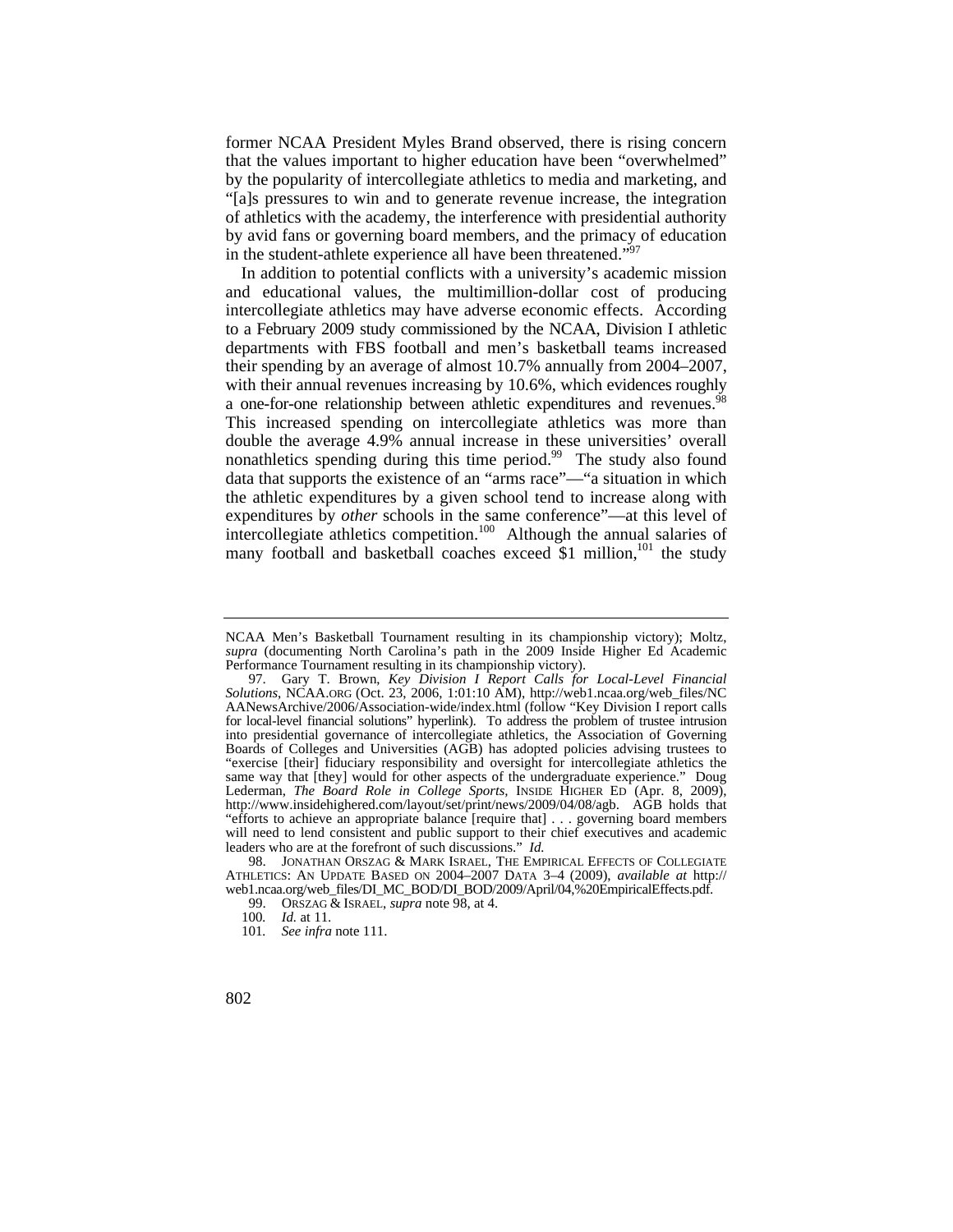found no significant relationship between coaching salaries and the teams' winning percentages.<sup>102</sup>

coaches and administrators accounted for 32% of total expenses.<sup>105</sup> The A report concerning the 2004–2006 NCAA revenues and expenses of Division I intercollegiate athletics programs found that only 19 of 119 Division I FBS institutions generated revenues that exceeded their expenses in the 2006 fiscal year.<sup>103</sup> From 2004–2006, only sixteen institutions reported positive net revenues.104 For 2006, salaries for 2006 median salary for basketball head coaches was \$611,900, a 15% increase from the 2004 median; for football head coaches, it was \$855,500, a 47% increase from the 2004 median.<sup>106</sup> Total athletic department spending was approximately 5% of total university expenses at median FBS institutions.<sup>107</sup>

 costs of coaches' salaries are a major barrier to the sustainability of In a 2009 report analyzing the costs of financing intercollegiate sports, the *Knight Commission on Intercollegiate Athletics* found that a significant majority of college and university presidents regard the increasing costs of maintaining a competitive intercollegiate athletic program as a critical source of budget pressure.<sup>108</sup> The rapidly escalating intercollegiate athletics programs.<sup>109</sup>

In 2007, for the first time, the *average* annual salary of the 120 Division 1A football coaches reached \$1 million, excluding perks and bonuses.<sup>110</sup> This average includes over fifty coaches who are making seven figure salaries and at least a dozen who are making \$2 million or more.<sup>111</sup> In December 2009, the University of Texas increased head football coach Mack Brown's annual salary from \$3 million to at least

111*. Id.* 

 <sup>102.</sup> ORSZAG & ISRAEL, *supra* note 98, at 8.

 EXPENSES OF DIVISION I INTERCOLLEGIATE ATHLETICS PROGRAMS REPORT 7, 11, 13 103. NAT'L COLLEGIATE ATHLETIC ASS'N, 2004–06 NCAA REVENUES AND (2008), *available at* <http://www.ncaapublications.com/productdownloads/RE2008.pdf>.

<sup>104</sup>*. Id.* at 7.

<sup>105</sup>*. Id.* 

<sup>106</sup>*. Id.* 

<sup>107</sup>*. Id.*

 <sup>108.</sup> KNIGHT COMM'N ON INTERSCHOLASTIC ATHLETICS, *supra* note 10, at 35–40. 109*. See id.* 

<sup>110.</sup> Steve Wieberg & Jodi Upton, *College Football Coaches Calling Lucrative Plays*, [USATODAY.COM](https://USATODAY.COM) (Dec. 5, 2007, 1:56 PM), <http://www.usatoday.com/sports/col> lege/football/2007-12-04-coaches-payNhtm.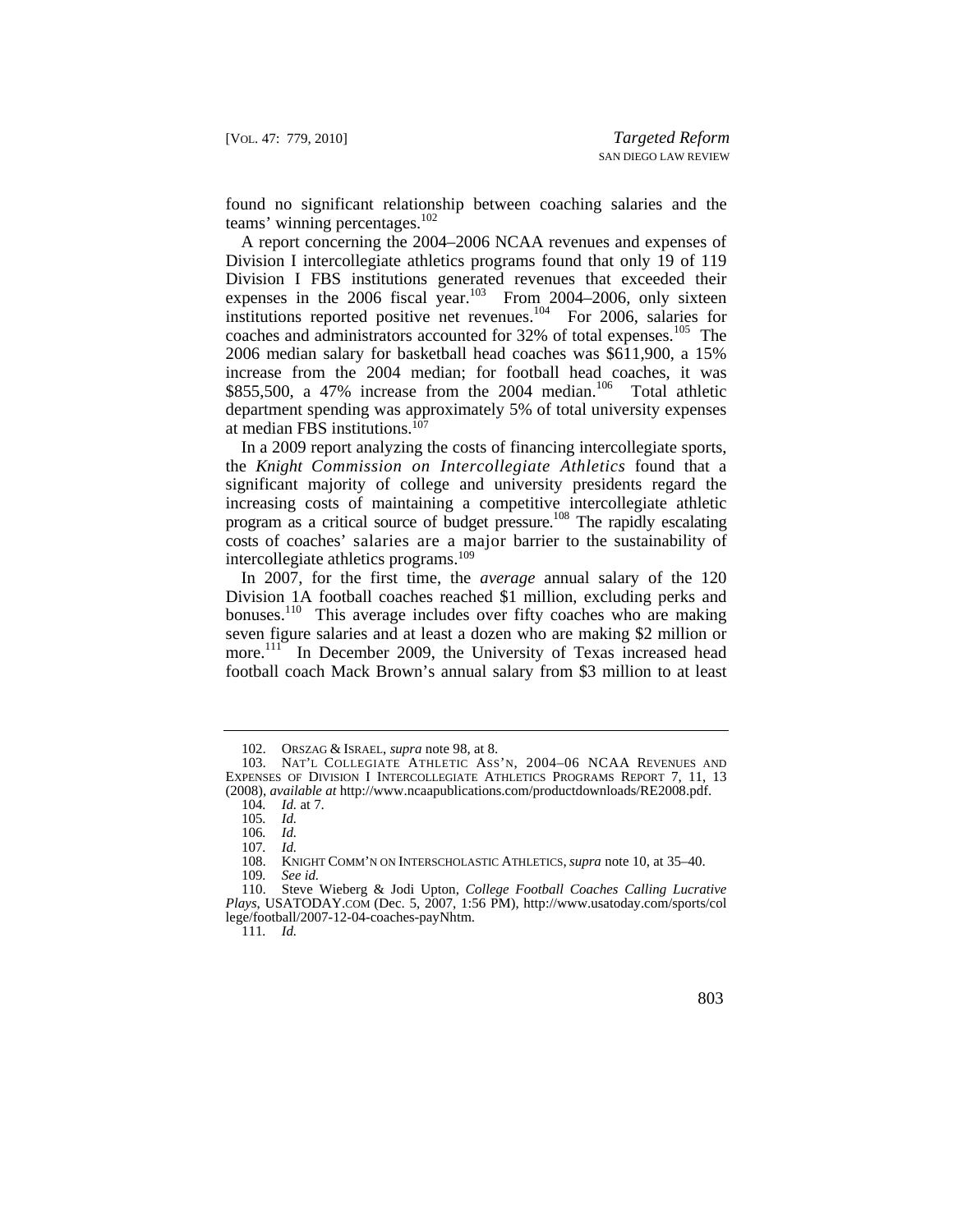\$5 million for the remainder of his contract through 2016.<sup>112</sup> Will Muschamp, Brown's defensive coordinator and "head coach-in-waiting," makes \$900,000 annually, which is nearly \$300,000 more than the university president's yearly salary.<sup>113</sup>

Antitrust law is perceived as a legal impediment to any joint effort to limit the current arms race that is driving up coaching salaries.<sup>114</sup> College and university presidents also consider highly publicized coaching salaries as a source of internal and external friction.<sup>115</sup>

Despite such problems and other criticisms, a vast majority of presidents remain convinced that the net total subjective and objective benefits of intercollegiate athletics programs are a vital component of institutional success in achieving broader objectives, such as attracting student applicants in greater numbers and with stronger credentials, increasing fundraising outside of athletics, improving national visibility and relative reputation vis-à-vis other institutions, and increasing political influence.<sup>116</sup>

## VI. UNIVERSITY ATHLETIC DEPARTMENT REVENUES SHOULD REMAIN EXEMPT FROM FEDERAL TAXATION

Some commentators have taken the position that the increasing commercialization of college and university athletic programs requires a reexamination of federal tax laws pertaining to those programs and congressional modification of these  $\hat{a}$ <sub>kws</sub>.<sup>117</sup> Specifically, the argument is that many intercollegiate athletic programs, particularly those with Division I FBS and men's basketball teams, have become large and profitable businesses insufficiently related to education; as a result, Congress should reexamine whether college and university athletic programs, as well as the NCAA, should be entitled to exemption from

 <sup>112.</sup> Associated Press, *Brown To Receive \$5M a Season*, [ESPN.COM](https://ESPN.COM) (Dec. 9, 2009), [http://sports.espn.go.com/espn/print?id=4728932&type=HeadlineNew&imagesPrint=off.](http://sports.espn.go.com/espn/print?id=4728932&type=HeadlineNew&imagesPrint=off)

 <sup>113.</sup> Mike Fish, *What Price Glory? The Star's Value*, [ESPN.COM](https://ESPN.COM) (last updated Dec. 17, 2009, 6:44 PM), <http://sports.espn.go.com/espn/print?id=4732298&type=Story&Im> agesPrint=off. By further comparison, Muschamp's annual salary is more than the \$627,109 yearly base salary that which University of Texas Athletic Director DeLoss Dodds makes. *See Florida's Jeremy Foley Ranks as Highest-Paid D-I AD at \$965,000*, SPORTSBUSINESS DAILY (Jan. 8, 2009), <http://www.sportsbusinessdaily.com/article/12> 6729.

 <sup>114.</sup> KNIGHT COMM'N ON INTERCOLLEGIATE ATHLETICS, *supra* note 10, at 17, 34. See *infra* Part VII for a discussion of potential antitrust law reforms that will enable the NCAA and its member institutions to address the increase in coaching salaries.

<sup>115</sup>*. See* KNIGHT COMM'N ON INTERCOLLEGIATE ATHLETICS, *supra* note 10, at 34.

<sup>116</sup>*. Id.* at 41–47.

<sup>117</sup>*. See, e.g.*, Gilbert M. Gaul, Op-Ed., *The Department of Lucrative Athletics*, N.Y. TIMES, Nov. 28, 2009, at A19, *available at* [http://www.nytimes.com/2009/11/28/](http://www.nytimes.com/2009/11/28) opinion/28gaul.html?r=1&emc=eta1 ("Another key element fueling the arms race is the increasingly indefensible tax treatment of sports revenues.").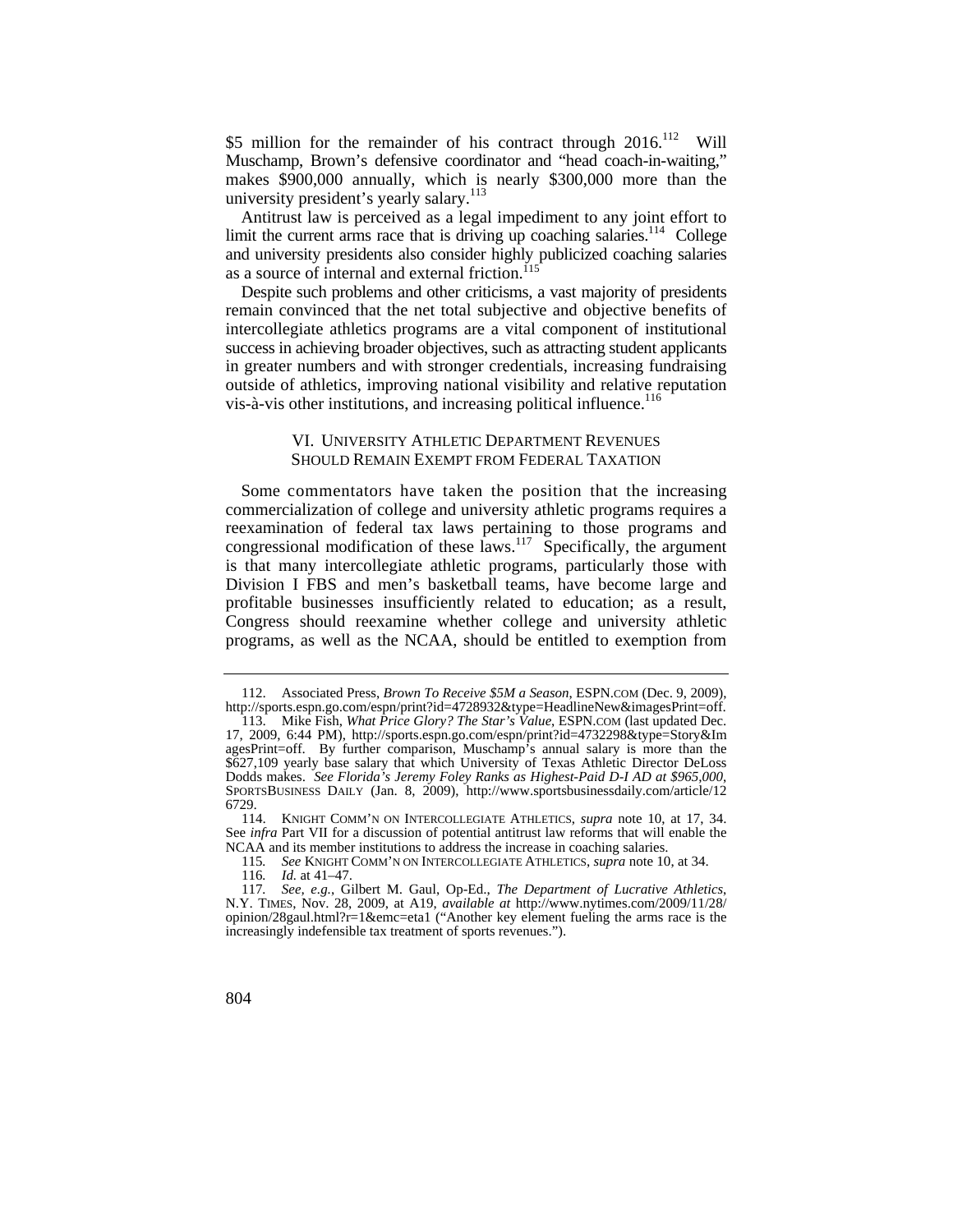federal taxation, from the Federal Unrelated Business Income Tax (UBIT), or from both. $^{118}$ 

#### *A. Federal Tax Exemption*

 qualifying for tax-exempt status also qualify under § 170 for deductibility by individual taxpayers of contributions made to such organizations.<sup>120</sup> Organizations described in §  $501(c)(3)$  of the Internal Revenue Code  $(I.R.\tilde{C})$  are exempt from the federal income tax.<sup>119</sup> Organizations Section 501(c)(3) includes institutions that are organized and operated exclusively for one or more of a number of specified purposes, two of which are education and the fostering of national or international amateur sports competition.<sup>121</sup>

The Treasury Regulations (Regulations) provide some definitions and additional requirements for an organization to qualify for tax-exempt status under  $\S 501(c)(3)$ . There are two separate tests that must be satisfied independently: the "organizational test" and the "operational test."<sup>122</sup> If an organization fails to meet either of those two tests, then it is not exempt from federal income tax.<sup>123</sup>

## *1. The Organizational Test*

The organizational test requires that an organization's articles of organization meet two requirements: (1) they must limit the purpose of the organization to one or more of the exempt purposes listed in  $\S$  501(c)(3) of the I.R.C., and (2) they must not expressly empower the organization to engage in activities that are not in furtherance of one or

<sup>118</sup>*. See, e.g.*, *id.* ("Congress essentially exempted colleges from paying taxes on their sports income. The legislators' reasoning now appears shockingly quaint: that participation in college sports builds character and is an important component of the larger college experience.").

<sup>119.</sup> I.R.C. § 501(a), (c)(3) (2006).

<sup>120.</sup> *Id.* § 170 (2006).

 portion of the institution's net earnings may inure to the benefit of any private individual, and 121. *Id.* § 501(a), (c)(3). Additionally, section 501(c)(3) requires that, generally, no no substantial portion of the institution's activities may be to carry on propaganda, to influence legislation, or to participate or intervene in any political campaign with regard to any candidate for public office. *Id.* § 501(c)(3).

<sup>122.</sup> Treas. Reg. § 1.501(c)(3)-1(a) (as amended in 2008).

<sup>123</sup>*. Id.*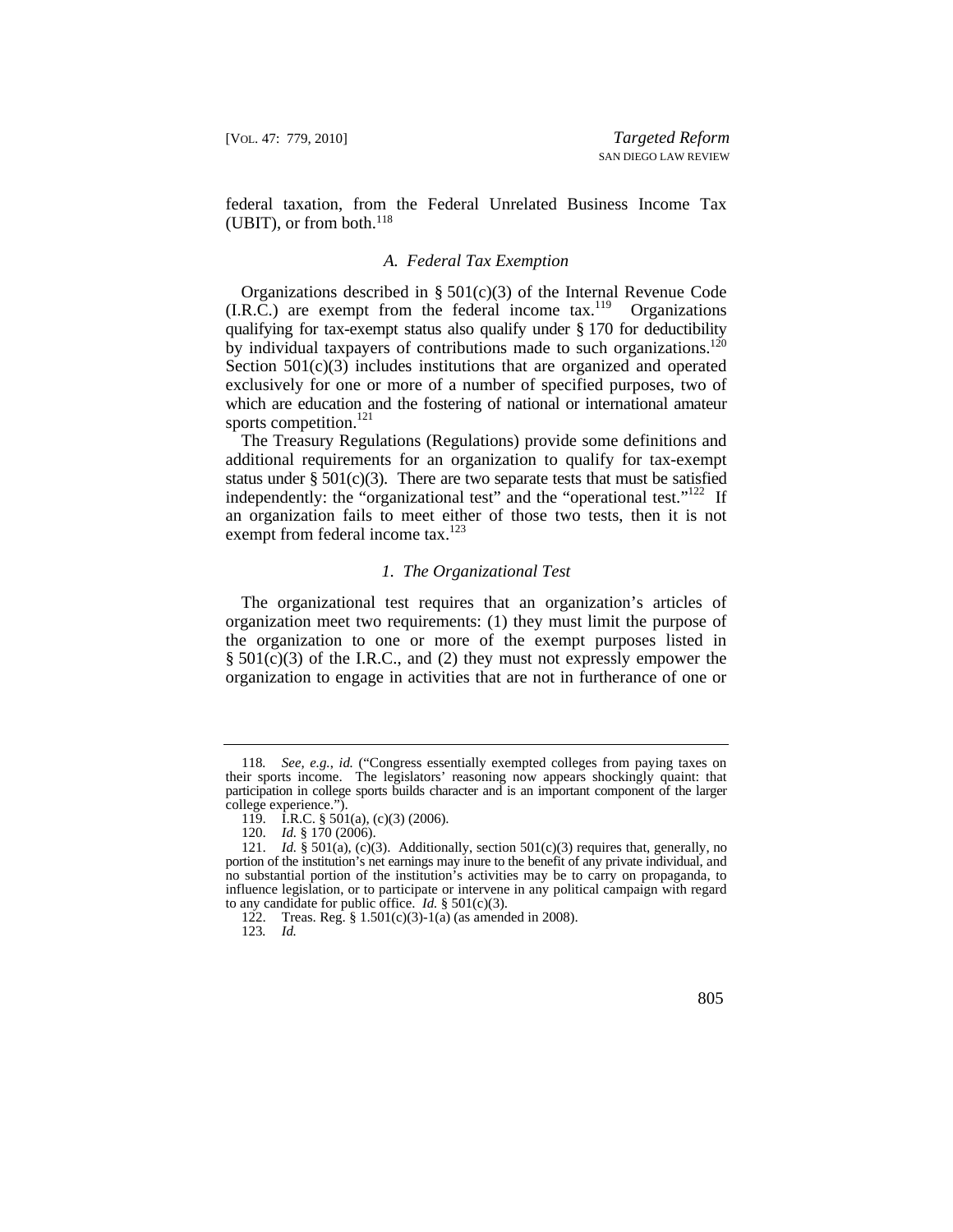more of such exempt purposes, unless such activities are an insubstantial part of the organization's activities as a whole.<sup>124</sup>

Colleges and universities can easily meet the organizational test by specifying in their articles of organization that they are organized exclusively for educational purposes. The existence or extent of an athletic program operated by a college or university is thus not relevant to the issue of whether it meets this test.

related to [the] educational functions" of the institutions.<sup>126</sup> Another of "to foster national or international amateur sports competition (but only if no part of its activities involve the provision of athletic facilities or equipment)."<sup>128</sup> The NCAA can easily meet the organizational test by The NCAA's primary organizational purpose is to "maintain intercollegiate athletics as an integral part of the educational program and the athlete as an integral part of the student body."<sup>125</sup> The House Ways and Means Committee and the Senate Finance Committee both stated in 1950 that "[a]thletic activities of schools are substantially the NCAA's purposes is to "retain a clear line of demarcation between intercollegiate athletics and professional sports."127 As stated above, I.R.C. § 501(c)(3) includes institutions that are organized and operated exclusively specifying in its articles of organization that it is organized exclusively for these purposes and any other purpose described in I.R.C.  $\S$  501(c)(3).

#### *2. The Operational Test*

*primarily* in activities that accomplish one or more of those purposes.<sup>130</sup> An part of its activities is not in furtherance of an exempt purpose."<sup>131</sup> An The operational test requires that an organization be operated exclusively for one or more of the exempt purposes listed in  $\S 501(c)(3)$ of the I.R.C.<sup>129</sup> An organization will meet this requirement if it engages organization will not meet the requirement if "more than an insubstantial organization may operate a trade or business as a substantial part of its activities and yet meet the requirements of  $\S 501(c)(3)$  if "the operation of such trade or business is in furtherance of the organization's exempt

 <sup>124.</sup> Treas. Reg. § 1.501(c)(3)-1(b)(1)(i) (as amended in 2008).

<sup>125.</sup> Letter from Myles Brand, President, NCAA, to William Thomas, Chairman, House Comm. on Ways and Means 3 (Nov. 13, 2006), *available at* <http://www.ncaa.or> g/wps/wcm/connect/2fa84c004e0d90aea0caf01ad6fc8b25/20061115responsetohousecmmitt eeonwaysandmeans.pdf?MOD=AJPERES&CACHEID=2fa84c004e0d90aea0caf01ad6fc8b25.

 126. S. REP. NO. 81-2375, at 29 (1950); H.R. REP. NO. 81-2319, at 37 (1950).

<sup>127.</sup> Letter from Myles Brand to William Thomas, *supra* note 125, at 5.

<sup>128.</sup> I.R.C. § 501(c)(3) (2006).

<sup>129.</sup> Treas. Reg. § 1.501(c)(3)-1(c)(1) (as amended in 2008).

<sup>130</sup>*. Id.* 

<sup>131</sup>*. Id.*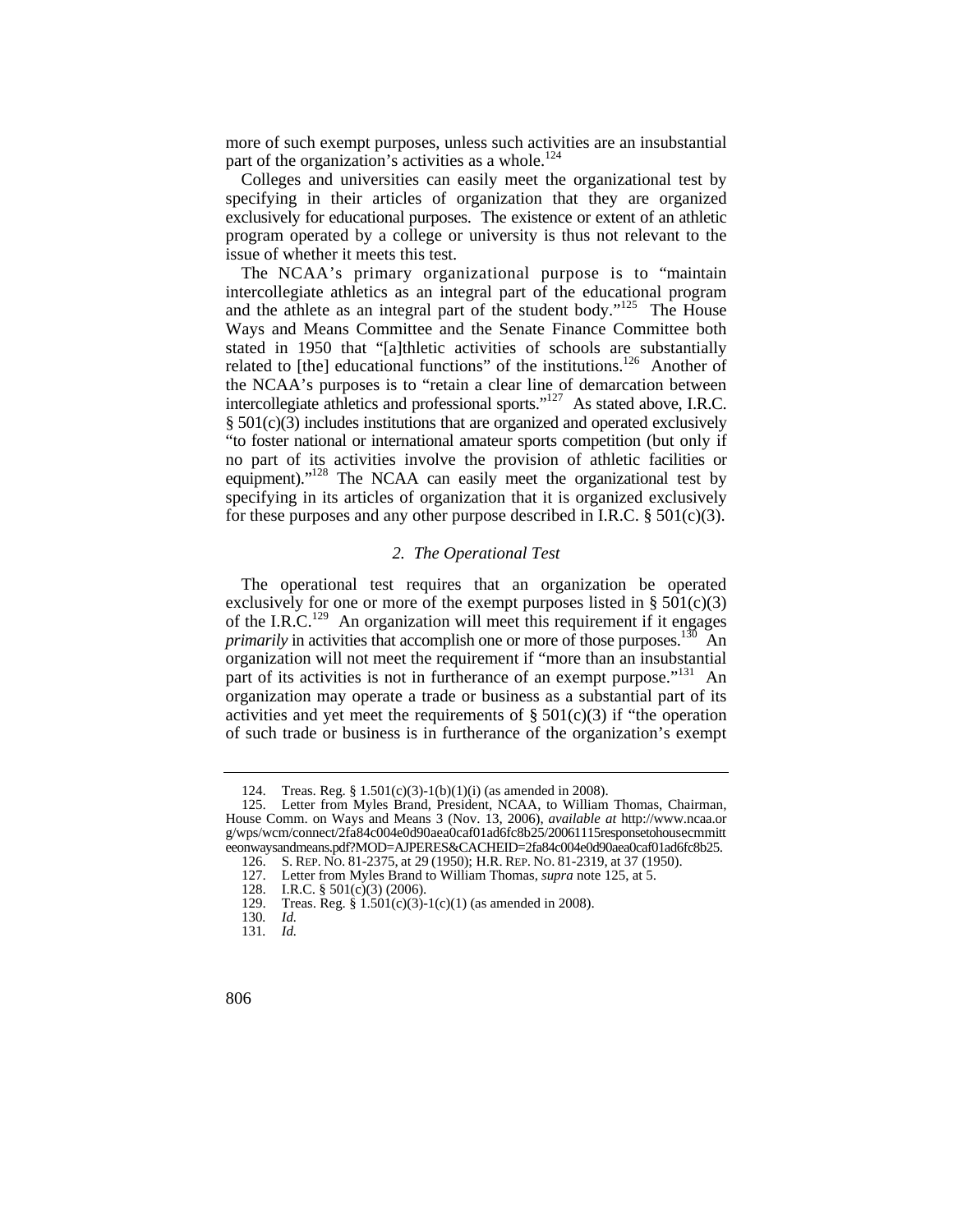purpose or purposes and if the organization is not organized or operated for the primary purpose of carrying on an unrelated trade or business, as defined in section 513" of the  $I.R.C.<sup>132</sup>$  Determining the primary purpose for which an organization is organized requires an examination of all the circumstances involved, "including the size and extent of the trade or business and the size and extent of the activities which are in furtherance of one or more exempt purposes."<sup>133</sup>

These requirements raise a threshold issue with regard to college and university athletic programs: is the operation of an athletic program a trade or business? If so, additional questions remain. Assuming that the operation of an athletic program constitutes a substantial part of a college or university's activities, it must be determined whether the operation of such a program is in furtherance of a college or university's exempt purpose or purposes. In addition, it must be determined whether such a program constitutes an *unrelated* trade or business as defined in § 513 of the I.R.C., and if so, whether the college or university is organized or operated for the primary purpose of carrying on such trade or business.

The term *trade or business* is not specifically defined in the I.R.C. The Supreme Court has ruled that "to be engaged in a trade or business, the taxpayer must be involved in the activity with continuity and regularity and that the taxpayer's primary purpose for engaging in the activity must be for income or profit."134 Applying this test in a specific case requires examining all the facts and circumstances.<sup>135</sup> Although each college or university athletic program would thus have to be examined on the basis of its particular facts, it is generally assumed by many commentators that many such programs constitute a trade or business because they seek profit.<sup>136</sup>

Is the operation of an athletic program in furtherance of a college or university's exempt purpose? As noted above, Congress stated in 1950

 <sup>132.</sup> Treas. Reg. § 1.501(c)(3)-1(e)(1) (as amended in 2008).

<sup>133</sup>*. Id.* 

<sup>134.</sup> Comm'r v. Groetzinger, 480 U.S. 23, 35 (1987).

<sup>135</sup>*. Id.* at 36.

 2010 U. ILL. L. REV. 109, 135–36; Erik M. Jensen, *Taxation, the Student Athlete, and the*  Kaplan, *Intercollegiate Athletics and the Unrelated Business Income Tax*, 80 COLUM. L. *Regarding Professional and Amateur Sports*, 13 MARQ. SPORTS L. REV. 195, 205 (2003). 136*. See, e.g.*, John D. Colombo, *The NCAA, Tax Exemption, and College Athletics, Professionalization of College Athletics*, 1987 UTAH L. REV. 35, 48–49; Richard L. REV. 1430, 1449 (1980); James L. Musselman, *Recent Federal Income Tax Issues*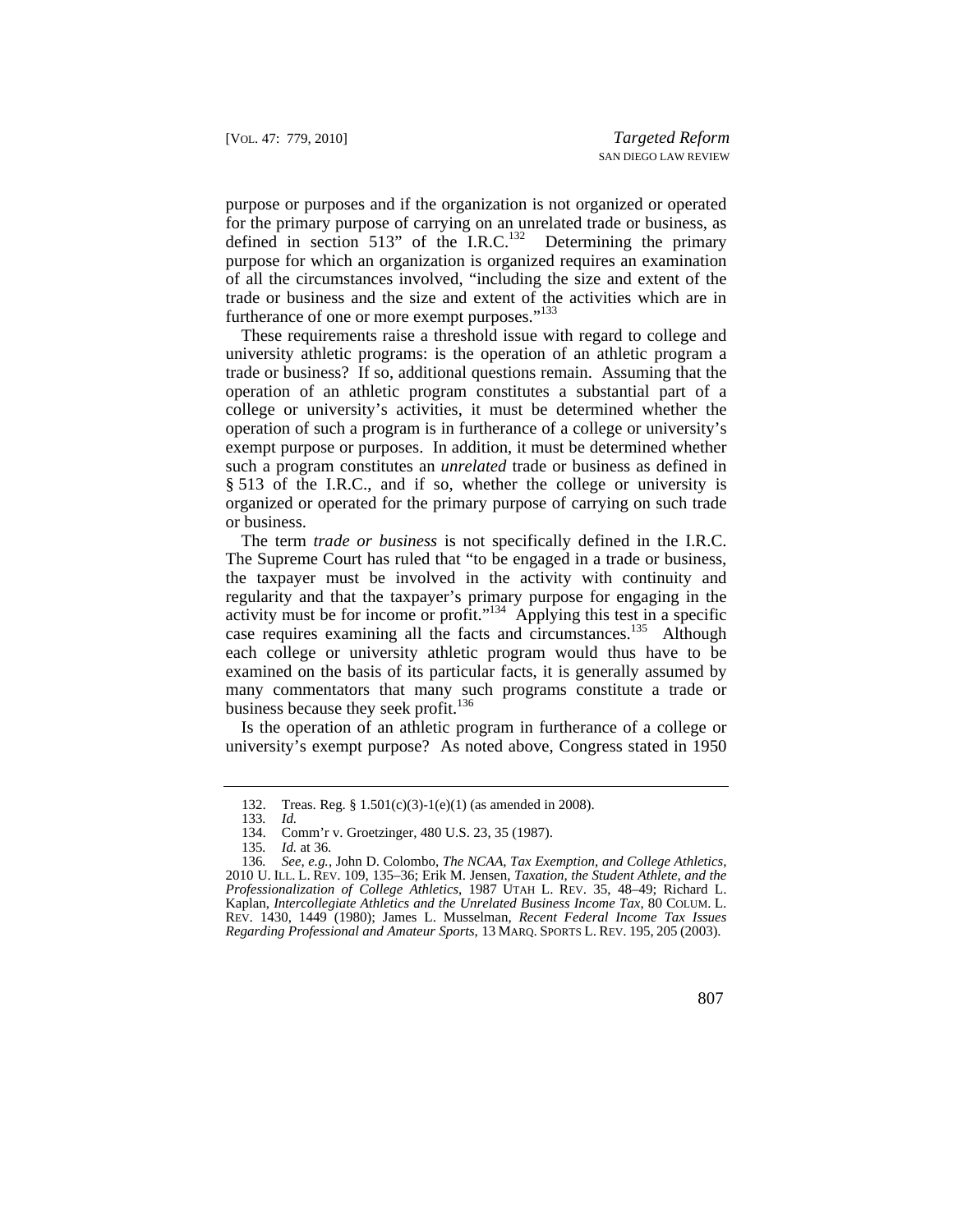that "[a]thletic activities of schools are substantially related to [the] UBIT to a trade or business regularly carried on by an exempt educational functions" of the institutions. $137$  Congress made that statement for the purpose of concluding that income from a basketball tournament is not subject to the UBIT.<sup>138</sup> The Internal Revenue Service (IRS) has issued several National Office Technical Advice Memoranda related to application of the UBIT in which it discussed the close relationship of college athletics and education.<sup>139</sup> In a 1980 revenue ruling, the IRS stated that "[a]n athletic program is considered to be an integral part of the educational process of a university, and activities providing necessary services to student athletes and coaches further the educational purposes of the university."140 As discussed below, application of the organization requires that the conduct of such trade or business not be substantially related to the organization's exercise or performance of its exempt function.<sup>141</sup> Determining whether the operation of an athletic program is "in furtherance of" a college or university's exempt purpose would seem to require a lower standard than determining whether such a program is "substantially related" to the organization's exercise or performance of its exempt function.<sup>142</sup> Although commentators have suggested that Congress reexamine its position with regard to application of the UBIT to college and university athletic programs, $143$  no serious argument has been made that such programs are not in furtherance of a college or university's exempt purpose.<sup> $144$ </sup>

In addition to the requirement that a college or university's athletic programs be in furtherance of its exempt purpose, the institution must not be organized for the primary purpose of carrying on an unrelated trade or business.145 As stated above, determining the primary purpose

143*. See, e.g.*, Morgan, *supra* note 30, at 150–51.

 137. S. REP. NO. 81-2375, at 29 (1950); H.R. REP. NO. 81-2319, at 37 (1950).

 138. S. REP. NO. 81-2375, at 29; H.R. REP. NO. 81-2319, at 37.

<sup>139.</sup> I.R.S. Tech. Adv. Mem. 78-51-002 (Dec. 18, 1978); I.R.S. Tech. Adv. Mem. 78- 51-004 (Aug. 21, 1978); I.R.S. Tech. Adv. Mem. 78-51-005 (Sept. 24, 1978); I.R.S. Tech. Adv. Mem. 78-51-006 (Sept. 24, 1978).

<sup>140.</sup> Rev. Rul. 80-296, 1980-2 C.B. 195; *see also* Rev. Rul. 80-295, 1980-2 C.B. 194.

<sup>141.</sup> I.R.C. § 513(a) (2006).

<sup>142</sup>*. See* Colombo, *supra* note 136, at 127–29 (discussing whether "in furtherance of" means the same as "substantially related" or whether it could be interpreted more broadly to include an activity the revenue from which is used to further the organization's charitable activities).

<sup>144</sup>*. See* Colombo, *supra* note 136, at 131 (stating that attacking the tax exemption of a university or the NCAA in this manner would face substantial hurdles, but cautioning that the meaning of "in furtherance of" is not entirely clear).

<sup>145</sup>*. See* Treas. Reg. § 1.501(c)(3)-1(e) (as amended in 2008); *see also* Comm'r v. Groetzinger, 480 U.S. 23, 35 (1987).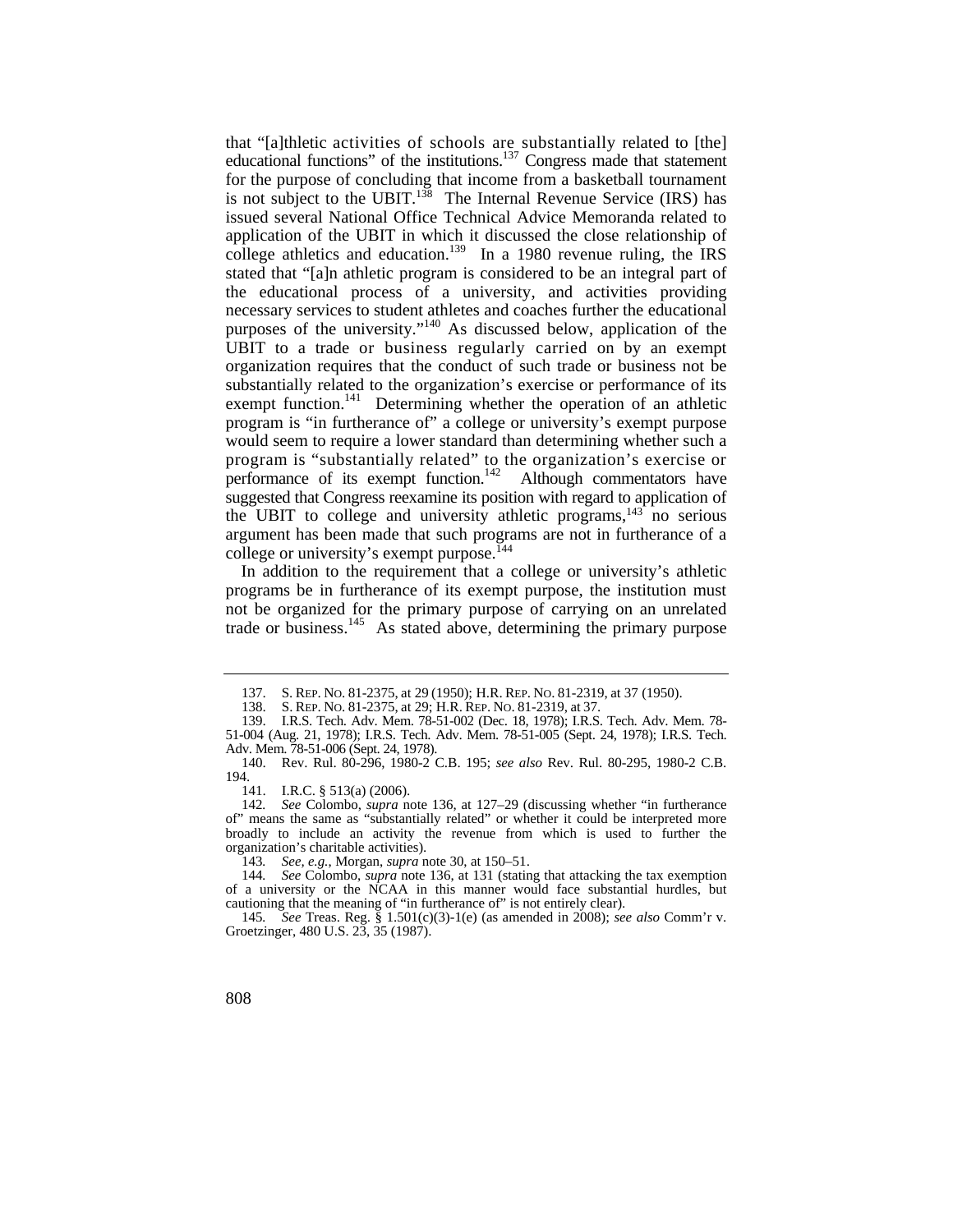of one or more exempt purposes."<sup>146</sup> No serious argument could be for which an organization is organized requires an examination of all the circumstances involved, "including the size and extent of the trade or business and the size and extent of the activities which are in furtherance made that a college or university is organized or operated for the primary purpose of carrying on its athletic program.

above, and clearly foster national and international sports competition. purposes so long as the activities are related to intercollegiate athletics. sponsoring an intercollegiate basketball tournament, for example, Determining whether the NCAA satisfies the operational test requires a similar, albeit simpler, analysis. Colleges and universities are organized exclusively for educational purposes and operate athletic programs in furtherance of those purposes, while the NCAA is organized primarily to "maintain intercollegiate athletics as an integral part of the educational program and the athlete as an integral part of the student body."147 The NCAA's activities are thus entirely focused on intercollegiate athletics, which both Congress and the IRS have concluded are substantially related to the educational functions of colleges and universities, as discussed All of the NCAA's activities will thus be in furtherance of its exempt The NCAA periodically engages in activities that most assuredly constitute the conduct of a trade or business. A prime example is the NCAA basketball tournament held every year in March, which generates significant revenue.<sup>148</sup> The operation of any such trade or business, however, will almost certainly be in furtherance of the NCAA's exempt purpose; undoubtedly furthers the purpose of maintaining intercollegiate athletics as an integral part of the educational program. In addition, any such trade or business will not constitute an unrelated trade or business as defined in § 513 of the I.R.C. because it will be directly related to intercollegiate athletics, and the NCAA is not organized or operated for the primary purpose of carrying on any such trade or business.

#### *3. Other Requirements*

Two other issues are potentially relevant with regard to whether a college or university operating an athletic program qualifies for tax-

<sup>146.</sup> Treas. Reg. § 1.501(c)(3)-1(e)(1).

<sup>147.</sup> Letter from Myles Brand to William Thomas, *supra* note 125, at 3.

<sup>148</sup>*. See* Morgan, *supra* note 30, at 168.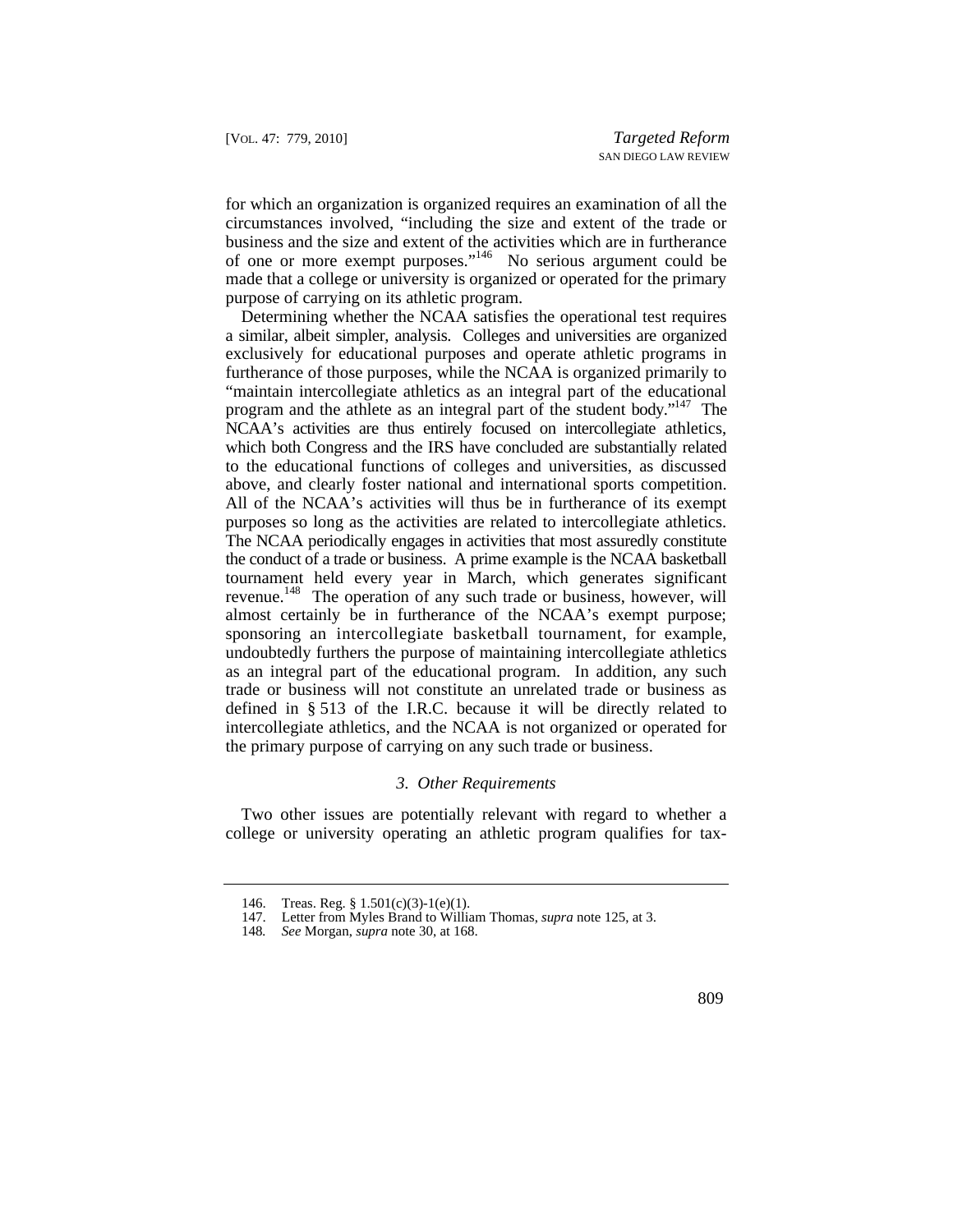exempt status under  $\S 501(c)(3)$ : the "private inurement" and "private benefit" limitations.

#### *i. Private Inurement*

 'siphoning off' of the assets of an exempt organization to an Section  $501(c)(3)$  provides that "no part of the net earnings of ... [an exempt organization shall inure] to the benefit of any private shareholder or individual."149 This language has been interpreted "as prohibiting a 'insider.'"<sup>150</sup> This could occur by an exempt organization paying an unreasonable salary to an insider, thereby paying more than fair market value for the services that the insider provided in exchange for such salary.<sup>151</sup>

coaches in the professional leagues to determine what is reasonable.<sup>156</sup> As a consequence, it has not been seriously argued that the tax The issue that has been occasionally debated with regard to college and university athletic programs is whether the compensation packages awarded to football and basketball coaches by some schools have become sufficiently excessive so as to violate this limitation.<sup>152</sup> There is no real issue here for two principal reasons. First, Congress changed the law in 1996 by enacting  $\hat{\S}$  4958 of the I.R.C.,<sup>153</sup> which imposes excise taxes on certain private inurement transactions. The result has been that private "inurement transactions are almost exclusively dealt with via the excise taxes imposed by that Section, as opposed to withdrawal of exemption."<sup>154</sup> Second, in determining whether an exempt organization is paying an unreasonable amount of compensation to an insider, thereby violating § 4958, the Regulations provide that "the 'reasonableness' of [such] compensation [be] measured by what the market is paying for similar services *including the for-profit market*."<sup>155</sup> This allows for the compensation of college coaches to be compared to the compensation of exemption of a college or university is at risk under the private inurement limitation based on the amount of compensation it pays its coaches.

<sup>149.</sup> I.R.C. § 501(c)(3) (2006).

 <sup>150.</sup> Colombo, *supra* note 136, at 120.

<sup>151</sup>*. Id.* 

<sup>152</sup>*. Id.* at 120–21.

<sup>153.</sup> I.R.C. § 4958 (2006).

 <sup>154.</sup> Colombo, *supra* note 136, at 120. Revocation of exemption could still be utilized as a sanction for violation of § 4958 if such violation was sufficiently egregious. *Id.* at 120 n.50 (citing Treas. Reg. 1.501(c)(3)-1(f) (as amended 2008)).

<sup>155</sup>*. Id.* at 121 (citing Treas. Reg. § 53.4958-4(b)(1)(ii)(A) (2002)).

<sup>156</sup>*. Id.*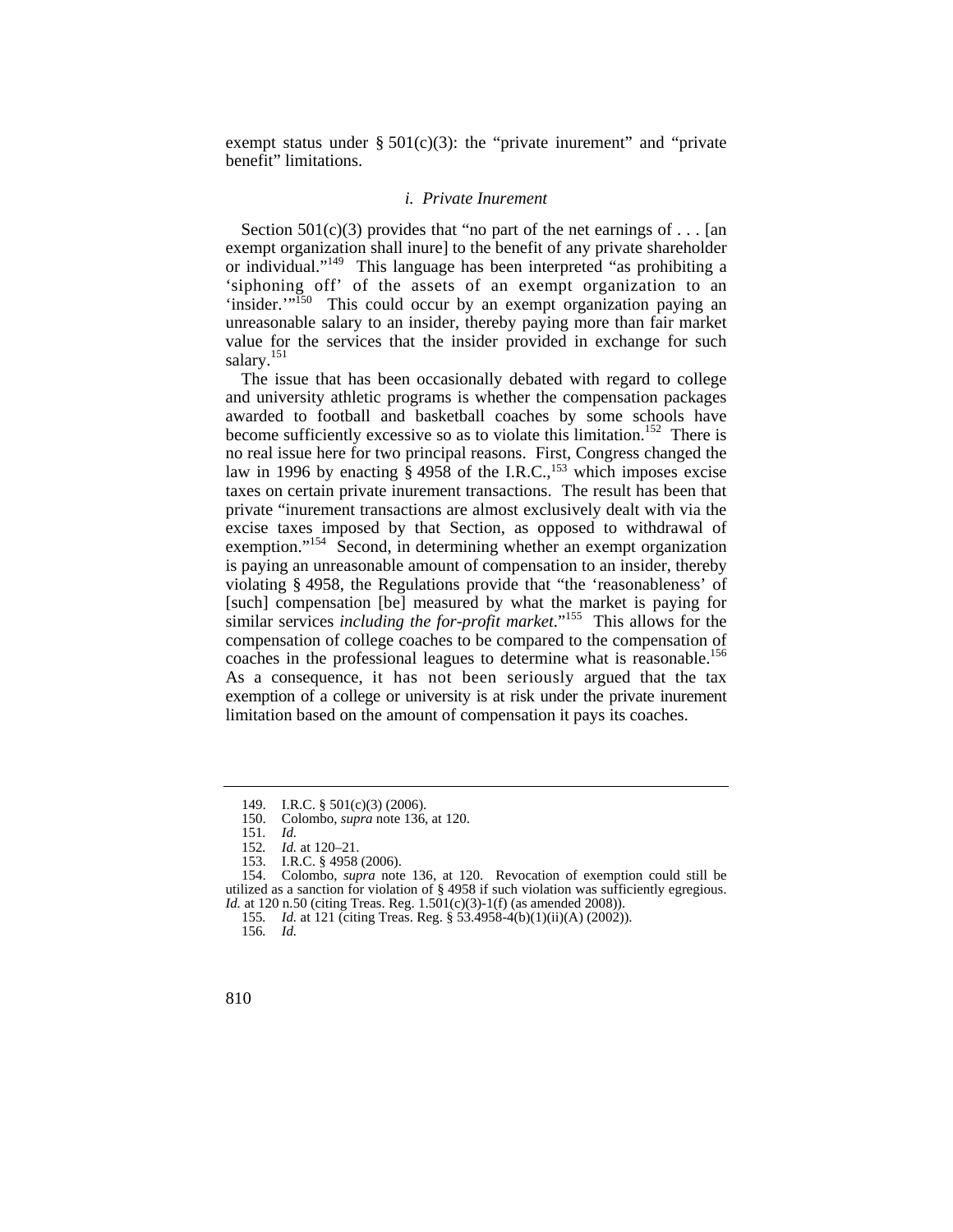#### *ii. Private Benefit*

The Regulations pursuant to  $\S 501(c)(3)$  provide that to qualify for exemption, "it is necessary for an organization to establish that it is not organized or operated for the benefit of private interests such as designated individuals, . . . shareholders of the organization, or persons controlled, directly or indirectly, by such private interests."<sup>157</sup> These provisions have been interpreted to mean that "an organization can lose its exemption if, as a result of serving its charitable class, it confers an excessive benefit . . . on parties outside of the charitable class."<sup>158</sup> Although this limitation seems somewhat similar to the private inurement limitation, "[t]he primary differences between [these two limitations] are that the private benefit doctrine (1) can apply to transactions with 'outsiders' (that is, independent parties who have no influence over the charity), and (2) can apply even to transactions entered into at fair market value."<sup>159</sup>

 it appears to excessively favor private interests, it will violate this The private benefit limitation has been described as "a quintessential balancing test in which the benefits to private individuals or organizations as a result of a particular activity must be weighed against the charitable benefits the activity produces."<sup>160</sup> If a transaction is structured such that limitation even though it also serves the charitable class.<sup>161</sup>

charitable class (i.e., the participating student-athletes)."<sup>162</sup> The argument is college games. The professional sports leagues benefit in two ways: The issue with regard to athletic programs of colleges and universities is whether those organizations, along with the NCAA, "provide excessive private benefit to television networks and the professional sports leagues in comparison to the educational benefits provided to the that both television networks and professional sports leagues receive substantial benefits from colleges' and universities' athletic programs. The television networks benefit in the form of profit when they televise (1) by effectively utilizing colleges' and universities' athletic programs

<sup>157.</sup> Treas. Reg. 1.501(c)(3)-1(d)(1)(ii) (as amended in 2008).

 <sup>158.</sup> Colombo, *supra* note 136, at 122.

<sup>159</sup>*. Id.* 

<sup>160</sup>*. Id.* at 124.

<sup>161</sup>*. Id.* 

<sup>162</sup>*. Id.* at 125.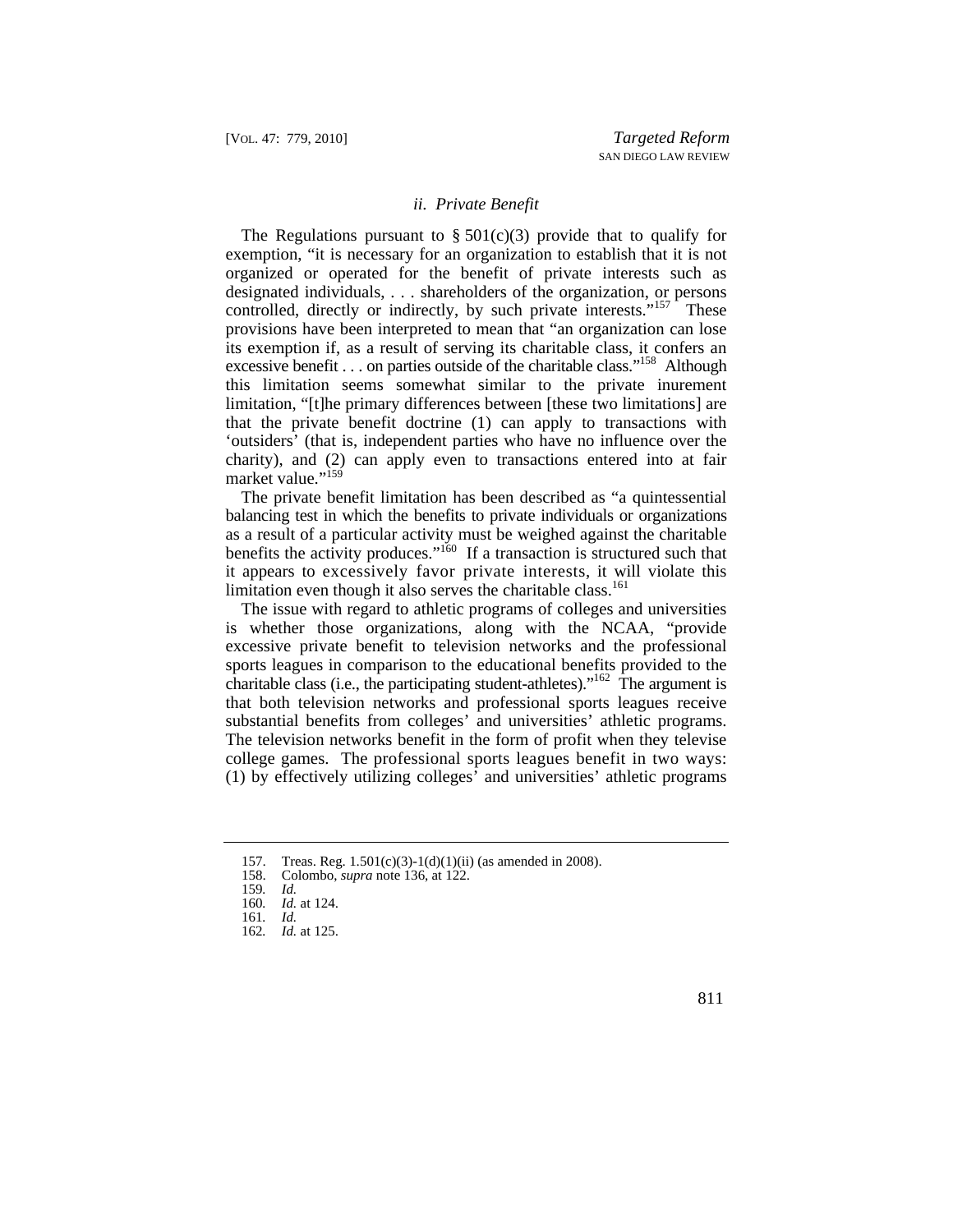for training and development and (2) by avoiding the cost of maintaining those programs directly.<sup>163</sup>

manner."<sup>165</sup> In addition, he asserts that "the NCAA can legitimately 'underpriced' their product to give a bigger profit margin to the Professor Colombo acknowledges that this argument "seems plausible given the extraordinarily broad scope of the private benefit doctrine" but concludes that it seems highly unlikely to succeed.<sup>164</sup> He points out that the IRS has "never shown any inclination to apply the doctrine in this argue that it tries to keep its distance, and tries to distance college athletes from the pro leagues," and notes that "the NCAA was not started by the professional sports leagues as a means of sloughing off their training costs to an exempt organization."<sup>166</sup> Finally, he argues that the television contracts entered into by the NCAA seem fairly negotiated, and there is no evidence that "the NCAA or universities negligently or intentionally networks."<sup>167</sup>

In conclusion, it has not been seriously argued that because colleges and universities operate athletic programs they are not organizations described in  $\S 501(c)(3)$  of the I.R.C. and are thus not exempt from the federal income tax, no matter how extensive and profitable those programs may be. Likewise, there has been no serious argument that the NCAA does not qualify for exemption under  $\S 501(c)(3)$ .<sup>168</sup>

#### *B. Unrelated Business Income Tax*

#### *1. Current Status of the Law*

Prior to enactment of the UBIT in 1950, funds received by colleges and universities from any source were sheltered from taxation under the institution's general tax exemption.<sup>169</sup> Until Congress enacted the UBIT, the law "'recognized only two possibilities—an organization was either entirely taxable or entirely tax-exempt."<sup>170</sup> As a result, the courts generally treated activities conducted by colleges and universities as taxexempt regardless of whether those activities were in any way related to

<sup>163</sup>*. Id.* 

<sup>164</sup>*. Id.* at 125–26.

<sup>165</sup>*. Id.* at 125.

<sup>166</sup>*. Id.* at 126.

<sup>167</sup>*. Id.* 

<sup>168</sup>*. See id.* at 134 (concluding that withdrawing the tax-exempt status of the NCAA, or of colleges and universities because of their athletic programs, is a near impossibility under current law).

 <sup>169.</sup> Musselman, *supra* note 136, at 203–04.

<sup>170</sup>*. Id.* at 204 (quoting Kaplan, *supra* note 136, at 1433).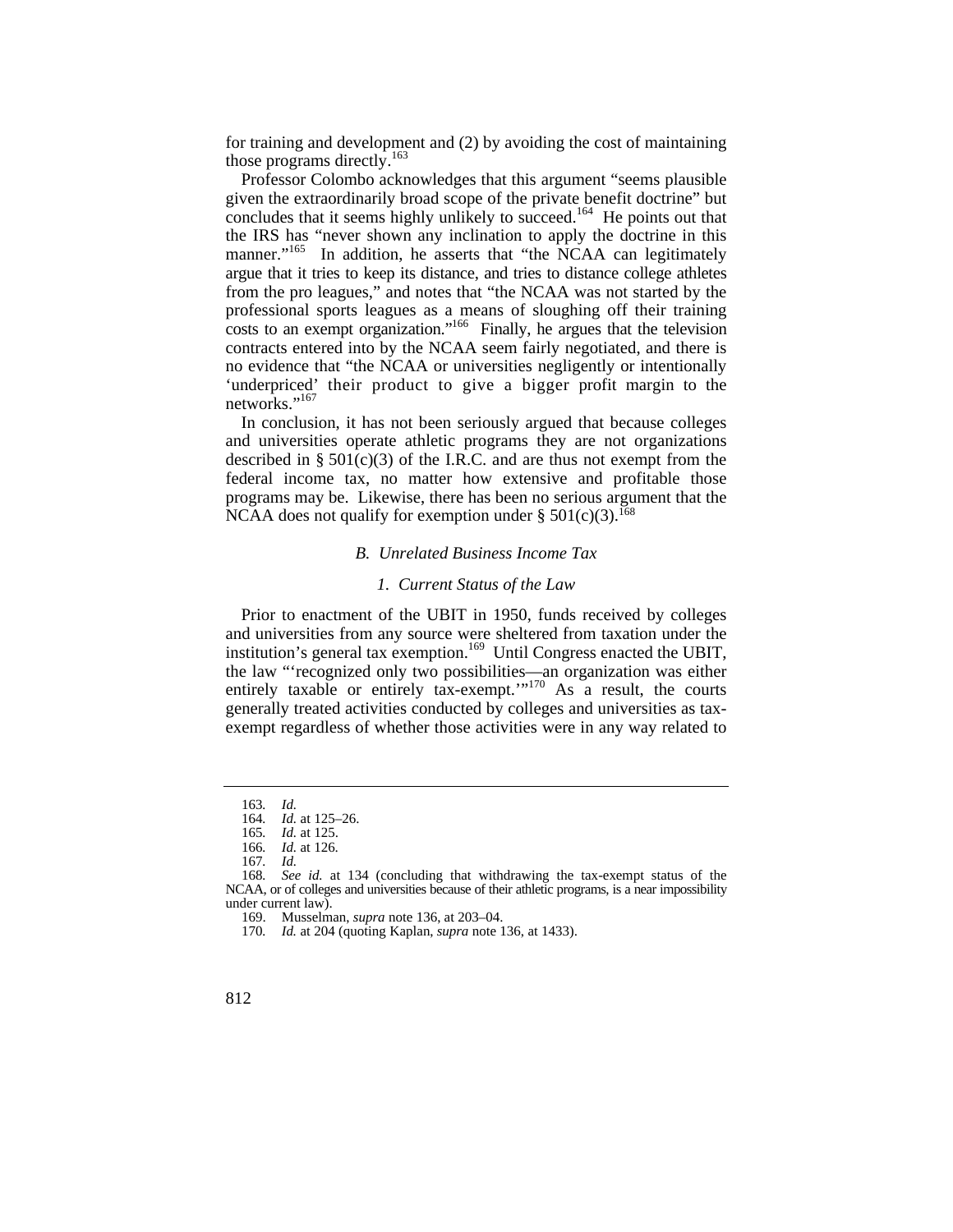to conclude that they could engage in business activities totally unrelated the exempt purpose of the institution.<sup>171</sup> This led colleges and universities to their exempt purpose and enjoy a significant competitive advantage because their profits were exempt from tax. A famous example was New York University's ownership of the C.F. Mueller Company, a leading macaroni producer. When the IRS attempted to tax the company's profits, New York University successfully argued that the profits were exempt from tax on the basis of its general tax exemption.<sup>172</sup> Congress became concerned that the government was losing significant tax revenue from these business operations $173$  and that business entities not owned by colleges and universities were suffering from unfair competition.<sup>174</sup> The ultimate result was enactment of the UBIT.

organizations, including those described in  $\S 501(c)(3)$  of the I.R.C.<sup>175</sup> In addition, public universities are specifically subjected to the UBIT.<sup>176</sup> The UBIT imposes a tax, at rates applicable to taxable corporations, on the unrelated business taxable income (UBTI) of most tax-exempt UBTI is generally defined as the "gross income . . . [of] any organization from any unrelated trade or business . . . regularly carried on by [such organization], less [certain] deductions allowed . . . which are directly connected with the carrying on of such trade or business."<sup>177</sup>

This definition requires the determination of three issues: (1) whether an activity is a trade or business, (2) whether it is regularly carried on, and (3) whether it is an unrelated trade or business. Although § 513 of the I.R.C. specifically defines the term *trade or business* for purposes of

<sup>171</sup>*. Id.* 

<sup>172</sup>*. Id.* 

 Dingell stated that "[e]ventually all the noodles produced in this country will be 173*. See id.* In congressional hearings considering enactment of the UBIT, Representative produced by corporations held or created by universities . . . and there will be no revenue to the Federal Treasury from this industry." *Revenue Revision of 1950: Hearings Before the H. Comm. on Ways & Means*, 81st Cong. 580 (1950) (remarks of Rep. John Dingell).

 <sup>174.</sup> Musselman, *supra* note 136, at 204–05. In his 1950 message to Congress, President Truman stated that "an exemption intended to protect educational activities has been misused in a few instances to gain competitive advantage over private enterprise through the conduct of business and industrial operations entirely unrelated to educational activities." 96 CONG. REC. 769, 771 (1950) (message from President Harry S. Truman).

<sup>175.</sup> I.R.C. § 511(a) (2006); Musselman, *supra* note 136, at 204–05.

<sup>176</sup>*.* I.R.C. § 511(a)(2)(b).

 <sup>177.</sup> *Id.* § 512(a)(1) (2006); *see also* Musselman, *supra* note 136, at 205 n.68 (citing  $§$  512(a)(1) ("Gross income and deductions are both computed with the modifications provided in section 512(b).")).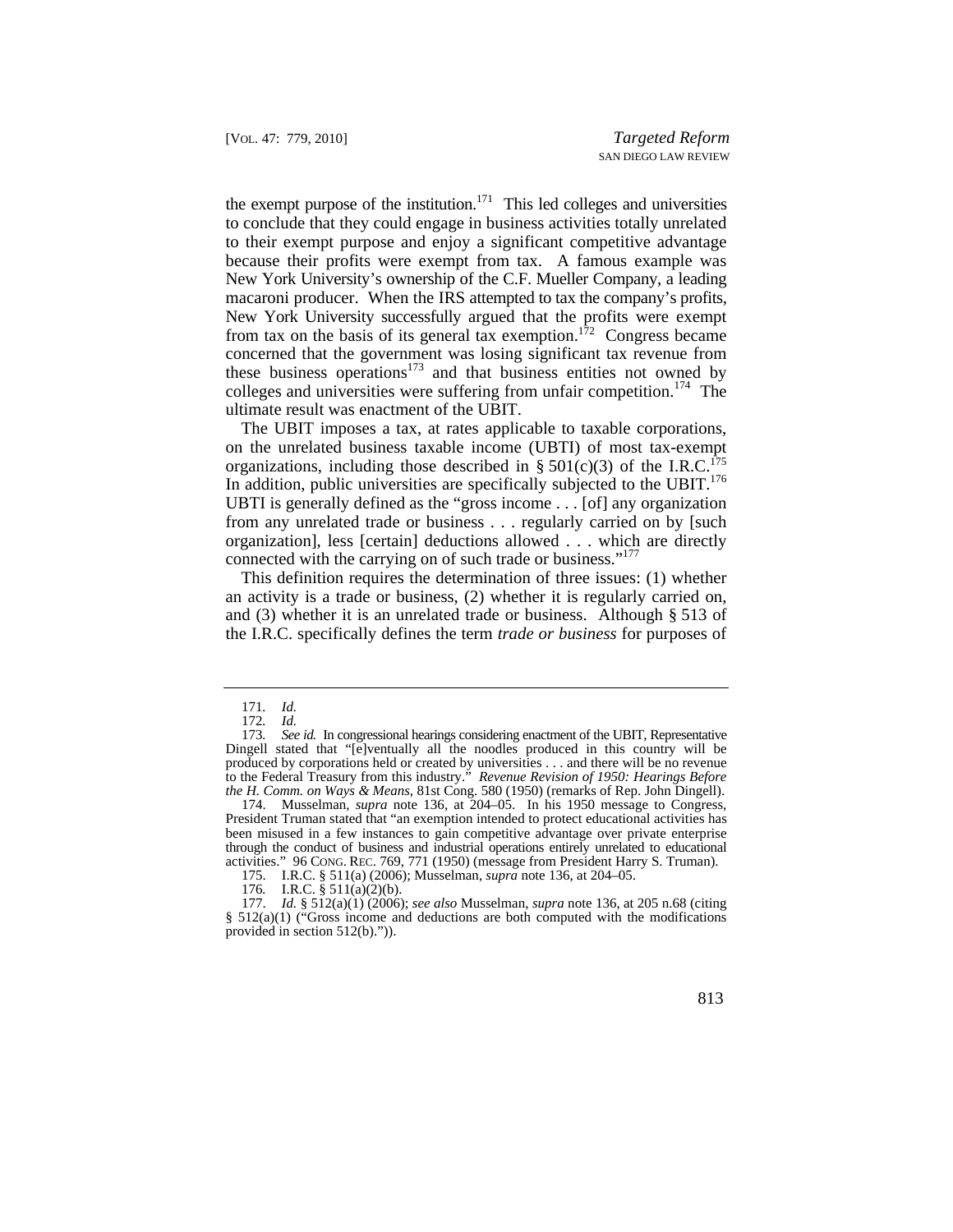the UBIT,178 the Treasury Regulations clarify that such term has the identical meaning given it by the Supreme Court for purposes of § 162 of the I.R.C.<sup>179</sup> As discussed above, although each college or university athletic program would have to be examined on the basis of its particular facts, it is generally assumed by commentators that many college and university athletic programs constitute trades or businesses because they seek profit. $180$ 

 to comparable commercial activities of nonexempt organizations."181 Trade or business activities that are customarily carried on during a The Regulations provide some guidance regarding whether an activity is regularly carried on. Generally, activities of tax-exempt organizations "will ordinarily be deemed to be *regularly carried on* if they manifest a frequency and continuity, and are pursued in a manner, generally similar particular season will be treated as regularly carried on if they are conducted by an exempt organization during a significant portion of the season.<sup>182</sup> The Regulations cite, as an example, operation of a horseracing track, which is customarily carried on only during a particular season.<sup>183</sup> Athletic programs presumably would be treated similarly because they are customarily seasonal in nature. It is generally assumed by commentators that athletic programs of colleges and universities are regularly carried on as the Regulations define that term.<sup>184</sup> As stated above, the NCAA periodically engages in activities that undoubtedly constitute the conduct of a trade or business, such as the NCAA basketball tournament held every year in March.<sup>185</sup> It is also generally assumed that those business activities are regularly carried on within the meaning of the Regulations.<sup>186</sup>

185*. See supra* note 148 and accompanying text.

<sup>178.</sup> I.R.C. § 513(c) (2006).

<sup>179.</sup> Treas. Reg. § 1.513-1(b) (as amended in 1983). See *supra* notes 134–36 and accompanying text for the meaning of the term "trade or business" for purposes of I.R.C. § 162.

<sup>180</sup>*. See supra* note 136 and accompanying text.

<sup>181.</sup> Treas. Reg. § 1.513-1(c)(1) (as amended in 1983).

 <sup>182.</sup> *Id.* § 1.513-1(c)(2)(i) (as amended in 1983).

<sup>183</sup>*. Id.* 

<sup>184</sup>*. See, e.g.*, Jensen, *supra* note 136, at 50; Musselman, *supra* note 136, at 206–07.

 marks omitted)). In this case, the court ruled that advertising revenue earned by the NCAA activity in question, rather than organizing and operating the annual basketball tournament, 186*. See* Colombo, *supra* note 136, at 135–36; Jensen, *supra* note 136, at 48–49; Kaplan, *supra* note 136, at 1449–50; Musselman, *supra* note 136, at 206–07; *cf.* Nat'l Collegiate Athletic Ass'n v. Comm'r, 914 F.2d 1417, 1422 (10th Cir. 1990) ("Although sponsorship of a college basketball tournament and attendant circulation of programs are seasonal events, the trade or business of selling advertisements is not." (internal quotation from the semifinal and final rounds of the Men's Division I Basketball Championship was not subject to the UBIT because the advertising activity conducted by the NCAA was not regularly carried on. *Id.* The court stressed that advertising was the applicable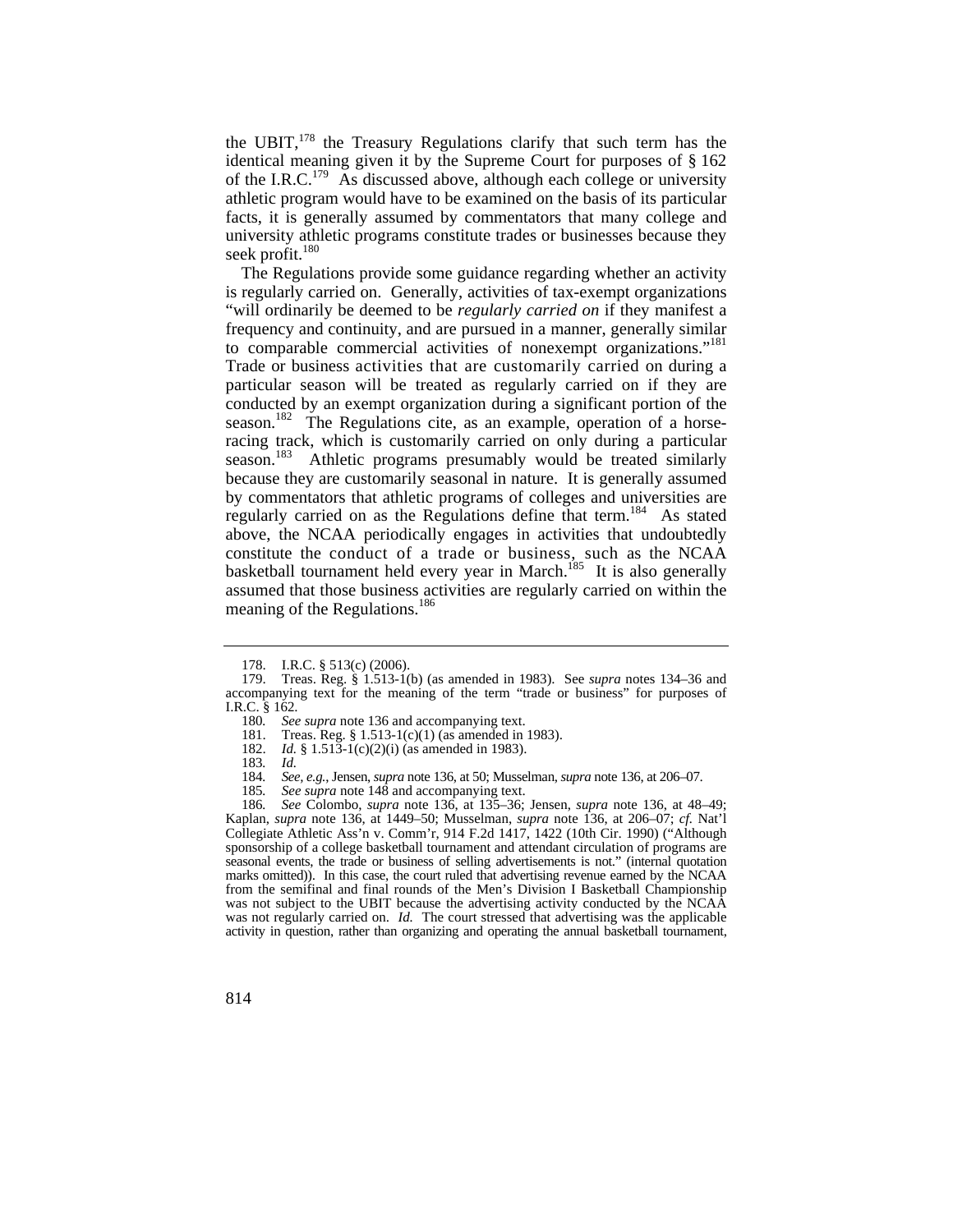In enacting the UBIT, Congress intended to address its concerns that colleges and universities conducting trades or businesses deprived the government of significant tax revenue from those business operations, and enjoyed an unfair competitive advantage over commercial business entities required to pay taxes on their income.<sup>187</sup> Congress could have satisfied those concerns by providing that all trades or businesses conducted by exempt organizations would be subject to the income tax laws in the same manner as commercial business entities. Instead, Congress balanced those concerns against the basic policy for exempting certain organizations from the income tax by providing that an exempt organization would be taxed only on income from trades or businesses that are unrelated to its exempt purpose.

exercise or performance . . . of its [exempt] . . . function."<sup>188</sup> The purposes."<sup>189</sup> Resolution of this issue "depends in each case upon the Whether an activity is an unrelated trade or business is a difficult issue and has, in recent years, become more controversial with regard to college and university athletic programs. The I.R.C. defines an unrelated trade or business as "any trade or business [of a tax-exempt organization,] the conduct of which is not substantially related . . . to the [organization's] Regulations provide that a trade or business is substantially related to an organization's exempt purposes if "the production or distribution of the goods or the performance of the services from which the gross income is derived . . . contribute importantly to the accomplishment of those facts and circumstances involved."190 An important factor is the "size and extent of the activities involved" in operating the trade or business compared to the "nature and extent of the exempt function which they purport to serve."<sup>191</sup> Thus, if the trade or business is "conducted on a larger scale than is reasonably necessary for performance of" the organization's exempt functions, "the gross income attributable to that portion of the activities in excess of the needs of exempt functions

because advertising was the activity that the Commissioner contended was producing UBIT. *Id.* 

<sup>187</sup>*. See supra* notes 174–76 and accompanying text.

<sup>188.</sup> I.R.C. § 513(a) (2006).

<sup>189.</sup> Treas. Reg. § 1.513-1(d)(2) (as amended in 1983).

<sup>190</sup>*. Id.* 

<sup>191.</sup> Treas. Reg. § 1.513-1(d)(3) (as amended in 1983).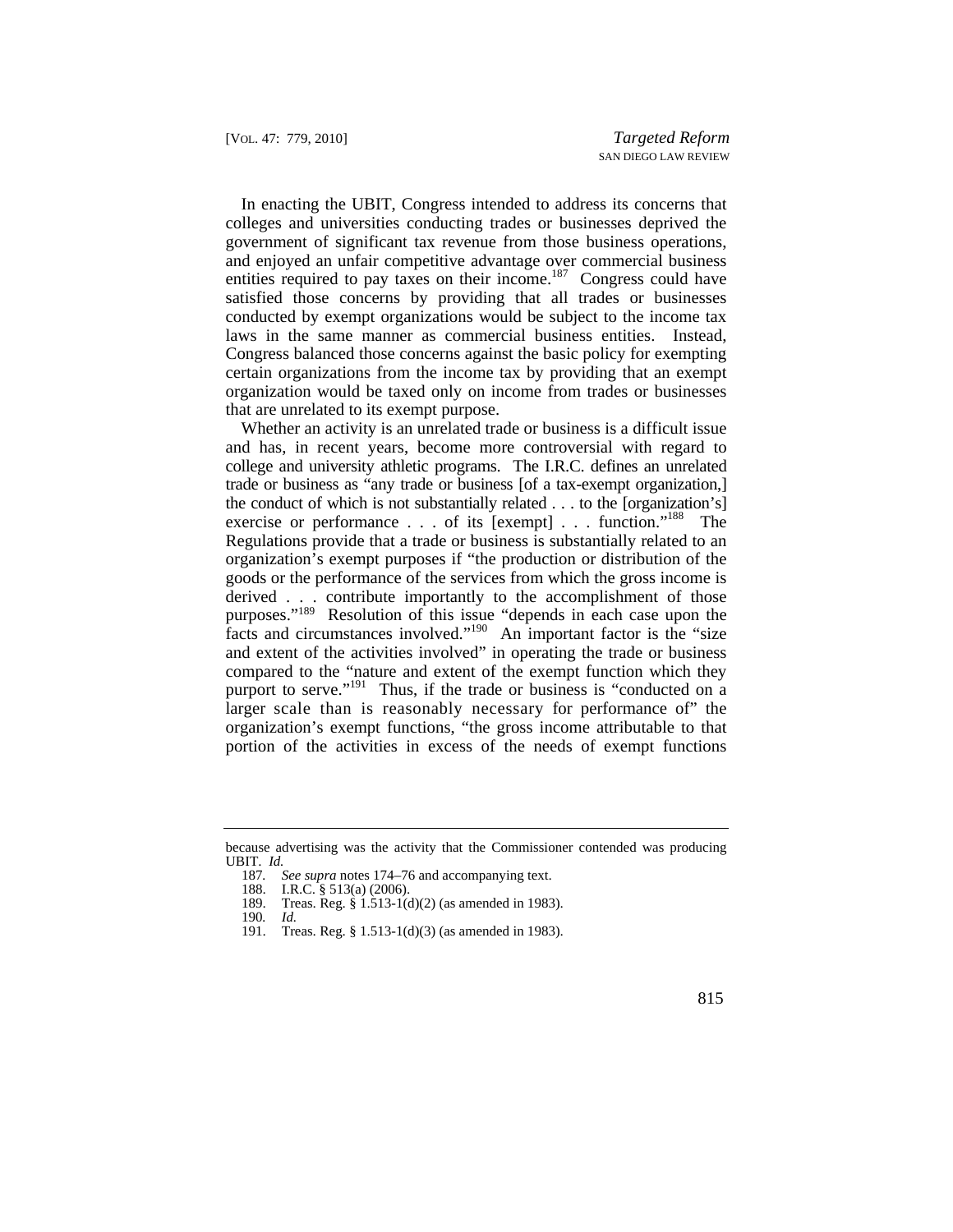constitutes gross income from the conduct of [an] unrelated trade or business." $192$ 

In congressional hearings considering enactment of the UBIT, the House Ways and Means Committee and the Senate Finance Committee both concluded that "income of an educational organization from [admission] to football games" is not subject to the UBIT because "[a]thletic activities of schools are substantially related to [the] educational functions" of those institutions.<sup>193</sup> This language has essentially given colleges and universities a free pass under the UBIT with regard to their athletic programs.194 The IRS made a run at college athletics in 1977, asserting that revenue from the broadcasting rights to the Cotton Bowl football game were subject to the UBIT.<sup>195</sup> The IRS received a significantly negative reaction from the public to that attempt and, in 1978, retracted its earlier position through a series of unpublished Technical Advice Memoranda. These memoranda discussed the close relationship of college athletics and education while favorably comparing in-person viewing of a game with exhibition of the same game on television to a much larger audience.196 In addition, the IRS issued two revenue rulings in 1980 consistent with its new position on this issue.<sup>197</sup> stating in one such ruling that "[a]n athletic program is considered to be an integral part of the educational process of a university, and activities providing necessary services to student athletes and coaches further the educational purposes of the university."<sup>198</sup>

#### *2. Should Congress Change the Law?*

related to [the] educational functions"<sup>199</sup> of those institutions.<sup>200</sup> For In spite of such stalwart support on the part of both Congress and the IRS for exemption from the UBIT of college and university athletic programs, some commentators assert that Congress should reexamine its conclusive statement that "[a]thletic activities of schools are substantially

<sup>192</sup>*. Id.*

 193. S. REP. NO. 81-2375, at 29 (1950); H.R. REP. NO. 81-2319, at 37 (1950).

<sup>194</sup>*. See* Jensen, *supra* note 136, at 51; Musselman, *supra* note 136, at 207.

<sup>195</sup>*. See* Jensen, *supra* note 136, at 51 n.68; Musselman, *supra* note 136, at 207.

<sup>196.</sup> I.R.S. Tech. Adv. Mem. 78-51-002 (Dec. 18, 1978); I.R.S. Tech. Adv. Mem. 78-51-004 (Aug. 21, 1978); I.R.S. Tech. Adv. Mem. 78-51-005 (Sept. 24, 1978); *see*  Jensen, *supra* note 136, at 51–52, nn.68–69 & 73; Musselman, *supra* note 136, at 207.

<sup>197.</sup> Rev. Rul. 80-295, 1980-2 C.B. 194; Rev. Rul. 80-296, 1980-2 C.B. 195.

<sup>198.</sup> Rev. Rul. 80-296, 1980-2 C.B. 195.

 199. S. REP. NO. 81-2375, at 29 (1950); H.R. REP. NO. 81-2319, at 37 (1950).

<sup>200</sup>*. See, e.g.*, Morgan, *supra* note 30, at 176–77; *see also* FRANK G. SPLITT, *Why the U.S. Should Intervene in College Sports*, *in* ESSAYS & COMMENTARIES ON COLLEGE SPORTS REFORM 5, 5–6 (2005), *available at* [http://www.thedrakegroup.org/Splitt\\_Essays](http://www.thedrakegroup.org/Splitt_Essays) .pdf ("An in-depth IRS audit could turn this economic tide and fully expose the NCAA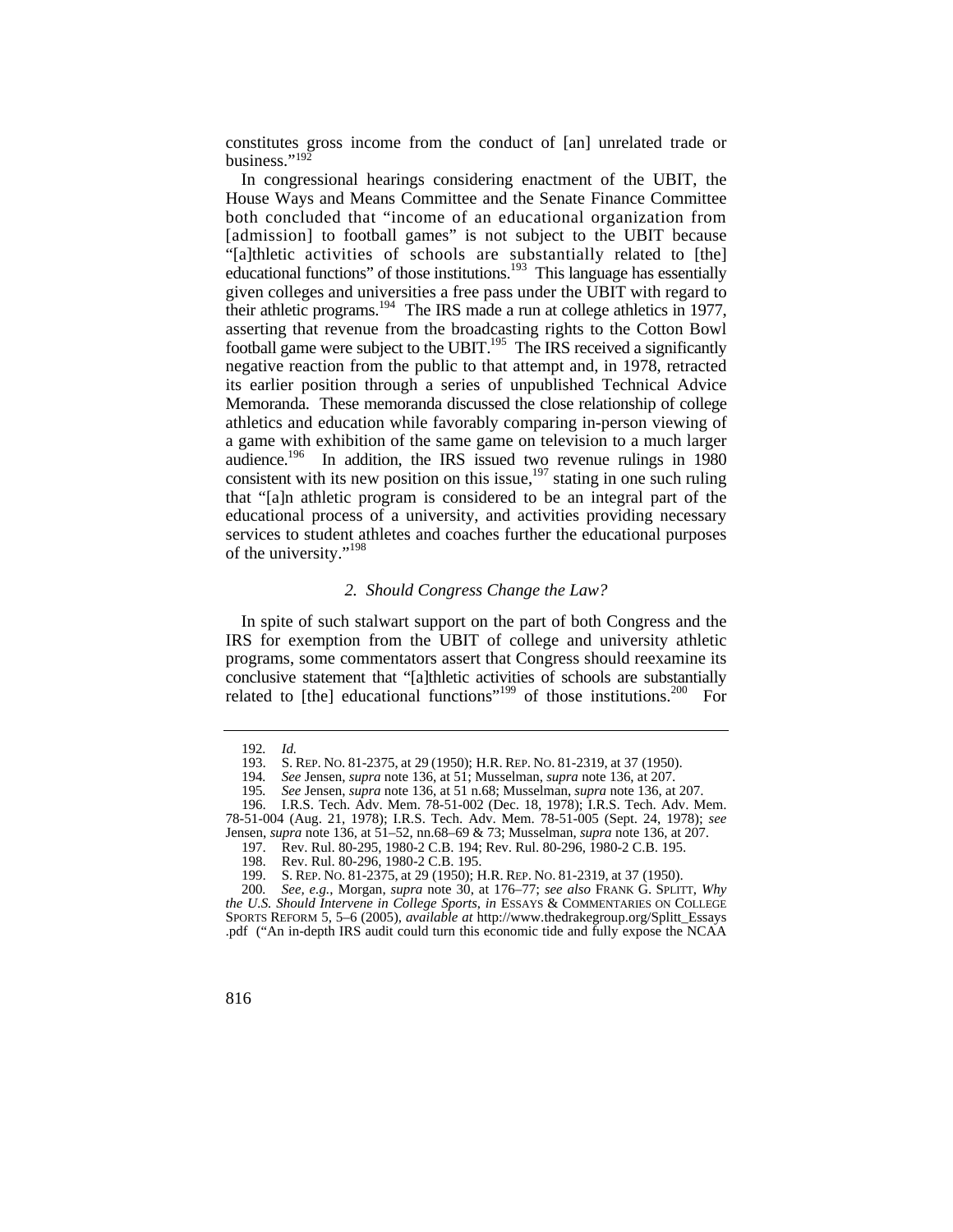and detached from the institution, and have departed from the their quests for athletic victory and its accompanying revenue."<sup>203</sup> very primitive form and gradually evolved into its modern day structure. It is of no assistance in determining whether there should presently be a example, Gabriel Morgan argued that college and university athletic programs have become commercial enterprises that are independent of educational standards and values of the colleges and universities that sponsor them.<sup>201</sup> He believes that the extreme commerciality of these programs jeopardizes the education of the student-athletes and the financial security of the university, $202$  and that the programs "actually hinder the development of student-athletes' academic capabilities in Morgan proposes that the best solution is to eliminate the congressional presumption that college and university athletic programs are substantially related to the educational purposes of those institutions.<sup>204</sup> Morgan offers three justifications for this proposition. First, he asserts that there is no historical justification for any such presumption.<sup>205</sup> He supports this assertion by discussing the primal stages of American intercollegiate athletics in the nineteenth and early twentieth centuries and their independence from the colleges and universities with which they were associated.206 In the beginning, college and university "administrations considered intercollegiate athletics wholly unrelated to a student's academic pursuits."207 It was not until the founding of the NCAA in the early twentieth century that colleges and universities asserted control over their athletic programs "by integrating them into newly created physical education departments," and the purpose of that decision was not to establish a relationship between academics and athletics, but rather to assert control over intercollegiate football and its "run-away violence."208 This argument does nothing more than establish that American intercollegiate athletics began in the nineteenth century in a

cartel's Achilles' heel—the extremely weak educational basis for the current financial structure of big-time college sports."). Although Splitt, who is a member of The Drake Group, makes this bald assertion, he offers no legal justification for it. *See id.* 

<sup>201</sup>*. See* Morgan, *supra* note 30, at 176.

<sup>202</sup>*. Id.* at 176–77.

<sup>203</sup>*. Id.* at 178.

<sup>204</sup>*. Id.* at 179.

<sup>205</sup>*. Id.* 

<sup>206</sup>*. See id.* at 179–80.

<sup>207</sup>*. Id.* at 179.

<sup>208</sup>*. Id.* at 180.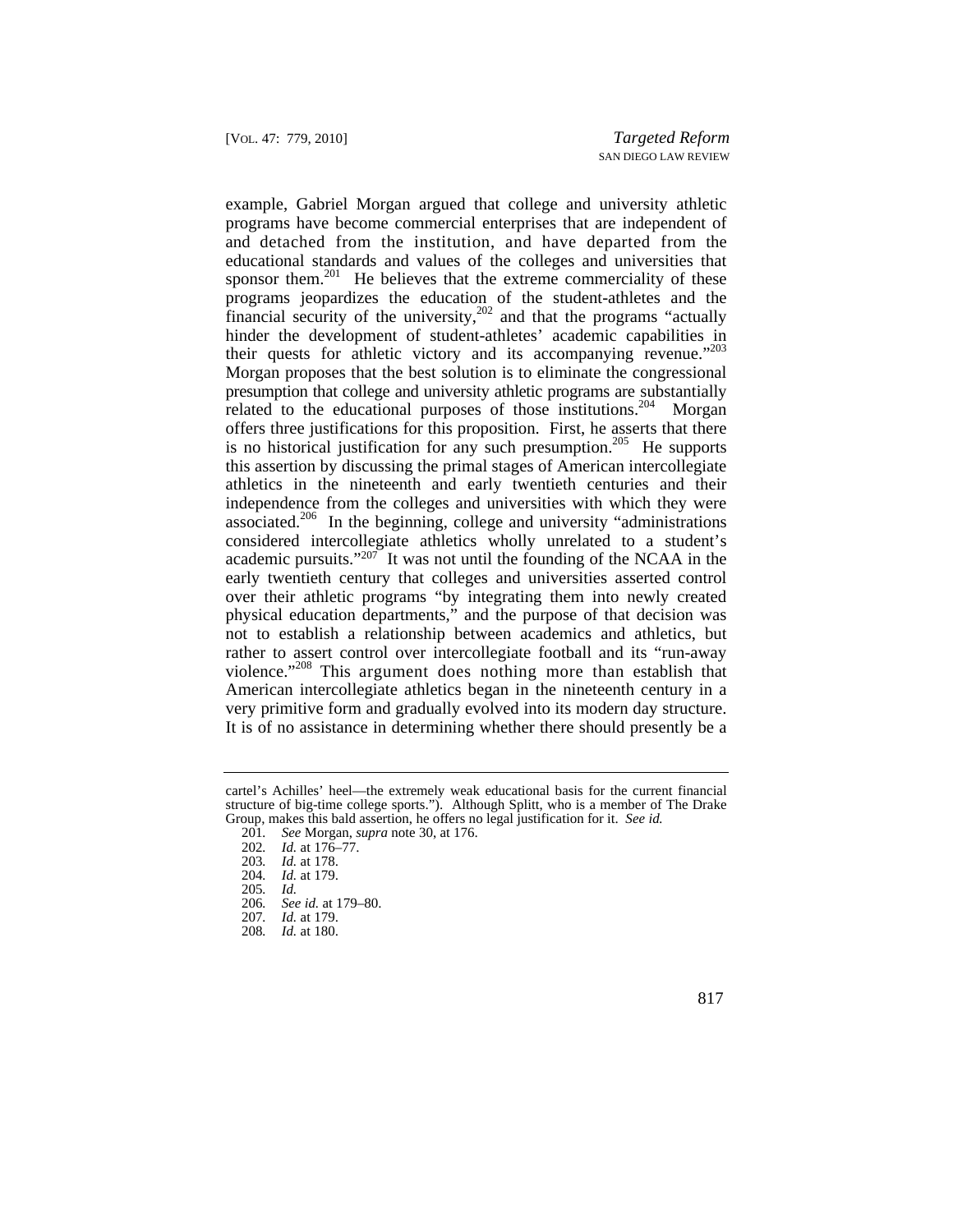presumption that college and university athletic programs are substantially related to educational purposes.

university."<sup>210</sup> He cites the introduction of television as the gateway that Morgan's second justification for eliminating the congressional presumption is the commerciality of intercollegiate athletics and its focus on the generation of revenue.<sup>209</sup> He believes such a focus "undermines the academic and financial integrity of both the athletic department and its ultimately led to today's multibillion-dollar broadcasting contracts, multimillion-dollar compensation packages for coaches, and the pressurized environment created by the need to remain competitive and maximize revenue, resulting in an overemphasis of athletic success and revenue and the devaluation of education. $211$ 

 applications to the university by itself constitutes a significant achievement This premise is the subject of much debate. University administrators assert that the success of university athletic programs translates to "increased applications to the university, superior student bodies, and increased alumni donations."<sup>212</sup> Morgan cites to studies that support "the notion that the success of a university's athletic department causes an increase in applicants to the university<sup>"213</sup> but asserts that the data "failed to conclusively prove any relationship between athletic success and the academic quality of an incoming freshman class."<sup>214</sup> He concludes that "the notion that athletic success generates indirect educational value by increasing the quality of the student body is [thus] unsubstantiated."<sup>215</sup> One could also conclude from that data that the university administrators could perhaps be correct on that point. Even if there is no relationship whatsoever between a successful athletic program and the academic quality of an incoming class, increasing relating to the educational mission of the university. Colleges and universities constantly look for ways to increase their applicant pools for reasons other than increasing the academic statistics of the entering class; a common example is to diversify a university's student body. Morgan also cites to a letter written to Myles Brand, president of the NCAA, from Representative William Thomas, Chairman of the House Ways and Means Committee, for the proposition that the "federal government's purpose in granting tax exemption to universities is to further education in general, *not* to increase the recognition, reputation

<sup>209</sup>*. Id.* at 181.

<sup>210</sup>*. Id.* 

<sup>211</sup>*. See id.* at 181–82.

<sup>212</sup>*. Id.* at 183.

<sup>213</sup>*. Id.* 

<sup>214</sup>*. Id.* 

<sup>215</sup>*. Id.*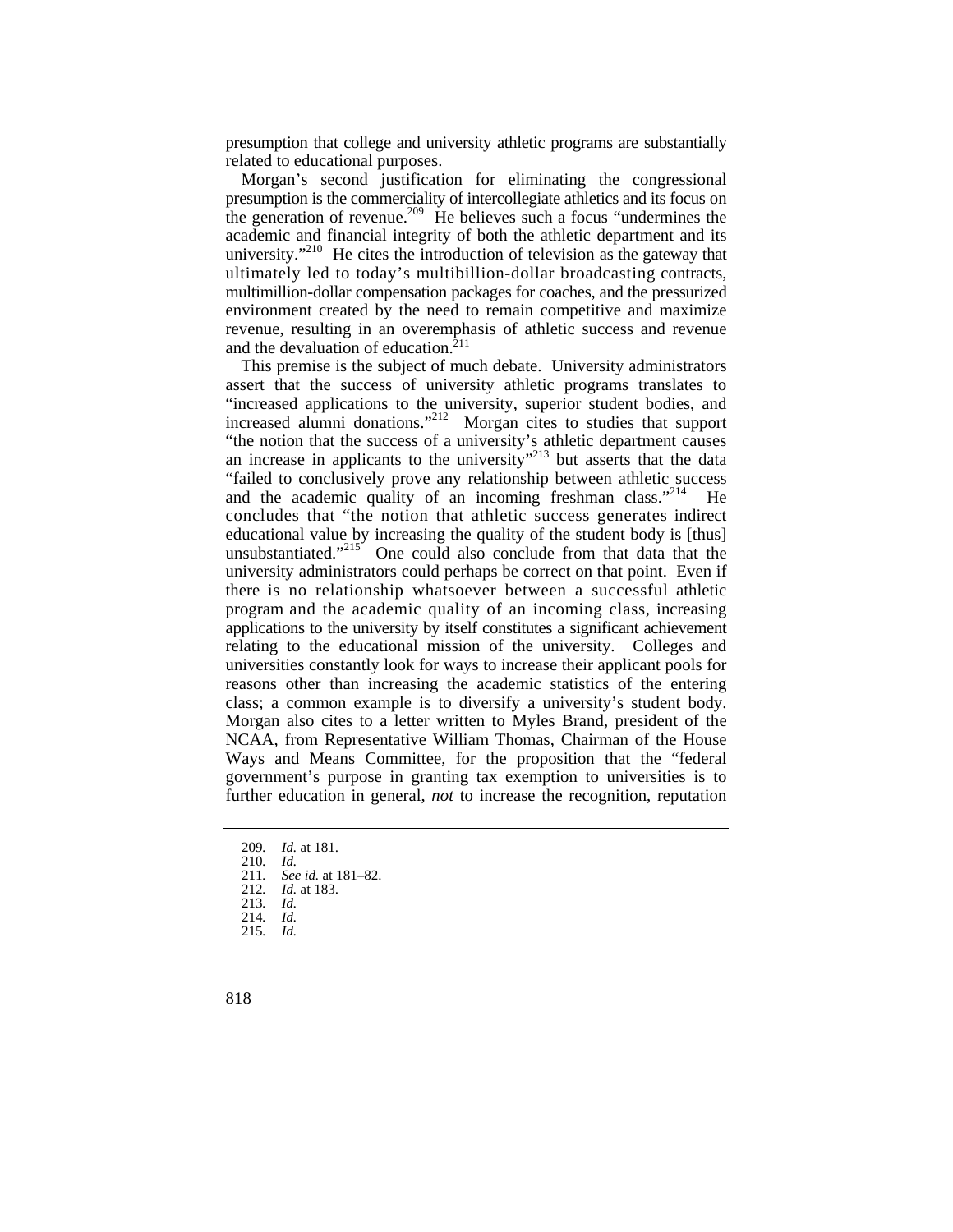that academic success does not indirectly increase the quality of a or relative quality of one individual institution."216 Morgan's argument university's student body presumes that the national applicant pool is finite and competition among colleges and universities for those applicants is a zero-sum game. On the contrary, a much more logical presumption is that college and university athletic competition generally attracts a significant number of applicants with a high interest in athletics who would not otherwise be interested in attending college.

found a relationship between athletic success and athletic donations."<sup>217</sup> successful programs and increased donations is irrelevant because athletic effects on the financial and educational interests of a university."<sup>219</sup> If it As to the assertion by university administrators that successful university athletic programs result in increased alumni donations, Morgan cites to studies that have shown varying results. Morgan points out that some "studies found no relationship between alumni donations and athletic success, others found a statistically significant relationship, and others Morgan also concludes that whether there is, in fact, a correlation between programs are not always successful and thus at times fail to attract a high level of donations.218 According to Morgan, the overall result is that very few programs are profitable and "can have tangible and deleterious is true that very few athletic programs are profitable, it is difficult to understand, as discussed more fully below, why subjecting college and university athletic programs to the UBIT will have any effect whatsoever on the manner in which such programs are conducted.<sup>220</sup> Aside from that observation, it is not difficult to understand why a college or university would seek to maximize alumni donations from whatever source possible to further its educational goals. If increased donations are made to the university's general fund, the educational benefits are obvious. Even if the increased donations are made only to the athletic programs, educational benefits to the university will result. As donations increase, the university will be able to increase the quality and breadth of the programs, resulting in an increase in the quality and reputation of the university.

<sup>216</sup>*. Id.* 

<sup>217</sup>*. Id.* at 184 (internal citations omitted).

<sup>218</sup>*. See id.*

<sup>219</sup>*. Id.* at 184–85.

<sup>220</sup>*. See infra* text accompanying notes 237–43.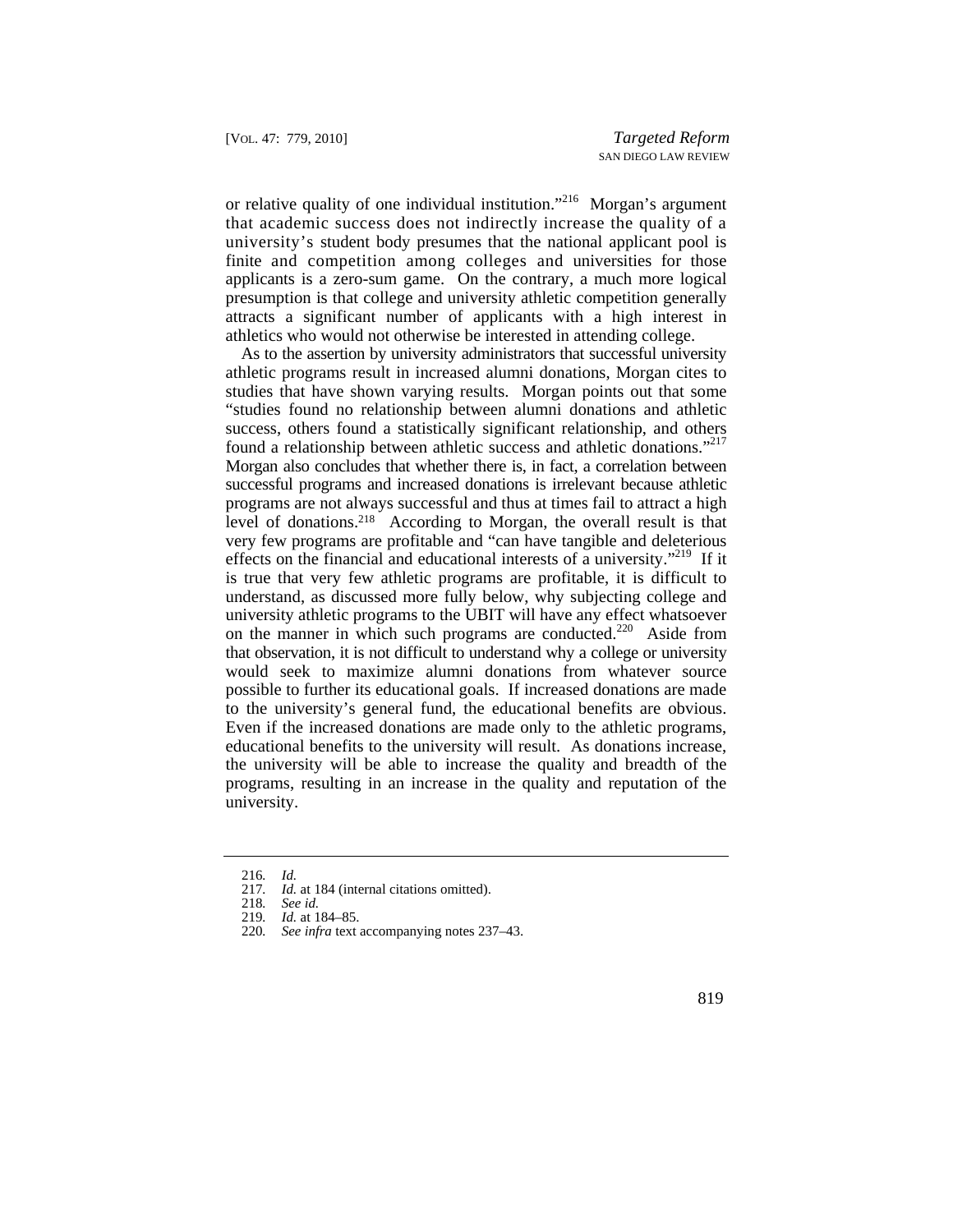The case studies previously described in Part IV are illustrative of the tremendous benefits, educational and otherwise, that colleges and universities have received by increasing the quality of their athletic programs. As discussed above, such benefits include attracting highquality faculty and students, generating donations and enrichment, reconfiguring their campus identities, and enhancing institutional political clout.<sup>221</sup> Whether the athletic programs are profitable or not is of no consequence; there is no distinction between funding an athletic department and any other department of the university. A college or university, in its normal budgeting process, will allocate its resources based on each department's need for funds, balanced against the institution's overall objectives and goals.

 will be sacrificed "by recruiting, admitting, keeping eligible, and below those for the student body as a whole.<sup>223</sup> He asserts that these Morgan's third justification for eliminating the congressional presumption is that the academic integrity of colleges and universities graduating talented athletes who are unqualified for the academic rigors of college-level curricula," thereby undermining the educational purpose of the institution.<sup>222</sup> In support of this premise, he cites to sources asserting that student-athletes who do not satisfy the academic criteria established for students in general are often recruited and admitted, athletic departments have developed strategies to enable student-athletes to remain eligible in their sport in spite of their lack of motivation and academic ability, and graduation rates for student-athletes are significantly issues persist in spite of regulatory attempts at reform by the  $NCAA^{224}$ and that they result in damage to "the intellectual ethos of a campus" and to "the educational goals of a university." $225$ 

 statistics is not the sole goal of a college admissions office. Every agrees that accomplishing that goal significantly improves the educational Student-athletes are not the only group who is recruited and admitted with lower academic statistical qualifications, is the target of strategies designed to assist the group in meeting academic performance standards as students, and graduates at lower rates than the student body as a whole. Admitting an entering class with the highest possible admission college and university, for example, allocates substantial resources to achieve and maintain a diverse student body, and virtually everyone environment of the institution. If athletic programs are in fact related to

<sup>221</sup>*. See supra* note 116 and accompanying text.

 <sup>222.</sup> Morgan, *supra* note 30, at 186.

<sup>223</sup>*. Id.* at 172–75.

<sup>224</sup>*. Id.* at 173–76.

<sup>225</sup>*. Id.* at 187.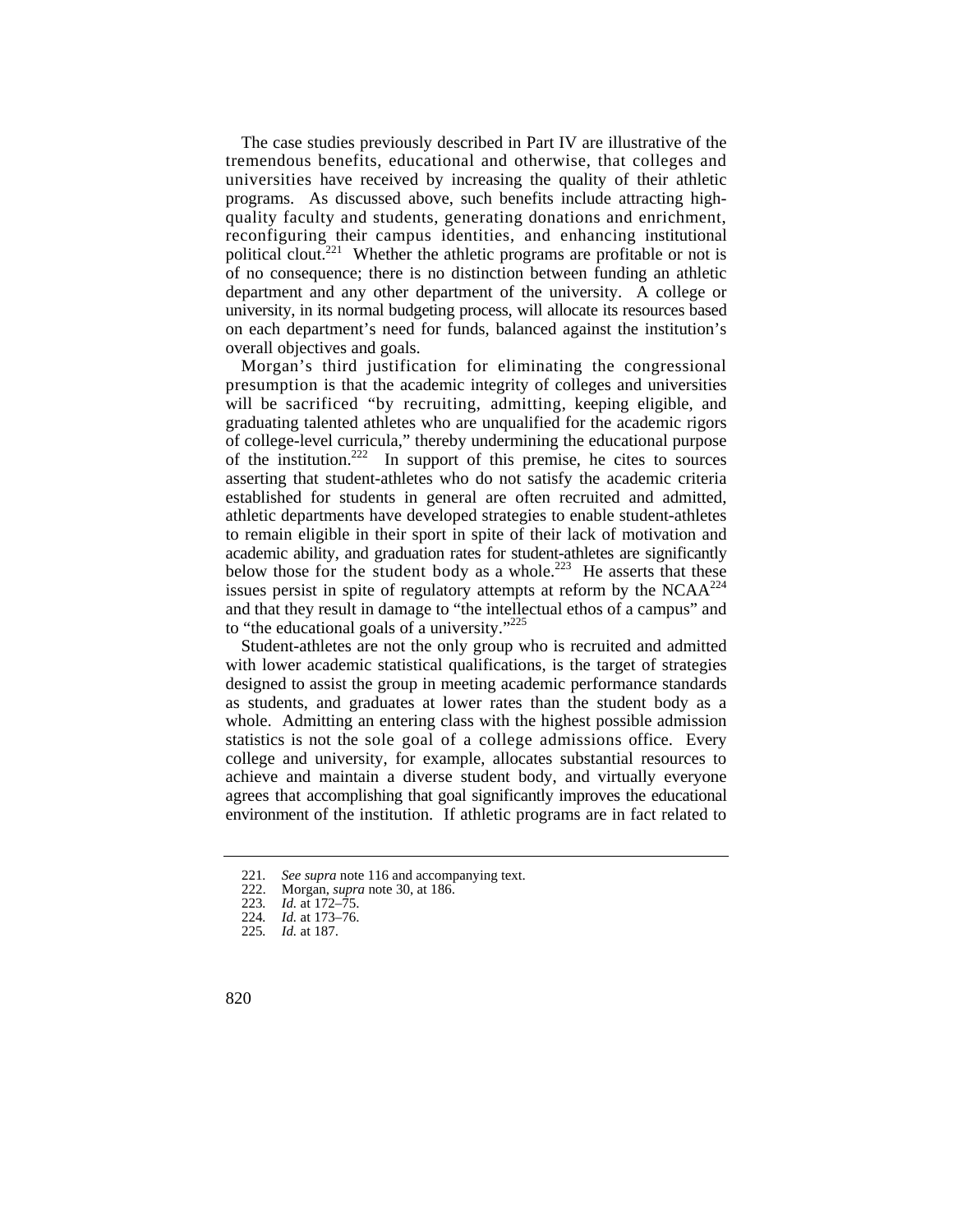the educational purposes of colleges and universities, recruiting studentathletes to participate in such programs and assisting them in meeting academic performance standards are appropriate activities in which colleges and universities should engage. Some of the students who are recruited and admitted for the purpose of achieving a diverse student body would not have been given the opportunity to attend college if not for the diversity they bring to campus; likewise, some students would not be given the opportunity to attend college if they were not athletes.

Morgan suggests that nonathlete applicants who are more academically qualified are rejected for admission so that athletically gifted studentathletes can be admitted, resulting in "the inefficient use of scarce academic resources" because the nonathlete applicants "would have taken greater advantage of the academic resources offered by the university. $1226$  That is the same flawed argument used by opponents of diversity admissions programs. Academic statistics based on standardized test scores and high school grades are merely guidelines that college admissions offices use to predict how well a student may perform in college. Many other factors contribute to a student's ultimate performance, such as maturity level, hard work, and determination. College students often perform at a higher or lower level than their academic statistics predict. In addition, if admissions were based solely on the basis of academic statistics, applicants who would be accepted in place of the student-athletes would have the lowest academic statistics in the entering class; even if academic statistics were perfectly predictive, which they are certainly not, those applicants would not perform significantly better than the student-athletes.

An additional weakness with Morgan's third justification for eliminating the congressional presumption is that it is largely based on debatable assumptions and statistics. For example, statistics comparing the graduation rates of student-athletes with the student body as a whole have been hotly contested. In his response to Representative William Thomas, Myles Brand reported graduation rate statistics that were significantly different than those cited by Morgan, $227$  and he challenged the assumption that student-athletes do not satisfy the academic criteria established for

<sup>226</sup>*. Id.* 

<sup>227</sup>*. Compare id.* at 188 ("[W]ithin NCAA Division I, men's basketball programs average a 44 percentage graduation rate . . . ."), *with* Letter from Myles Brand to William Thomas, *supra* note 125, at 12–13 ("[T]he more accurate graduation rate for Division I male basketball student-athletes is 59 percent.").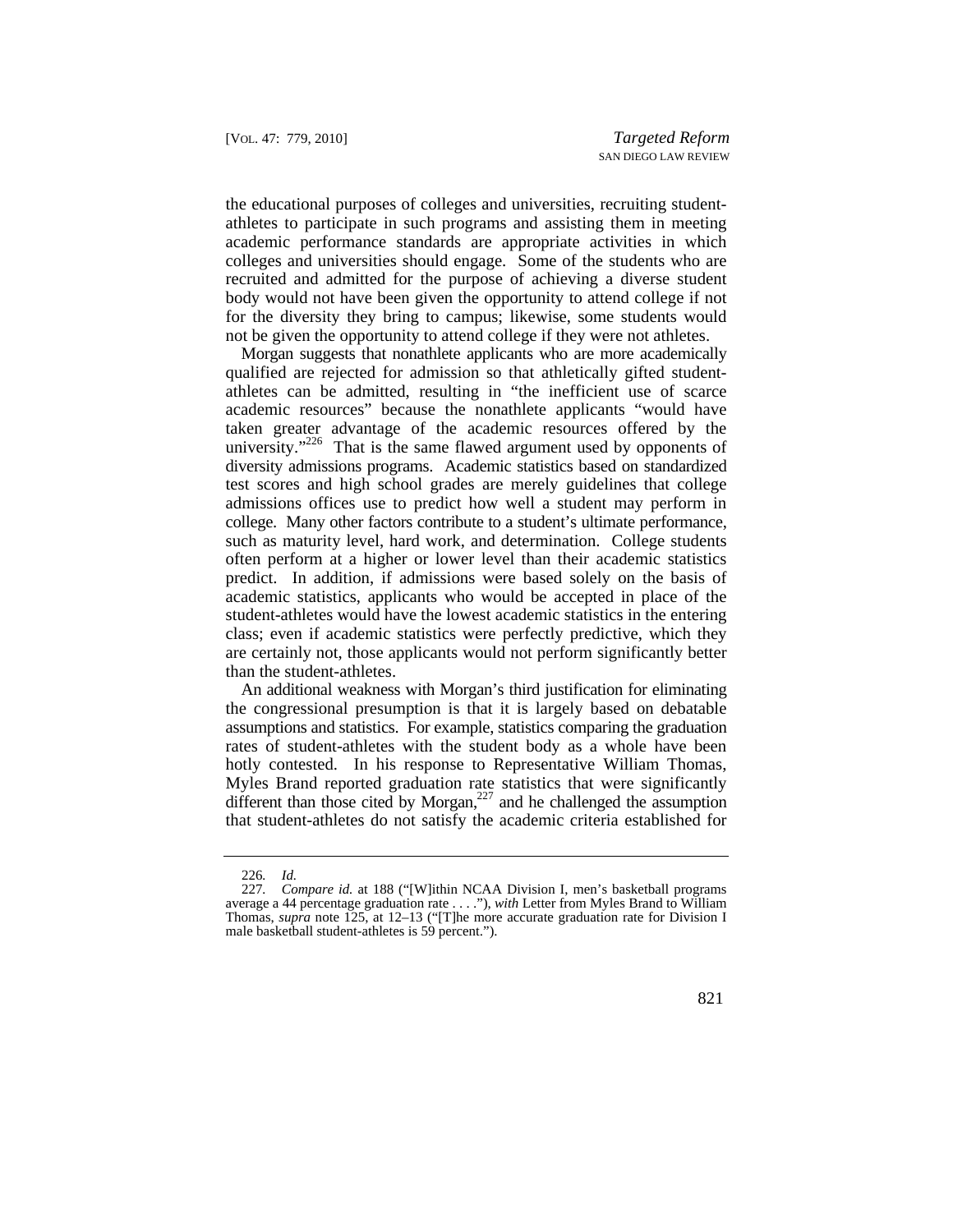students in general by asserting that Division I scholarship studentathletes, on average, have higher SAT scores and high school grade point averages than college students as a whole. $^{228}$ 

Morgan's proposal is to eliminate the congressional presumption that college and university athletic programs are substantially related to the educational purposes of those institutions and replace it with a case-bycase factual inquiry into whether an athletic program of a particular college or university is substantially related to the educational purpose of the institution.<sup>229</sup> He suggests factors that should be used to make that determination. First, he states that "the number, recency, and severity of NCAA or institutional rule infractions will be relevant."<sup>230</sup> It is unclear exactly how rule infractions committed by an athletic program could be relevant in determining whether the program is substantially related to the educational purpose of the college or university, and he does not offer any explanation of that statement.

 overstates the significance of academic performance of student-athletes to importantly to the accomplishment of the institution's educational purposes. programs.<sup>233</sup> Although the academic performance of an institution's His second and third factors require comparing the academic performance and graduation rates of an athletic department's studentathletes with those of the general student body.<sup>231</sup> He asserts that if the grade point averages and graduation rates of student-athletes are significantly lower than those of the student body as a whole, "it is unlikely that education is being enriched through participation in athletics," and the athletic departments of those institutions "are not contributing importantly to the furtherance of education."<sup>232</sup> This conclusion massively the question of whether a college or university's athletic programs contribute As previously discussed, colleges and universities receive substantial benefits, educational and otherwise, from maintaining high-quality athletic student-athletes is somewhat relevant to the relationship of its athletic programs to its educational purpose and mission, it is just one factor, no more or less important than the many others discussed above.

Morgan's fourth suggested factor is based on a flawed application of the Regulations. This factor relates to a statement made in the Regulations with regard to determining whether a trade or business is substantially related to an organization's exempt purposes: if the trade or business is

<sup>228.</sup> Letter from Myles Brand to William Thomas, *supra* note 125, at 10.

 <sup>229.</sup> Morgan, *supra* note 30, at 189.

<sup>230</sup>*. Id.* at 191.

<sup>231</sup>*. Id.* 

<sup>232</sup>*. Id.* at 191–92.

<sup>233</sup>*. See supra* note 116 and accompanying text.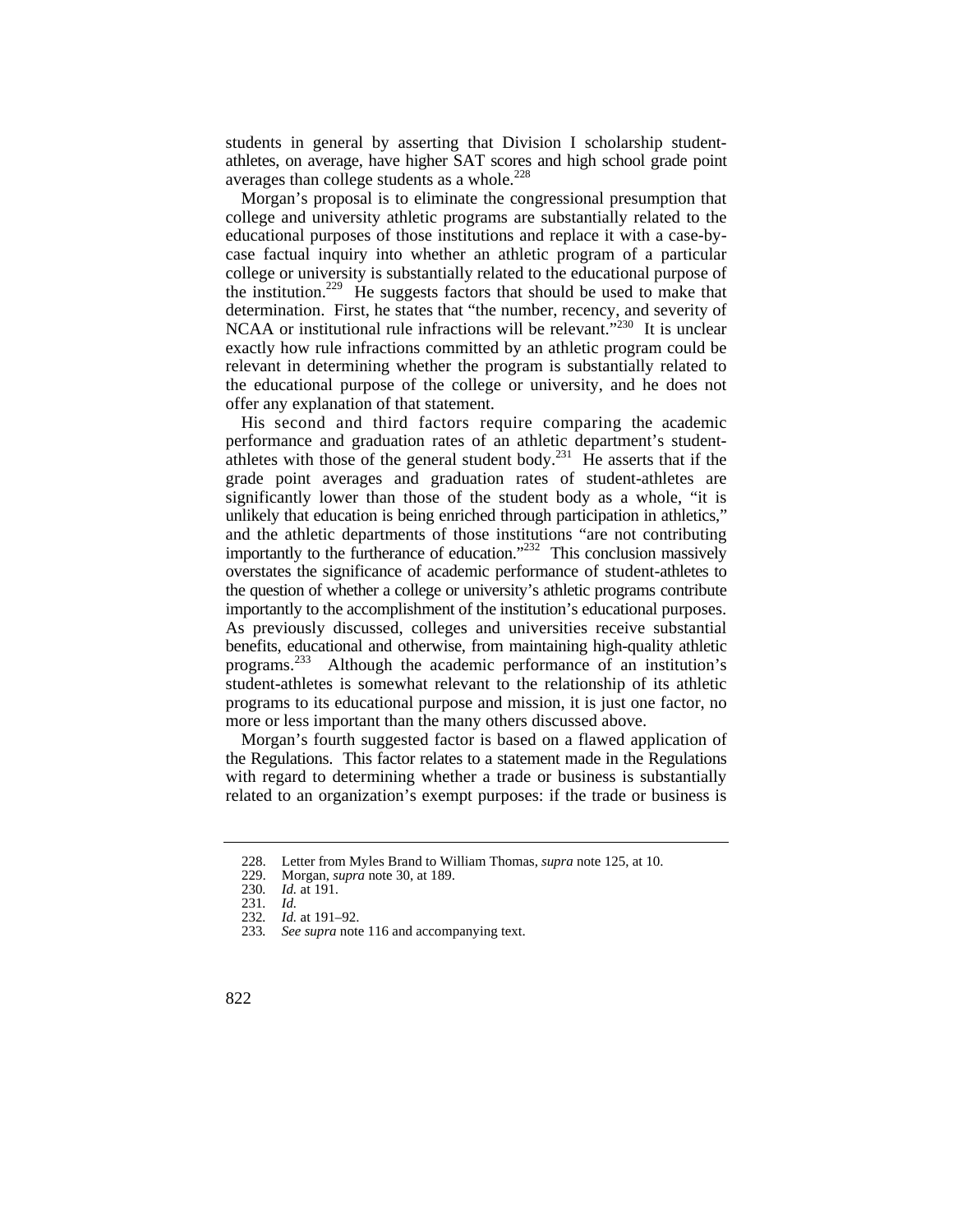"conducted on a larger scale than is reasonably necessary for performance of" the organization's exempt functions, "the gross income attributable to that portion of the activities in excess of the needs of exempt functions constitutes gross income from the conduct of [an] unrelated trade or business."<sup>234</sup> He misapplies the Regulations by taking that sentence out of context to conclude that if an athletic program generates excessive profit it is being conducted on a larger scale than is reasonably necessary for performance of the college or university's educational functions, and thus is not substantially related to the institution's exempt purpose.235

function which they purport to serve."<sup>236</sup> Next comes the statement used Morgan's emphasis on an athletic program's generation of profit in applying these Regulations is misguided. A more complete discussion of those Regulations allows for an accurate analysis. The sentence in the Regulations immediately prior to the statement used by Morgan in his fourth factor states that, in determining whether a trade or business is substantially related to an organization's exempt purposes, an important factor is the "size and extent of the activities involved" in operating the trade or business compared to the "nature and extent of the exempt by Morgan: if the trade or business is "conducted on a larger scale than is reasonably necessary for performance of" the organization's exempt functions, "the gross income attributable to that portion of the activities in excess of the needs of exempt functions constitutes gross income from the conduct of  $[an]$  unrelated trade or business."<sup>237</sup> The Regulations are clearly discussing the *activities* involved in the trade or business, not the *profit* generated by such trade or business. The Regulations give no guidance on the question of when a trade or business is considered to be conducted on a larger scale than is reasonably necessary for performance of the organization's exempt functions. If athletic programs are in fact related to the educational purposes of colleges and universities, it is difficult to imagine how the size and extent of the activities involved in conducting an athletic program could be greater than is reasonably necessary for performance of an institution's educational function.

At best, these recent appeals to Congress to subject college and university athletic programs to the UBIT appear to be a cry for increased

<sup>234.</sup> Treas. Reg. § 1.513-1(d)(3) (as amended in 1983).

 <sup>235.</sup> Morgan, *supra* note 30, at 192.

<sup>236.</sup> Treas. Reg. § 1.513-1(d)(3).

<sup>237</sup>*. Id.*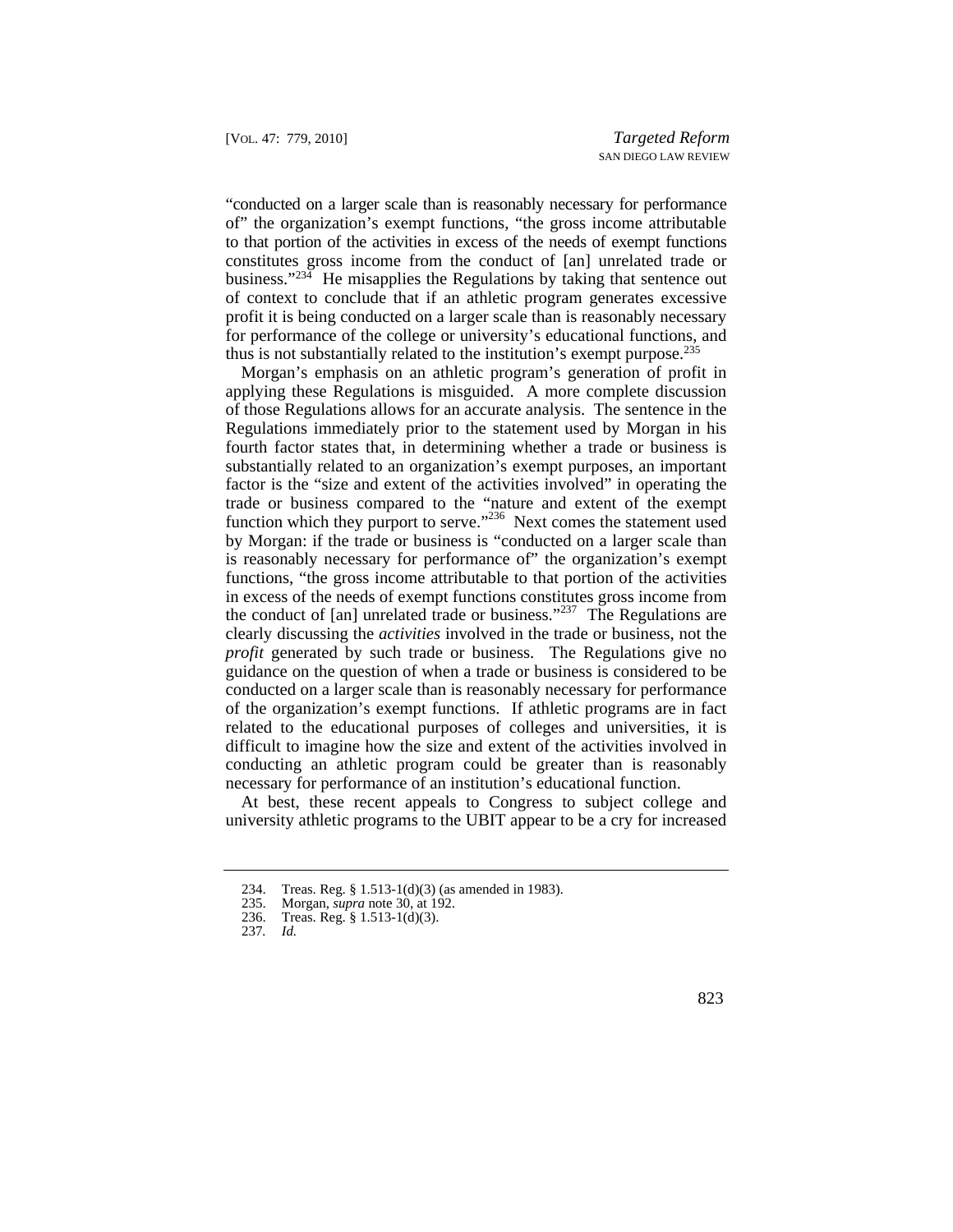satisfactory level and graduate from the institution.<sup>239</sup> Congress did not and more effective regulations of such programs by the NCAA. At worst, these appeals are red herrings aimed at gaining leverage in a quest to diminish the ever-widening influence of intercollegiate athletics in the world of higher education. Morgan, for example, asserts that "the NCAA has neither the power nor the ability to directly regulate the economic activities of its member institutions."238 He argues that the threat of potential tax liability under the UBIT will incentivize athletic departments to recruit and admit student-athletes with adequate academic credentials and ensure that its student-athletes academically perform at a intend for the UBIT to be a regulatory device for college or university athletic programs or for any other exempt organization. On the contrary, as explained in Part VI.B.1 above, it was intended to address congressional concerns that colleges and universities conducting trades or businesses were able to deprive the government of significant tax revenue from those business operations and enjoy an unfair competitive advantage over commercial business entities required to pay taxes on their income.<sup>240</sup> Moreover, the UBIT would be horrendously inefficient as a means of regulating those programs.

 substantially related to the college or university's educational purpose. It would be difficult to envision an athletic program that would be so far if appropriate and effective regulation is administered by the NCAA. Part VII of this Article proposes an alternative means of congressional There is probably universal agreement that college and university athletic programs are in need of reform, and most would probably agree that the most competitive and profitable programs are in need of more effective regulation than they currently receive. But that falls far short of concluding that any programs currently in existence are not devoid of educational value that it would not contribute importantly to the educational purpose of a college or university. For that to be the case, the athletic program would have to be conducted similar to a professional sports franchise, with virtually no regard given to education of its student-athletes. No athletic program would be allowed to go that legislative reform to ensure that no college or university athletic program becomes so unrelated to the educational purposes of the institution that it would become subject to the UBIT.

 <sup>238.</sup> Morgan, *supra* note 30, at 196.

<sup>239</sup>*. Id.* at 195–96.

<sup>240</sup>*. See supra* notes 173–76 and accompanying text.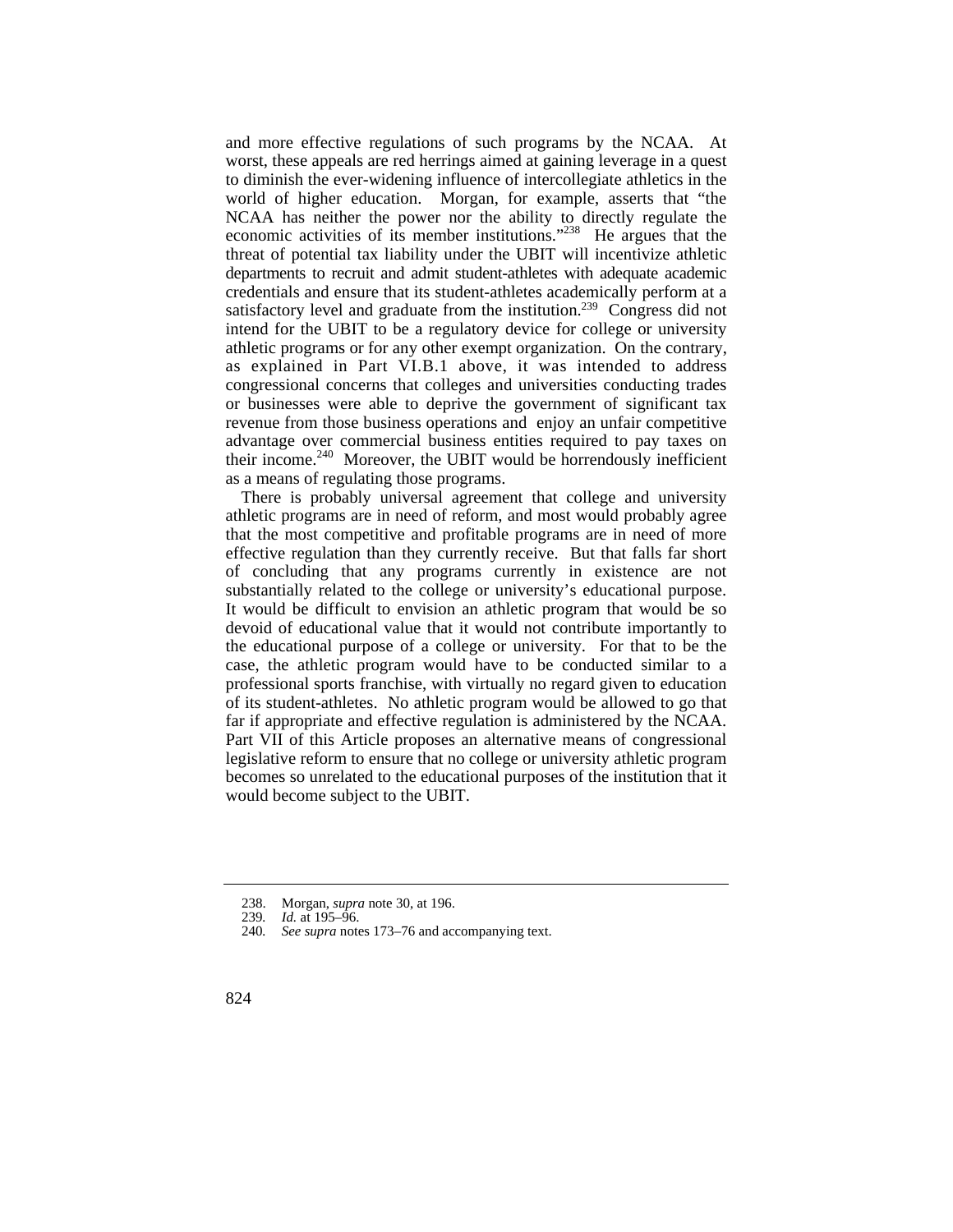#### *C. Policy Analysis*

 A recent article by Professor John Colombo proposes a different to the NCAA.<sup>243</sup> Similarly, most athletic programs of colleges and proper allocation of costs to each athletic program for its share of capital expenditures for buildings and equipment, maintenance of facilities, approach. Professor Colombo agrees that the current state of the law precludes withdrawal of the "tax exemption from either the NCAA or the individual universities that conduct Division I football and basketball programs,"241 and precludes application of the UBIT to the NCAA or to college and university athletic programs. In addition, Colombo presents an insightful and well-documented argument that subjecting those institutions to the UBIT would make no difference, other than forcing them to incur significant additional expenditures to comply with the law, because there would ultimately be no net revenue to  $\text{tax.}^{242}$  The NCAA distributes all its net revenue to member schools; those distributions would likely be a deductible expense for tax purposes, leaving little or no unrelated taxable business income that would be subject to the UBIT even if Congress somehow changed the law to make the UBIT applicable universities are not profitable, and the few programs that currently show a profit do so in large part because those colleges and universities have no existing incentive to utilize rigorous cost accounting principles with respect to those programs.<sup>244</sup> Application of these principles requires employee costs, and the like. $245$  Professor Colombo cites to James Shulman and William Bowen for their conclusion "that if capital costs are properly accounted for, no program would show an actual net profit for accounting purposes."<sup>246</sup> In addition, if an individual program showed a profit even after proper application of cost-accounting principles, it would not require very sophisticated tax-planning methodologies to eliminate any unrelated business taxable income that might result. As aptly stated by Professor Colombo, "I doubt that the general counsel of,

 <sup>241.</sup> Colombo, *supra* note 136, at 134.

<sup>242</sup>*. Id.* at 143.

<sup>243</sup>*. Id.* 

<sup>244</sup>*. Id.* at 143–44.

<sup>245</sup>*. Id.* 

 246*. Id.* (citing JAMES L. SHULMAN & WILLIAM G. BOWEN, THE GAME OF LIFE: COLLEGE SPORTS AND EDUCATIONAL VALUES 250 (2001)).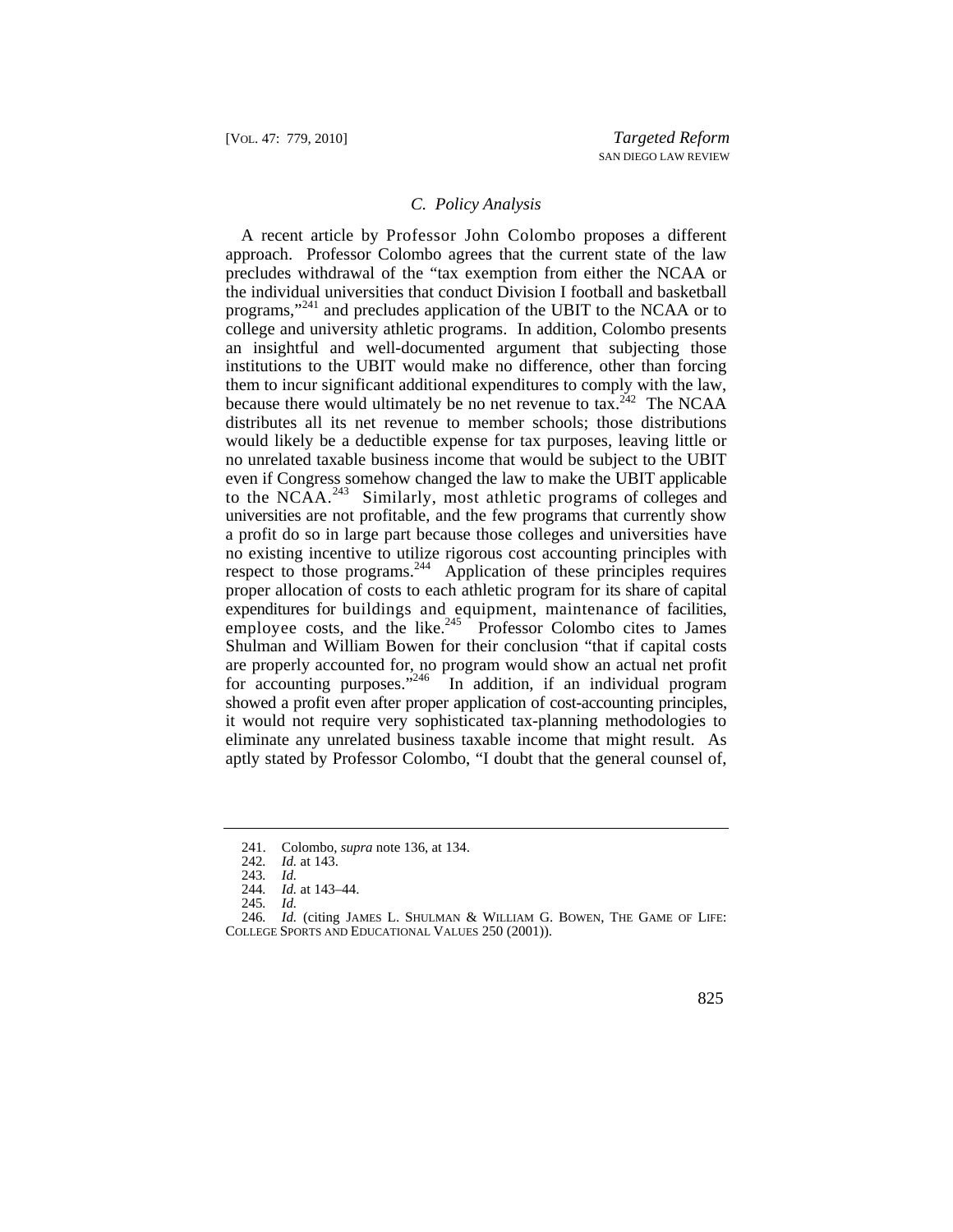say, the University of Michigan would cower much in the face of a threat by the IRS to apply the UBIT to Michigan's football program."<sup>247</sup>

Colombo nevertheless proposes that Congress change the law despite his conclusions that the law currently precludes withdrawal of the tax exemption from the NCAA or universities conducting athletic programs, precludes applications of the UBIT to the NCAA or those programs, and that subjecting those institutions to the UBIT would make no difference because there would ultimately be no net revenue to  $\text{tax.}^{248}$  He justifies his proposals by asserting that "big-time college athletics does *not* fit any of the theoretical explanations for tax exemption and *does* fit within the rationales for applying the UBIT," and concludes that revenues from college and university athletic programs should thus be taxed as a matter of tax policy. $^{249}$ 

Professor Colombo acknowledges that "there is no clearly defined underlying theory for why we grant tax exemption to the broad range of organizations that claim charitable status $v^{250}$  but then discusses the various theories that have been offered over the years by academics and tax theorists to possibly justify such treatment and concludes that "bigtime college athletics appears to fail under all of them."<sup>251</sup> The theories he discusses all make various assumptions: examples include the role charities should play in society and behavioral characteristics of individuals, organizations, and government and their responsiveness to various stimuli.<sup>252</sup> Needless to say, the hypotheses posited by these theorists are highly speculative and subject to disagreement. In addition, Professor Colombo recognizes that under current law it makes no practical difference whether these theories support tax exemption for college or university athletic programs because "tax exemption is applied to entities, not to individual activities of entities," and all such athletic programs constitute only a relatively minor portion of the activities of the college or university operating them.<sup>253</sup>

As explained by Professor Colombo, "the UBIT was enacted precisely to handle this kind of situation . . . to tax revenues from commercial activities undertaken by an otherwise exempt charity."<sup>254</sup> He describes the two principal justifications for adoption by Congress of the UBIT: "protecting the corporate tax base," which he believes is the most

 <sup>247.</sup> Colombo, *supra* note 136, at 145.

<sup>248</sup>*. See id.* at 144–46.

<sup>249</sup>*. Id.* at 146.

<sup>250</sup>*. Id.* at 147.

<sup>251</sup>*. Id.* at 148.

<sup>252</sup>*. See id.* at 147–48.

<sup>253</sup>*. Id.* at 150.

<sup>254</sup>*. Id.*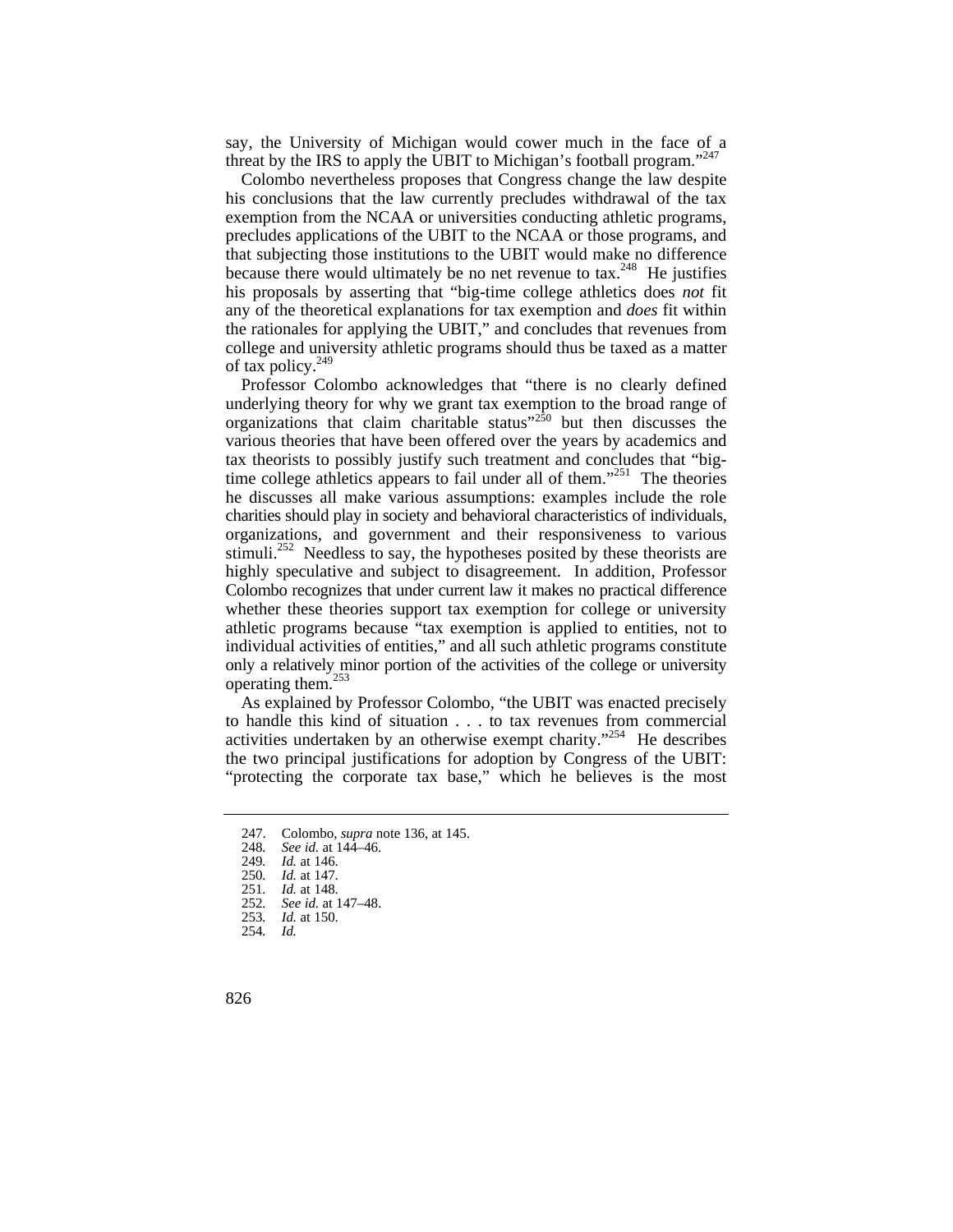important, and "avoiding 'unfair competition' between charities and forprofit service providers."<sup>255</sup> He also describes two "policy concerns," one of which is to limit "the extent to which the attention of charitable managers is diverted from their core charitable mission to for-profit empire building."<sup>256</sup> He asserts that "[g]iving Division I football and basketball revenues a pass under the UBIT clearly offends the corporate tax base protection and diversionary concerns."257

Professor Colombo recognizes that little or no tax revenue would be collected by subjecting college and university athletic programs to the UBIT because "it is likely that only a few of these programs would show a taxable profit after applying rigorous tax-accounting policies to their income and expenses." $258$  As a result, it is difficult to understand how the corporate tax base could be at risk. Colombo nevertheless insists that his point is valid. He uses as an example the U.S. auto industry and asserts that automakers should not receive a tax exemption simply because in recent years they have been unprofitable: "the theoretical tax base should include operations by auto manufacturers, and the potential for future profit cannot be ignored."<sup>259</sup> But an industry that is unprofitable in some years and profitable in others is clearly distinguishable from college and university athletic programs that, as Professor Colombo readily admits, will never show a profit.

As to Colombo's diversionary concern, that theory is highly speculative and subject to disagreement. To the extent it has any validity, he fails to adequately explain how current law offends the theory. He baldly asserts that college and university athletic programs "may be the *best*  example of how a significant commercial activity diverts the attention of charitable management from their core charitable program to the needs of the commercial business."260 To support this assertion, Colombo argues that coaches are hired at increasingly exorbitant salaries to win games rather than provide education, substantial amounts of financial resources

<sup>255</sup>*. Id.* at 151. Colombo explains that "economists almost uniformly have rejected the notion that charities engage in 'unfair competition,' at least if one defines the term as some sort of predatory pricing or predatory market entry or expansion." *Id.* For a more complete discussion of Congress's justification for adopting the UBIT, see *supra* Part VI.B.

<sup>256</sup>*.* Colombo, *supra* note 136, at 151.

<sup>257</sup>*. Id.* 

<sup>258</sup>*. Id.* at 152 n.184.

<sup>259</sup>*. Id.* 

<sup>260</sup>*. Id.* at 153.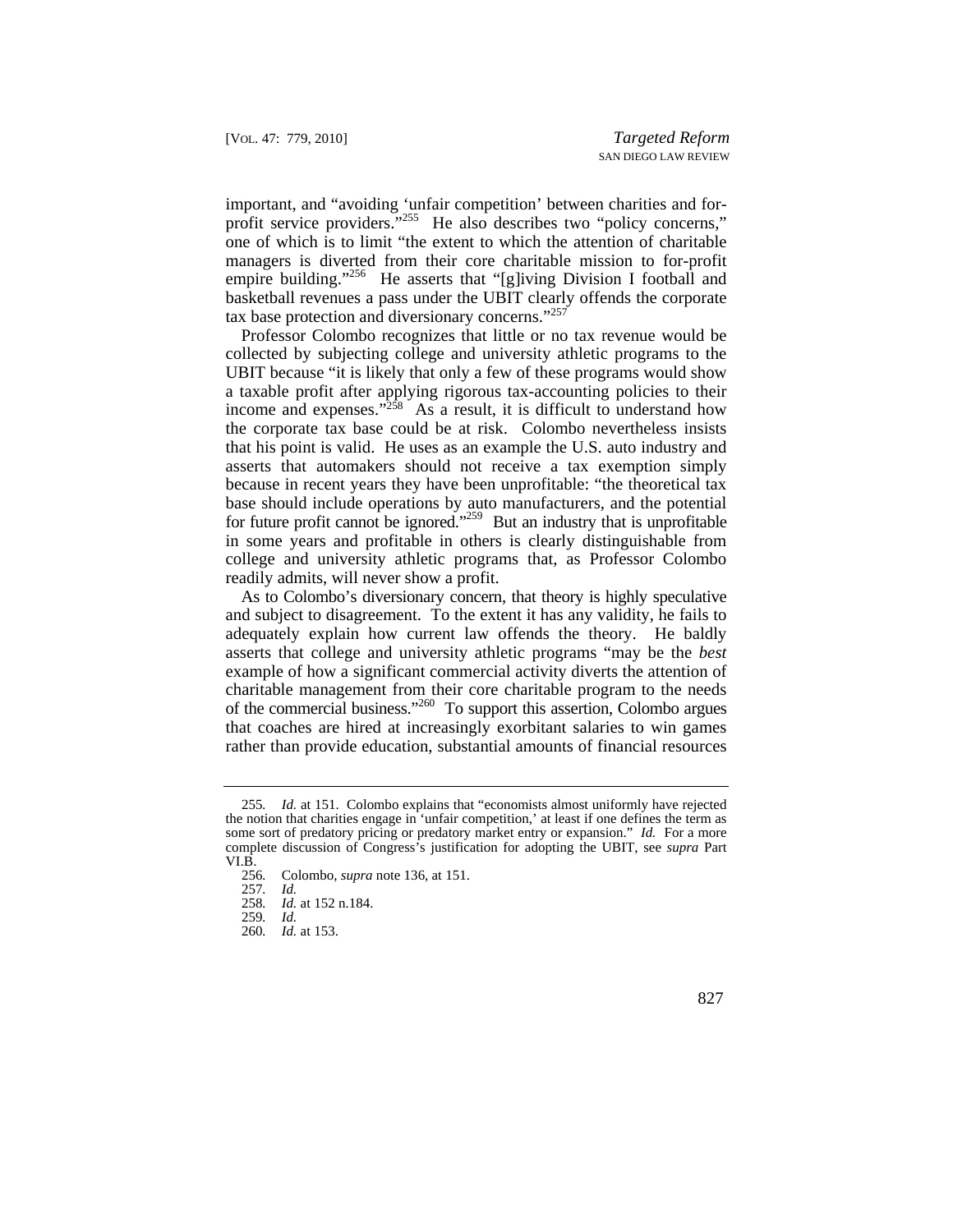are spent on athletic training facilities and stadiums at the expense of the educational environment of the institution, and university administrators spend substantial amounts of time and money dealing with recruiting violations instead of educational endeavors.<sup>261</sup> Those arguments are mostly conclusory and highly speculative.

 information both on the financial aspects of their programs (using Based on his conclusions that "big-time college athletics does *not* fit any of the theoretical explanations for tax exemption and *does* fit within the rationales for applying the UBIT,"262 Professor Colombo proposes that Congress should (1) "*require* that a certain percentage of revenues from revenue-producing sports such as football and basketball be used to expand nonrevenue athletic opportunities"; $^{263}$  (2) impose "targeted expenditure limits, such as capping coaches' salaries or limiting annual expenditures on recruiting or sports facilities";  $^{264}$  and (3) require "the NCAA and universities with athletic programs to provide detailed standardized accounting methods) and on the academic progress of student-athletes."<sup>265</sup>

 tax exemption of the [college or university] operating the sports [program]."268 In other words, Colombo recommends that, if a college institution. This enforcement measure is basically akin to capital Whether all or any of these proposed requirements merit adoption by Congress is debatable, and they may well have positive effects from a policy standpoint. Capping coaches' salaries could be a violation of antitrust law, as discussed in the next section of this Article.<sup>266</sup> But the question here is how adoption of these requirements has anything to do with tax law. Professor Colombo suggests the answer is that federal tax law be used to enforce them, and he correctly concludes that subjecting the NCAA, college and university athletic programs, or both to the UBIT for violating these requirements would be fruitless because those institutions can easily avoid showing a profit and will avoid paying any tax under the UBIT whether they are subject to it or not.<sup>267</sup> Instead, he suggests that these new rules "be structured as requirements for continued or university violates these relatively minor rules that affect only its athletic programs, it will lose its tax exemption applicable to the entire punishment. Whether his proposed requirements are justified, they

<sup>261</sup>*. Id.* 

<sup>262</sup>*. Id.* at 146.

<sup>263</sup>*. Id.* at 156.

<sup>264</sup>*. Id.* at 157.

<sup>265</sup>*. Id.* at 113.

<sup>266</sup>*. See infra* Part VII.

<sup>267</sup>*.* Colombo, *supra* note 136, at 143–44.

<sup>268</sup>*. Id.* at 155.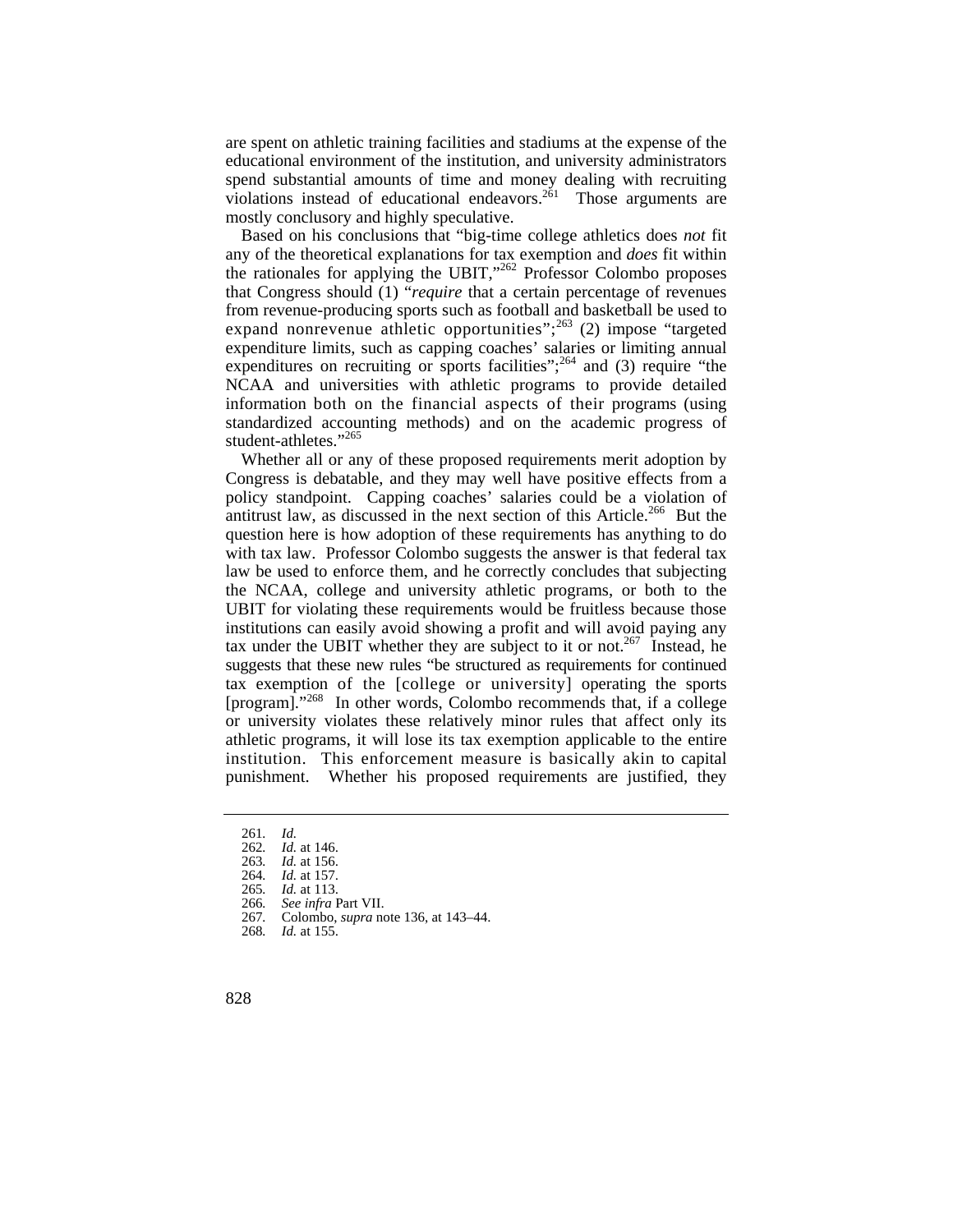hardly merit such a draconian remedy and may in addition have farreaching, unintended adverse consequences.

Some or all of Professor Colombo's proposals may well be meritorious, but care must be taken not to change federal tax laws in such a way as to swing the pendulum so far in the opposite direction that educational institutions are unduly punished. Enforcement measures for any new regulations deemed necessary should be specific and appropriate to the harm caused by their breach. In addition, it would be a mistake to further burden and complicate federal tax laws, potentially creating significant costs of federal agency enforcement with new requirements to be met by the NCAA and its member educational institutions, when targeted reform can more effectively achieve some of these objectives and others in an alternate manner.

## VII. CONDITIONAL ANTITRUST IMMUNITY AS AN EFFECTIVE MEANS OF IMPLEMENTING TARGETED REFORMS OF COMMERCIALIZED INTERCOLLEGIATE ATHLETICS

The commercialization of intercollegiate athletics in response to culturally driven market forces is a largely irreversible trend, which is not necessarily socially undesirable because it can be used to further broaden university academic objectives. Some reform, however, is needed to ensure that the intercollegiate athletics are student-athletecentered and actually further the purpose of higher education, rather than functioning as a "tail that wags the university dog" or an anchor that inhibits fulfillment of its academic mission. In this Part, the Article proposes using the carrot of federal antitrust law immunity, rather than swinging the stick of threatened federal taxation of athletic department revenues, to implement targeted reforms to correct the most significant problems caused by the commercialization of intercollegiate athletics.

## *A. Historical Application of Antitrust Law to NCAA Regulation of Intercollegiate Athletics and Proposed Reform*

NCAA rules that limit or regulate the commercial aspects of intercollegiate athletics currently are subject to the federal antitrust laws despite the nonprofit status of the NCAA and its member colleges and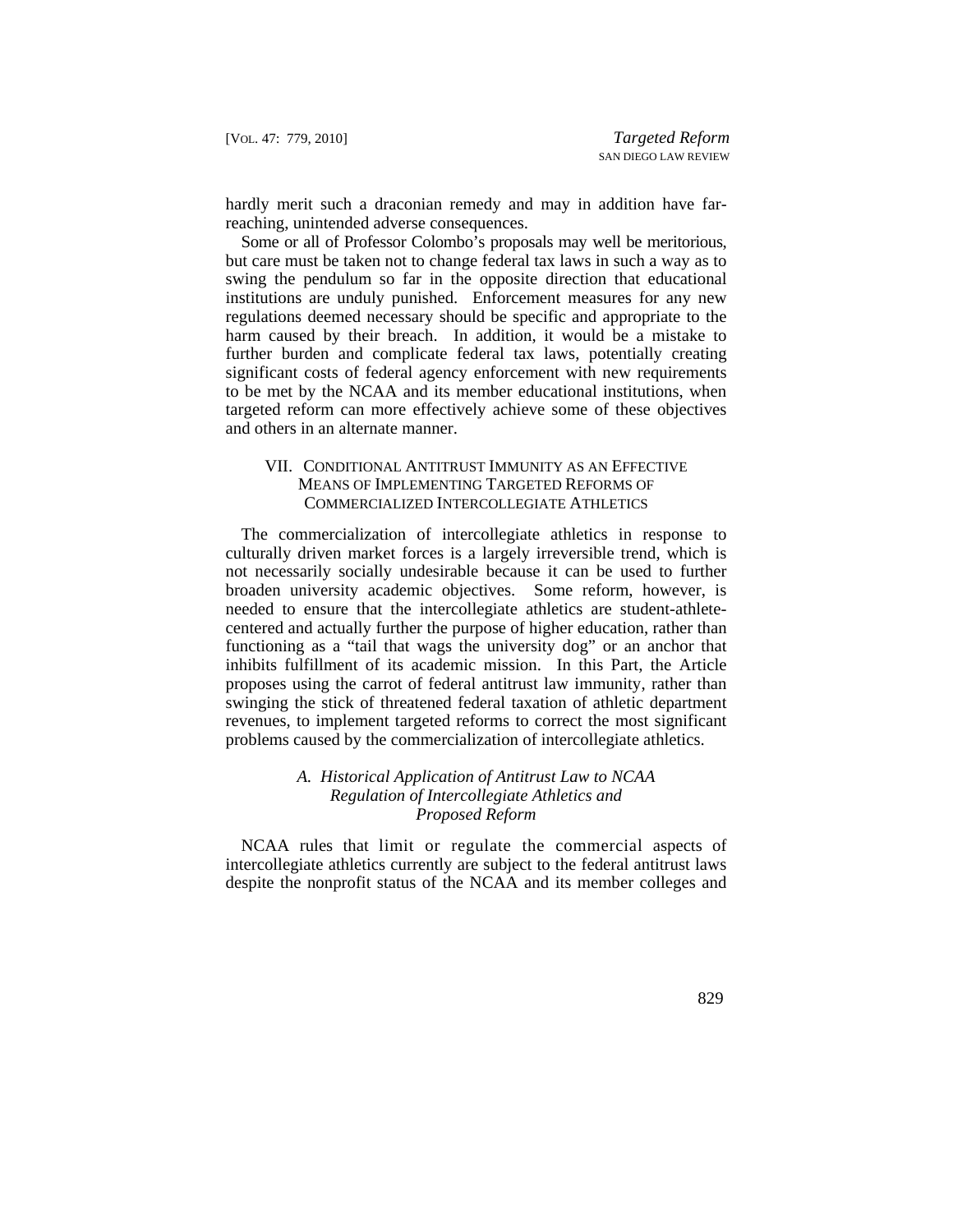universities.<sup>269</sup> The primary purpose of the antitrust laws is to preserve a competitive marketplace to ensure that consumers receive the benefits of economic competition. Joint agreements in the form of NCAA rules and regulatory activity that unreasonably restrain economic competition among NCAA member universities or in the intercollegiate athletics market violate antitrust law, specifically section 1 of the Sherman Act.<sup>270</sup>

In *NCAA v. Board of Regents of the University of Oklahoma*, 271 the U.S. Supreme Court ruled that NCAA rules limiting the number of college football games that its members could televise annually was an output market restraint that violated the antitrust laws.<sup>272</sup> This decision implicitly recognized the existence of the commercial/education model for some aspects of intercollegiate athletics. The Court established a "rule of reason" framework for determining whether a challenged NCAA rule is reasonable and therefore legal—or unreasonable and therefore illegal, which requires consideration and analysis of both its anticompetitive and procompetitive effects to determine its net economic effects on competition in the relevant market. $273$  The Court concluded that jointly limiting the number of televised college football games below the level that would be supplied in a free market responsive to consumer demand has significant anticompetitive effects.<sup>274</sup> This restraint did not further a legitimate procompetitive economic objective, such as maintaining competitive balance among NCAA members' football teams.<sup>275</sup> Although the Court suggested the antitrust laws should be judicially construed to provide the NCAA with "ample latitude"<sup>276</sup> to maintain the "revered" tradition of amateurism in college sports $1277$  and to preserve the "studentathlete in higher education," $278$  the Court ultimately ruled that collectively limiting the number of televised college football games did not achieve these objectives. $279$ 

<sup>269</sup>*. See, e.g.*, Hennessey v. NCAA, 564 F.2d 1136, 1149 n.14 (5th Cir. 1977) ("While organized as a non-profit organization, the NCAA—and its member institutions—are, when presenting amateur athletics to a ticket-paying, television-buying public, engaged in a business venture of far greater magnitude than the vast majority of 'profit-making' enterprises.").

<sup>270</sup>*. See* 15 U.S.C. § 1 (2006).

<sup>271.</sup> NCAA v. Bd. of Regents of Univ. of Okla., 468 U.S. 85 (1984).

<sup>272</sup>*. Id.* at 120.

<sup>273</sup>*. Id.* at 110–13.

<sup>274</sup>*. Id.* at 113.

<sup>275</sup>*. Id.* at 114–15.

<sup>276</sup>*. Id.* at 120.

<sup>277</sup>*. Id.* 

<sup>278</sup>*. Id.* 

<sup>279</sup>*. Id.*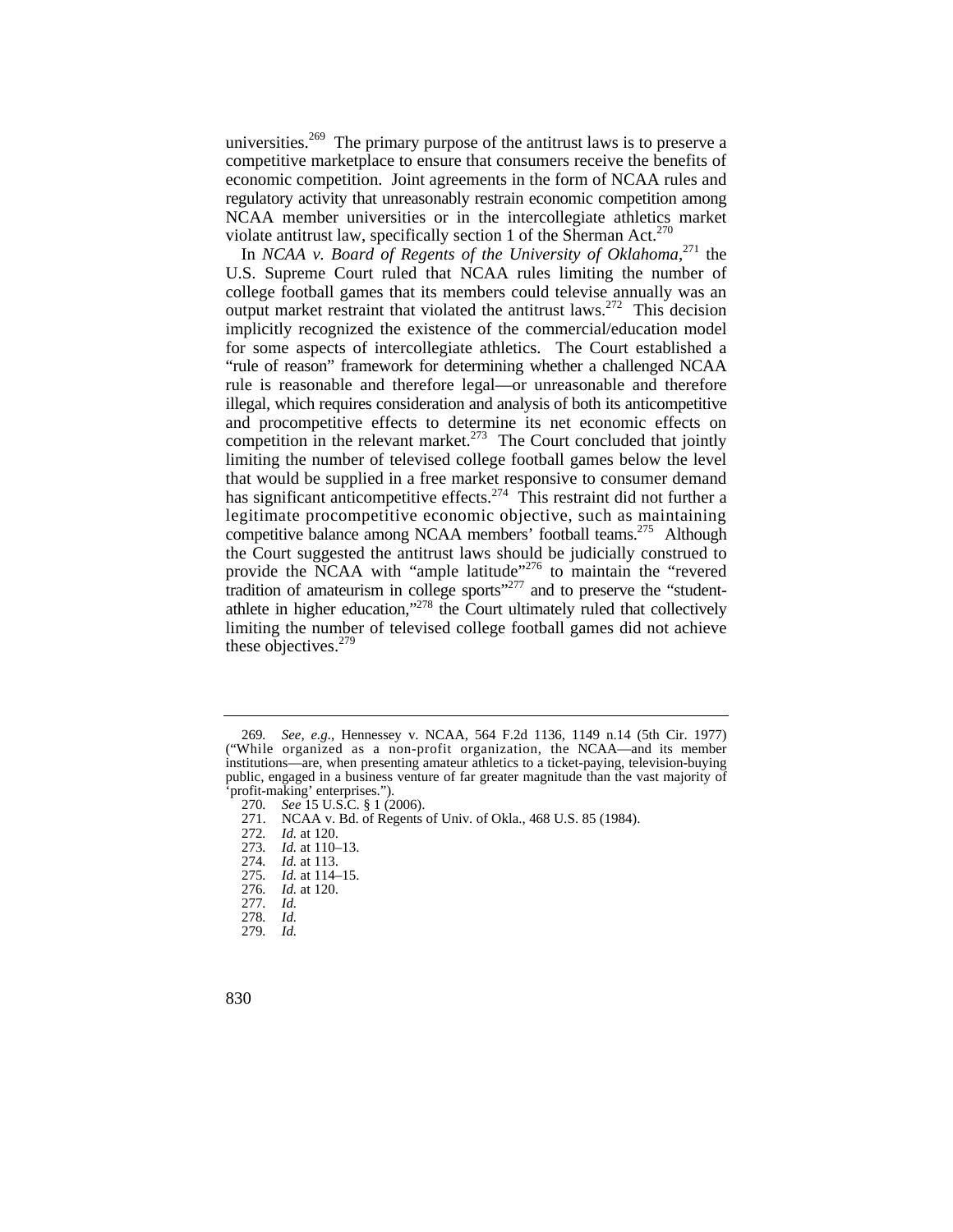to produce intercollegiate basketball, was an antitrust violation.<sup>281</sup> The court found that the "obvious anticompetitive effects"<sup>282</sup> of fixing the Similarly, in *Law v. NCAA*,<sup>280</sup> a federal appellate court held that an NCAA rule limiting the yearly compensation of Division I entry-level basketball coaches to \$16,000, which is a restraint on an input necessary cost of coaching, an input necessary to produce intercollegiate athletics, prevented free market competition among NCAA universities for the services of coaches.<sup>283</sup> In contrast to a rule "equaliz[ing] the overall amount of money Division I schools are permitted to spend on their basketball programs,"<sup>284</sup> which would be a procompetitive means of promoting competitive balance, capping the salaries of one category of coaches would not achieve this objective.<sup>285</sup> The court ruled that "costcutting by itself is not a valid procompetitive justification"<sup>286</sup> for price fixing, although market competition would lead to higher coaching salaries without this restraint.<sup>287</sup>

agent" rule and its "no draft" rule do not violate the antitrust laws.<sup>289</sup> In contrast, courts have relied upon the "amateur/education" model of intercollegiate athletics to reject antitrust challenges to NCAA eligibility rules by student-athletes participating in highly commercialized sports, such as Division I FBS football and men's basketball. For example, in Banks v. NCAA,<sup>288</sup> a federal appellate court held that the NCAA's "no The court concluded that both rules legitimately preserve the amateur nature of intercollegiate athletics and that the no draft rule furthers the

286*. Id.* at 1022.

 287. The coaches ultimately won a jury verdict of \$22.3 million, which was at 261. The NCAA subsequently settled the case for \$54.5 million in damages and approximately \$20 million in attorneys' fees and costs to plaintiffs' attorneys. *Id.*  increased to \$66.9 million in mandatory treble damages. MITTEN ET AL., *supra* note 13,

288. Banks v. NCAA, 977 F.2d 1081 (7th Cir. 1992).

 participate in all intercollegiate sports if the athlete agrees to be represented by an agent. league's draft list for the sport. *Id.* at 1083. 289*. Id.* at 1094. Under the no agent rule, a student-athlete loses eligibility to *Id.* at 1083–84. Under the no draft rule, a student-athlete loses amateur eligibility in a particular sport, such as NFL football, if the athlete asks to be placed on a professional

<sup>280.</sup> Law v. NCAA, 134 F.3d 1010 (10th Cir. 1998).

<sup>281</sup>*. Id.* at 1024.

<sup>282</sup>*. Id.* at 1020.

<sup>283</sup>*. See id.* at 1024.

<sup>284</sup>*. Id.* at 1023.

<sup>285</sup>*. Id.*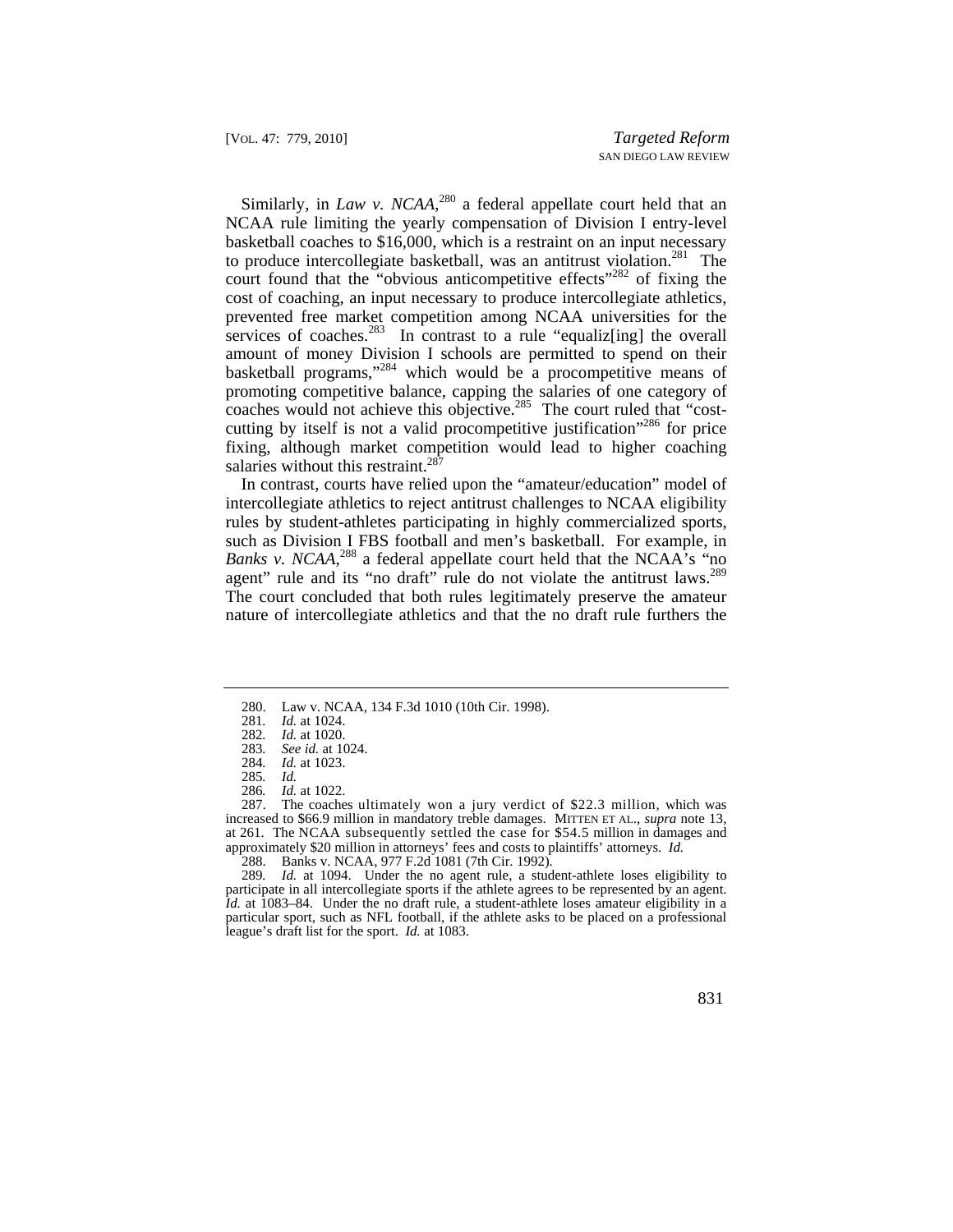procompetitive objective of maintaining "the clear line of demarcation between college and professional football."<sup>290</sup>

such rules are essentially per se legal for purposes of antitrust law.<sup>292</sup> Other courts also have disregarded the commercialized nature of Division I FBS football and men's basketball by ruling that all NCAA rules to maintain the "amateur" nature of intercollegiate athletics are not unreasonable restraints of trade.<sup>291</sup> This body of precedent holds that This judicial view appears based on the unproven assumption that the significant popularity and commercial success of intercollegiate athletics are primarily attributable to this self-serving NCAA characterization, thereby demonstrating their responsiveness to consumer demand as required by antitrust law. Thus, a broad range of NCAA rules designed to preserve amateurism are legal regardless of any adverse effects on student-athletes' economic interests. These rules include prohibiting any price competition among universities or payment of fair market wages for their athletic services, and not allowing student-athletes to receive any athletics-related pecuniary benefits from nonfamily third parties.<sup>293</sup>

In *Board of Regents*, the Supreme Court observed that "[t]he NCAA is an association of schools which compete against each other to attract television revenues, not to mention fans and athletes."<sup>294</sup> Thus, scholarly commentary generally has been very critical of lower court cases, for inappropriately presuming that NCAA amateurism rules are a noncommercial restraint not subject to antitrust scrutiny or a predominantly procompetitive form of internal regulation necessary to produce intercollegiate athletics.<sup>295</sup>

 One scholar has asserted: "Courts should abandon anachronistic precedent based on unrealistic ideals of the 'amateur' nature of 'bigtime' college athletics and develop a principled antitrust jurisprudence

<sup>290</sup>*. Id.* at 1090.

<sup>291</sup>*. See, e.g.*, McCormack v. NCAA, 845 F.2d 1338, 1340 (5th Cir. 1988); Gaines v. NCAA, 746 F. Supp. 738, 748 (M.D. Tenn. 1990); Jones v. NCAA, 392 F. Supp. 295, 303 (D. Mass. 1975); *see also* Smith v. NCAA, 139 F.3d 180, 185 (3d Cir. 1998) (relying on *McCormack*, *Gaines*, and *Jones* to support its ruling that student-athlete eligibility rules "are not related to the NCAA's commercial or business activities" and are not subject to antitrust challenge), *vacated on other grounds*, 525 U.S. 459 (1999).

<sup>292</sup>*. See generally* MITTEN ET AL., *supra* note 13, at 271–72.

<sup>293</sup>*. See McCormack*, 845 F.2d at 1343–45.

<sup>294.</sup> NCAA v. Bd. of Regents of Univ. of Okla., 468 U.S. 85, 99 (1984).

 *than Ever*, 38 S. TEX. L. REV. 1081, 1093–94 (1997); Daniel E. Lazaroff, *The NCAA in Its Second Century: Defender of Amateurism or Antitrust Recidivist?*, 86 OR. L. REV. *Athletes: Illusions and Realities*, 36 S. TEX. L. REV. 59, 70–71 (1995); Gary R. Roberts, *The NCAA, Antitrust, and Consumer Welfare*, 70 TUL. L. REV. 2631, 2672–73 (1996); 295*. See, e.g.*, C. Peter Goplerud III, *Pay for Play for College Athletes: Now, More*  329, 361 (2007); Matthew J. Mitten, *University Price Competition for Elite Students and*  Daniel A. Rascher & Andrew D. Schwarz, *Neither Reasonable nor Necessary: "Amateurism" in Big-Time College Sports*, ANTITRUST, Spring 2000, at 51, 53.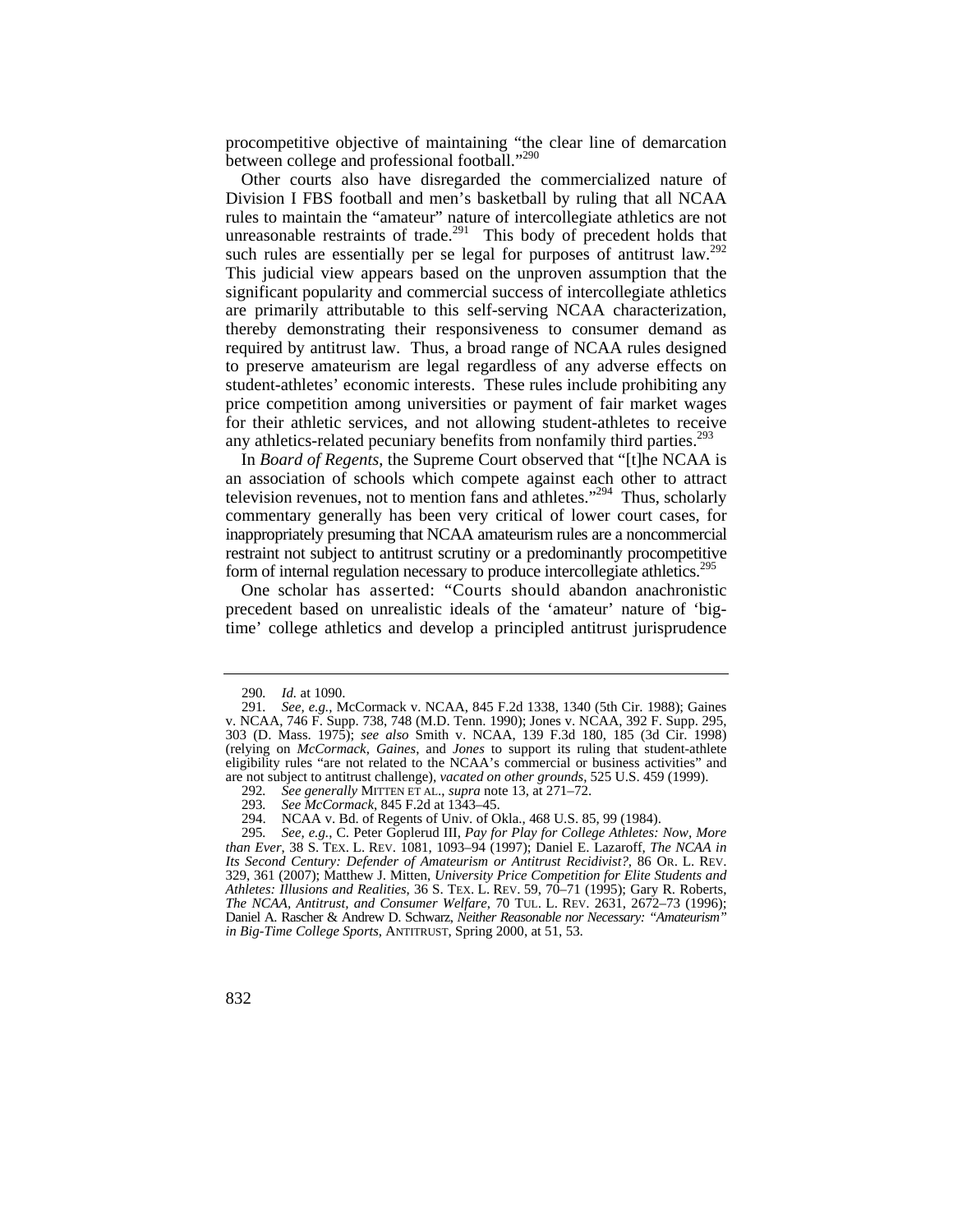characterize NCAA amateurism rules as restraints on economic member institutions that cannot be substantially achieved by less more consistent with the economic realities of college sports in the [twenty-first] century."<sup>296</sup> Thus, rather than relying on an outdated amateur/education model to reach a contrary conclusion, courts should competition among universities for student-athletes' services, which should be subject to rigorous antitrust scrutiny under the *Board of Regents* rule of reason framework. In other words, the NCAA should be required to prove, as a matter of fact, that collective restraints with anticompetitive effects are outweighed by the procompetitive effects of maintaining academic integrity and the predominantly extracurricular nature of intercollegiate athletics or that competitive balance among its restrictive means.<sup>297</sup> It is very questionable whether preservation of the "amateur" nature of intercollegiate athletics in itself is a legitimate procompetitive justification for restraints with anticompetitive effects.<sup>298</sup>

Because of NCAA rules prohibiting any price competition for studentathletes' services, universities incur artificially reduced "labor" costs to produce sports such as Division I FBS football and men's basketball and garner economic rent. These cost savings then are used to fund socially desirable objectives, such as subsidizing the costs of producing female and male intercollegiate sports, that do not generate net revenues as well as undesirable ones, such as paying exorbitant annual salaries in excess

 the academic ideal offered by the NCAA is more of a historical anachronism or a modern fiction, they will no longer be able to justify summary dismissal of student-athlete antitrust 296. Matthew J. Mitten, *Applying Antitrust Law to NCAA Regulation of "Big Time" College Athletics: The Need To Shift from Nostalgic 19th and 20th Century Ideals of Amateurism to the Economic Realities of the 21st Century*, 11 MARQ. SPORTS L. REV. 1, 7 (2000); *see also* Lazaroff, *supra* note 295, at 356 ("[I]f courts begin to recognize that claims by simply relying on [*NCAA v. Board of Regents*] dicta that athletes must not be paid.").

 <sup>297.</sup> Lazaroff, *supra* note 295, at 361–65; Mitten, *supra* note 295, at 75.

<sup>298.</sup> Rascher & Schwarz, *supra* note 295, at 53 (observing that lower courts improperly assume it is reasonable and necessary to preserve amateurism to produce intercollegiate athletics, an issue not decided by the Supreme Court in *NCAA v. Board of Regents*); *see also* Davis, *supra* note 90, at 322 (noting that "the invocation of amateurism as a value critical to the operation of big-time intercollegiate athletics, may inhibit the necessary focus on the educational value" of sports competition sponsored by institutions of higher education); Mitten, *supra* note 295, at 78 ("[A]lumni pride and loyalty, tradition, long-standing rivalries, national rankings, conference and national championship tournament competition, and exciting play probably contribute to the public obsession with college sports more than the 'amateur' status of college athletes.").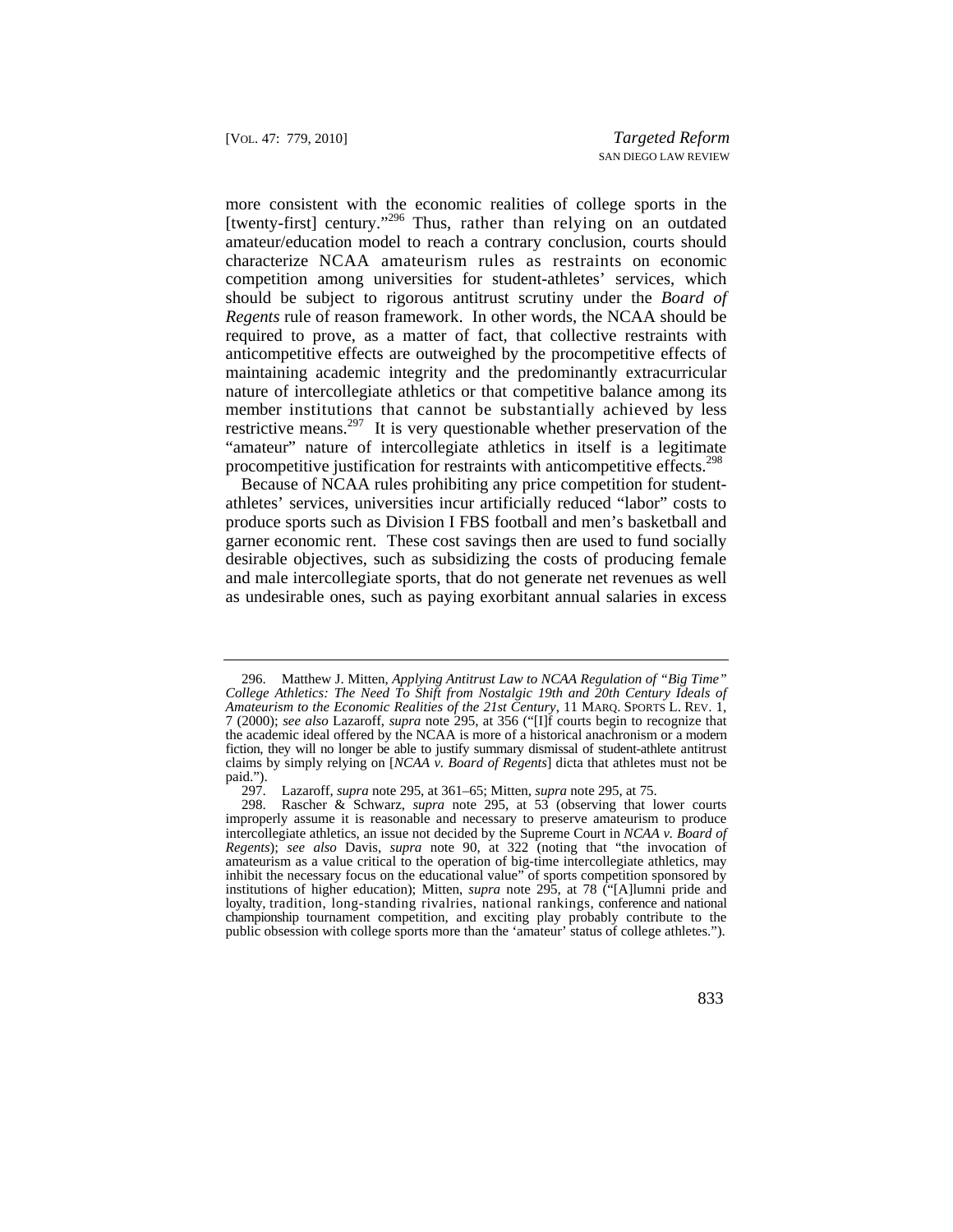of \$1 million to head coaches in revenue-generating sports.<sup>299</sup> In addition, NCAA amateurism rules have the unintended consequence of contributing to the athletic arms race by encouraging inefficient nonprice competition for student-athletes' services.<sup>300</sup>

 after their intercollegiate athletics eligibility ended—violates the antitrust Recently, two different groups of former student-athletes brought class action antitrust litigation against the NCAA in an effort to obtain a share of the revenues generated by their playing abilities and fame than historically has been permitted under NCAA rules. In *O'Bannon v. NCAA*, 301 the plaintiffs alleged that the NCAA's member universities and others' collective refusal to permit former Division I basketball players and FBS football players to share in the multimillion-dollar revenues from the sale of products incorporating their likenesses—even laws.<sup>302</sup> This case currently is pending in a California federal court, which has ruled that the plaintiffs' complaint pleads sufficient facts to establish the requisite anticompetitive effects under the rule of reason.<sup>303</sup>

 NCAA's defense that this rule is necessary to preserve the amateur effects,  $306$  but this case subsequently was settled before trial.  $307$  The In *White v.*  $NCAA$ <sup>304</sup> a group of former Division I-A football and Division I men's basketball players asserted that an NCAA rule limiting the maximum value of their football and basketball scholarships to the value of tuition, fees, room and board, and books—an amount alleged to be less than the full annual cost of attending college—violates antitrust law.<sup>305</sup> The complaint was carefully drafted in an effort to avoid the nature of intercollegiate athletics. The court ruled that plaintiffs' complaint sufficiently alleged an anticompetitive agreement among NCAA member universities to fix the economic value of their athletic scholarships

306*. Id.* at 3–4.

 <sup>299.</sup> Rascher & Schwarz, *supra* note 295, at 53–54.

 <sup>300.</sup> Mitten, *supra* note 295, at 74–75; *see* Rascher & Schwarz, *supra* note 295, at 54.

<sup>301.</sup> Class Action Complaint and Demand for Jury Trial, O'Bannon v. NCAA, No. CV 09-3329 (N.D. Cal. July 21, 2009).

<sup>302</sup>*. Id.* at 2–3. As just one example, in 2008, the University of Florida received approximately \$77,000 in royalties from the sale of football jerseys bearing quarterback Tim Tebow's widely recognized number fifteen jersey. Fish, *supra* note 113.

<sup>303.</sup> O'Bannon v. NCAA, Nos. C09-1967 CW, C 09-3329 CW, C 09-4882 CW, 2010 WL 445190, at \*5 (N.D. Cal. Feb. 8, 2010).

<sup>304.</sup> Notice of Class Action Settlement and Fairness Hearing, White v. NCAA, No. CV06-0999 VBF (MANx) (C.D. Cal. Feb. 4, 2008), *available at* <http://www.ncaaclassac> [tion.com/settlementnotice.pdf](https://tion.com/settlementnotice.pdf).

<sup>305.</sup> Defendant's Motion To Dismiss Plaintiffs' Amended Complaint at 1, White v. NCAA, No. CV 06-0999-RGK (MANx) (C.D. Cal. Sept. 20, 2006), *available at*  <http://ncaaclassaction.com/deny.pdf>.

<sup>307.</sup> Notice of Class Action Settlement and Fairness Hearing, *supra* note 304, at 2; *see also White v NCAA*, [NCAA.ORG](https://NCAA.ORG), <http://www.ncaa.org/wps/portal/ncaahome?WC> MGLOBALCONTEXT=/wps/wcm/connect/ncaa/NCAA/Academics+and+Athletes/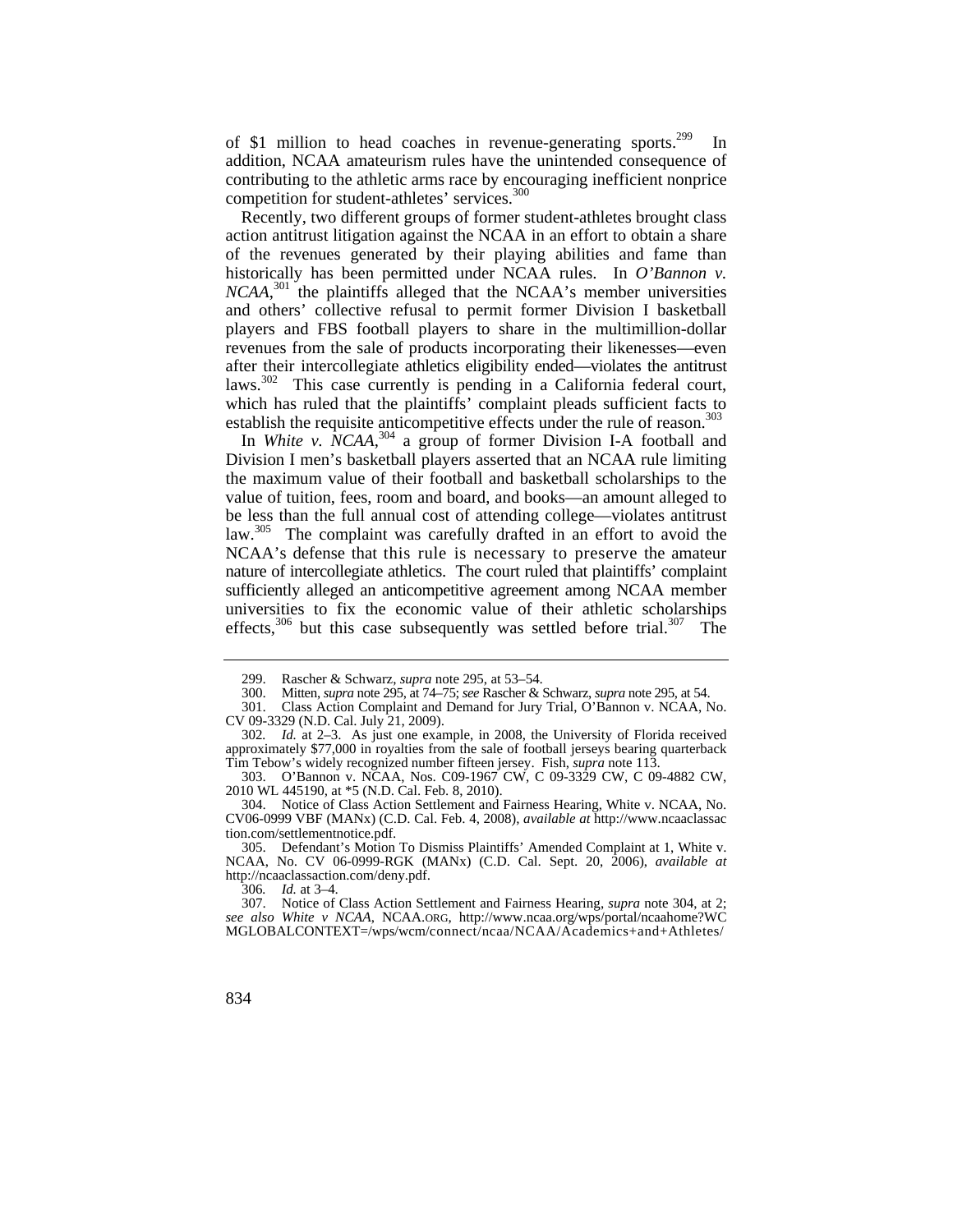settlement terms required the NCAA to make available a total of \$218 million to Division I institutions to provide aid to current studentathletes with financial needs, academic needs, or both; to establish a \$10 million fund to reimburse plaintiffs' future education expenses; to permit Division I institutions to provide student-athletes with insurance for sport-related injuries and year-round health insurance; and to consider future NCAA legislation permitting multiyear student-athlete scholarships and financial aid through graduation to student-athletes who no longer qualify for athletic-based aid.<sup>308</sup>

 recovery of mandatory treble damages and attorneys' fees creates Despite the historical judicial refusal to apply traditional antitrust law principles to NCAA restraints that adversely affect student-athletes' economic interests, *White* and *O'Bannon* illustrate that the potential significant incentives for class action antitrust litigation against the NCAA. The risk of potential multimillion-dollar treble damages liability if plaintiffs prevail on the merits of their antitrust claims creates a strong incentive for the NCAA to reach a monetary settlement. Unfortunately, this only resolves the immediate problem by making a one-time wealth transfer that provides only short-term, limited additional economic benefits to some student-athletes. A settlement does not, however, remedy the underlying problems giving rise to student-athletes' antitrust claims or preclude future antitrust litigation by others. The risk of such litigation may inhibit NCAA internal reform aimed at ensuring that revenues generated by commercialized sports more effectively further a university's academic mission and student-athletes' welfare.

 Based on concerns about antitrust liability, the NCAA has been reluctant to enact cost control legislation and, currently, is simply encouraging each of its member institutions to individually make financially responsible decisions regarding the resources allocated to its intercollegiate athletics program and its athletics department's expenditures.309 Effective NCAA internal governance of commercialized

Education+and+Research/White+v+NCAA/ (last visited Aug. 2, 2010) (describing the requirements and criteria student-athletes must fulfill to receive the settlement benefits).

 MOD=AJPERES&CACHEID=20c443004e0dacc5a096f01ad6fc8b25 (last visited 308*. Information Related to the White Case Settlement: Summary of Settlement and Frequently Asked Questions*, [NCAA.ORG.](https://NCAA.ORG), <http://www.ncaa.org/wps/wcm/connect/20c4> 43004e0dacc5a096f01ad6fc8b25/White+settlement+FAQ+%28Revised+9.09%29.pdf? Aug. 2, 2010) (summarizing the settlement terms).

 309*. See* PRESIDENTIAL TASK FORCE ON THE FUTURE OF DIV. I INTERCOLLEGIATE ATHLETICS, *supra* note 44, at 12.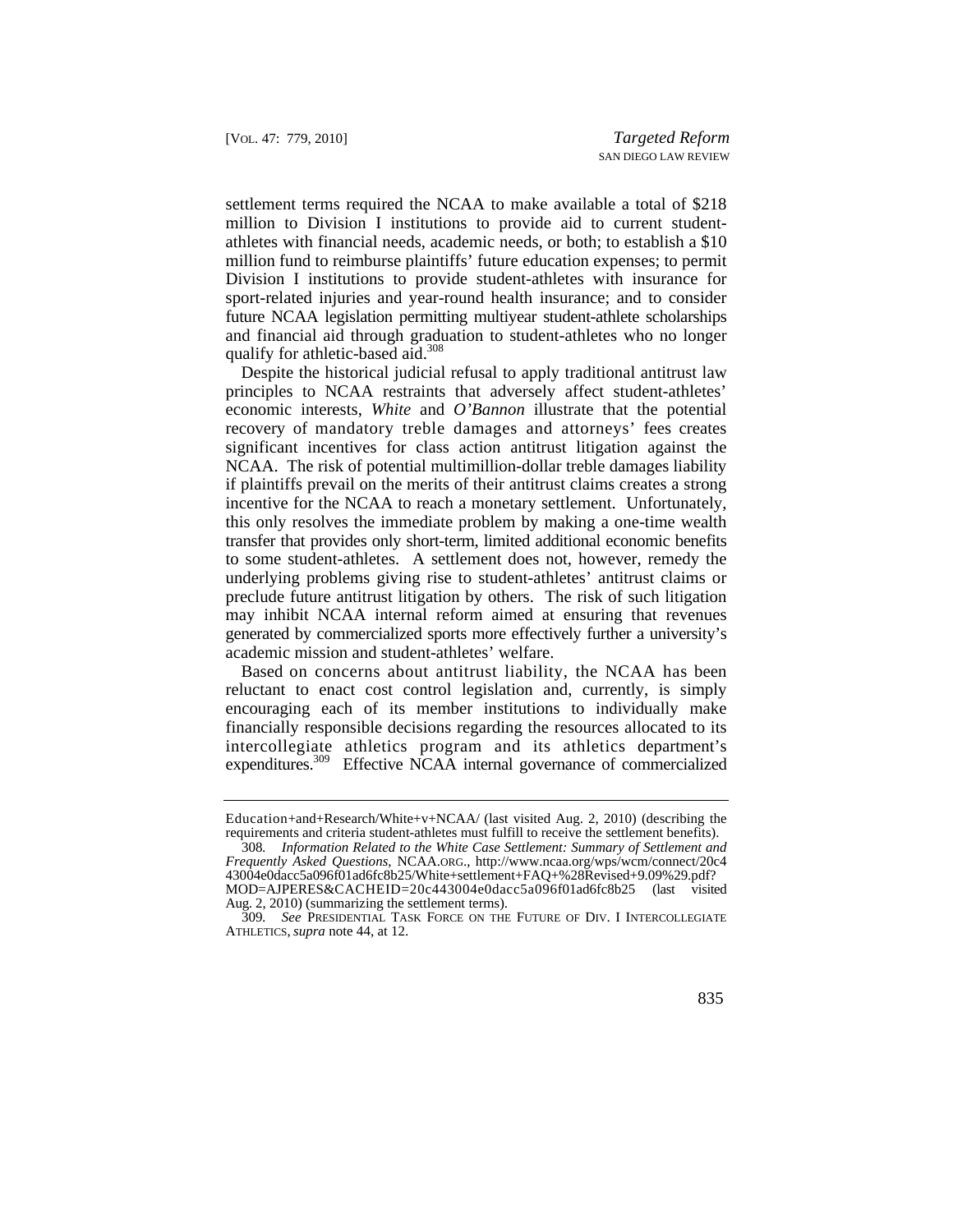intercollegiate athletics requires uniform rules and enforcement, which are necessarily the product of agreements and collective decisionmaking among NCAA member institutions, thereby inviting antitrust challenges under section 1 of the Sherman Act.

 a college education that maximizes their future career opportunities other The Authors propose that Congress provide the NCAA and its member institutions with broad or limited immunity from antitrust liability under section 1 of the Sherman Act,  $310$  expressly conditioned upon the adoption and implementation of several targeted external reforms to ensure that twenty-first century intercollegiate athletics furthers legitimate higher education objectives, provides student-athletes with the full benefits of their bargain, and enhances the likelihood they will obtain than playing professional sports.<sup>311</sup> Eliminating the threat of potential antitrust liability under section 1 of the Sherman Act would enable the NCAA and its member institutions to adopt internal reforms that effectively prevent intercollegiate athletics from crossing the line between a primarily educational endeavor to a commercial enterprise, enhance the academic integrity of intercollegiate athletics, promote more competitive balance in intercollegiate sports competition, require university athletic departments to operate with fiscal responsibility, and limit unbridled market competition for inputs such as coaches necessary to produce intercollegiate athletics.

Some commentators have suggested "a legislative solution may not be optimally practical or viable" to remedy antitrust issues raised by NCAA internal regulation and that it is "probably better for the NCAA to address these problems and for the courts to try and resolve these disputes on a case-by-case basis with a more enlightened and modern rule of reason approach."312 Although sports-related federal legislation

 310*. See generally* Mitten, *supra* note 295, at 82 ("[By providing antitrust immunity,] Sherman Act. *See* 15 U.S.C. § 1 (2006). The NCAA would remain subject to monopolization, Sherman Act. *See id.* § 2 (2006). Congress, representing broad political and societal perspectives, may establish the bounds of university cooperation required to achieve social welfare objectives that are not furthered by the operation of the free market."). Congress may want to limit the scope of this immunity to NCAA rules and internal regulations that reduce or eliminate competition among NCAA member institutions for input necessary to produce intercollegiate athletics such as student-athletes and coaches, thereby subjecting output market restraints and other joint restrictions to antitrust challenge under section 1 of the attempted monopolization, and conspiracy to monopolize claims under section 2 of the

 and academics in America arises out of a socially constructed belief that athletic participation *the Scope and Conduct of Private Economic Regulation*, 1995 WIS. L. REV. 545, 557. 311. Like two antitrust scholars explain: "The historical mixing of amateur athletics can be an asset to a college education. But if the universities become only preparatory academies for professional sports, there is a breach of this social contract." Peter C. Carstensen & Paul Olszowka, *Antitrust Law, Student-Athletes, and the NCAA: Limiting* 

 <sup>312.</sup> Lazaroff, *supra* note 295, at 371.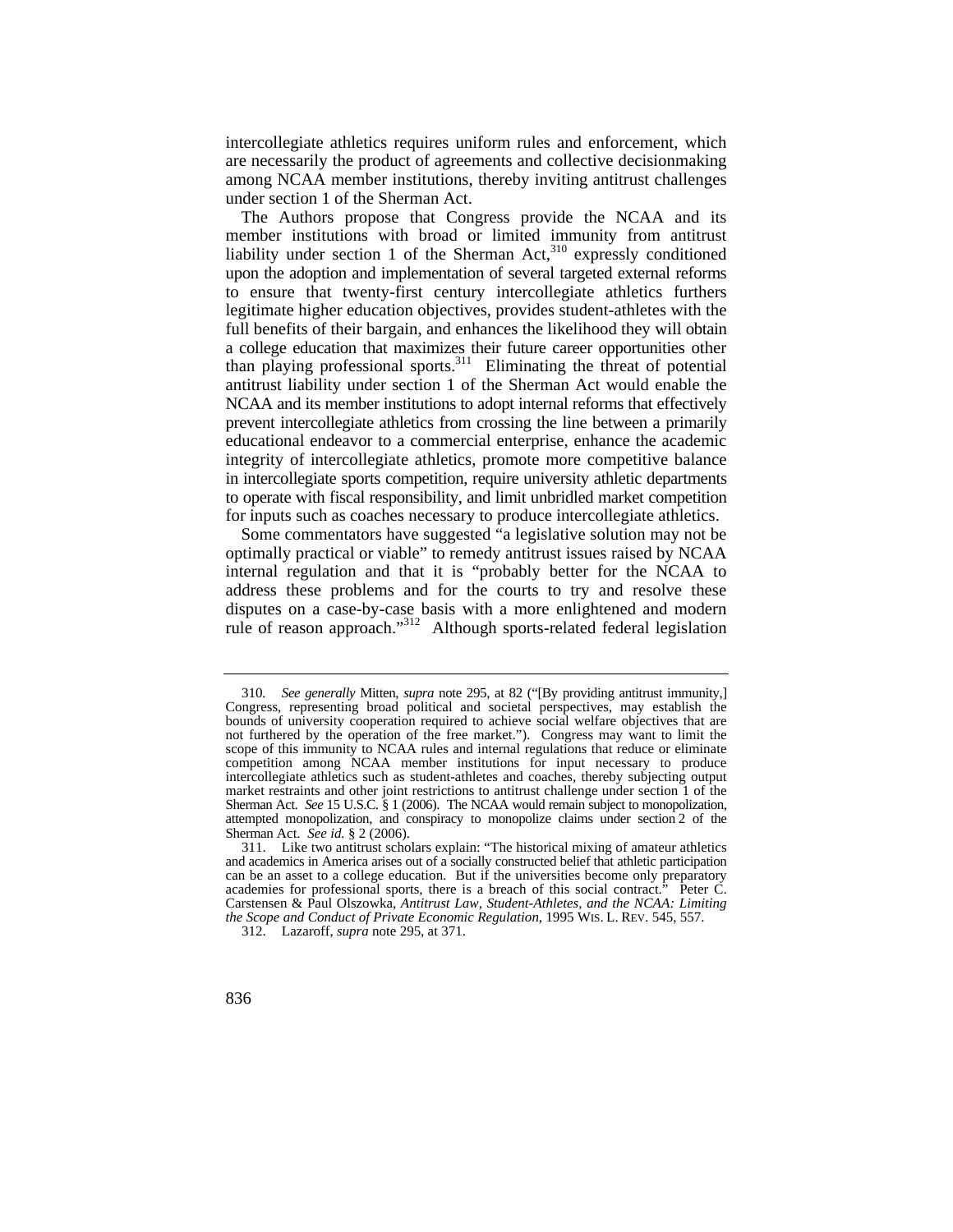is rare, Congress has provided limited antitrust immunity to other national sports regulatory bodies when necessary to enable the achievement of legitimate objectives.<sup>313</sup> However, antitrust law, which prohibits unreasonable conduct but does not require reasonable conduct, is not well-suited to externally regulate NCAA internal governance of intercollegiate athletics, particularly rules and agreements that define this unique brand of athletic competition and the permissible scope of a university's relationship with its student-athletes.<sup>314</sup> Moreover, a piecemeal approach by way of antitrust litigation that merely considers the legality of the particular challenged restraint will not effectively solve macro, systemic problems inherent in the production of commercialized intercollegiate athletics by institutions of higher education. The primary actual and potential problems caused by this blend of athletics and academics are an overemphasis on winning and generating sports-related revenues, a misallocation of scarce university resources to the athletic department, subordination of higher education academic values to the forces of commercialization, and student-athletes' inability to realize the educational benefits of the bargain for providing playing services.<sup>315</sup>

 1961, 15 U.S.C. § 1291, permits professional sports league clubs to pool and sell or purchaser, such as a television network, without violating the antitrust laws." S. REP. 313*. See* 15 U.S.C. § 1291 (2006). For example, the Sports Broadcasting Act of transfer "all or any part of the rights of such league's member clubs in the sponsored telecasting of the games." The Act's legislative history indicates that it is intended to "enable the member clubs . . . to pool their separate rights in the sponsored telecasting of their games and to permit the league to sell the resulting package of pooled rights to a NO. 87-1087, at 1 (1961), *reprinted in* 1961 U.S.C.C.A.N. 3042, 3042.

 314. In contrast to output market restraints, such as limits on the number of televised which is the primary objective of antitrust law. *Compare* NCAA v. Bd. of Regents of college football games successfully challenged in *NCAA v. Board of Regents*, it is more difficult to evaluate the economic effects of input market restraints such as the no draft and no agent rules unsuccessfully challenged in *Banks v. NCAA* on consumer welfare, Univ. of Okla., 468 U.S. 85, 120 (1984) ("[B]y curtailing output and blunting the ability of member institutions to respond to consumer preference, the NCCA has restricted rather than enhanced the place of intercollegiate athletics in the Nation's life."), *with*  Banks v. NCAA, 977 F.2d 1081, 1094 (7th Cir. 1992) (holding that Banks "fail[ed] to allege an anti-competitive impact on a discernible market," and affirming the district court's dismissal for failure to state an actionable claim).

<sup>315.</sup> Some commentators characterize the primary problem and proposed remedies too narrowly and solely in economic terms. *See, e.g.*, Goplerud, *supra* note 295, at 1089 (advocating NCAA legislation that gives universities the unilateral discretion to pay a stipend up to a maximum amount to individual student-athletes participating in Division I major revenue producing sports); Lazaroff, *supra* note 295, at 372 (suggesting the need to create "greater economic fairness" by giving student-athletes employee status, "payfor-play," or both); Robert A. McCormick & Amy Christian McCormick, *The Myth of*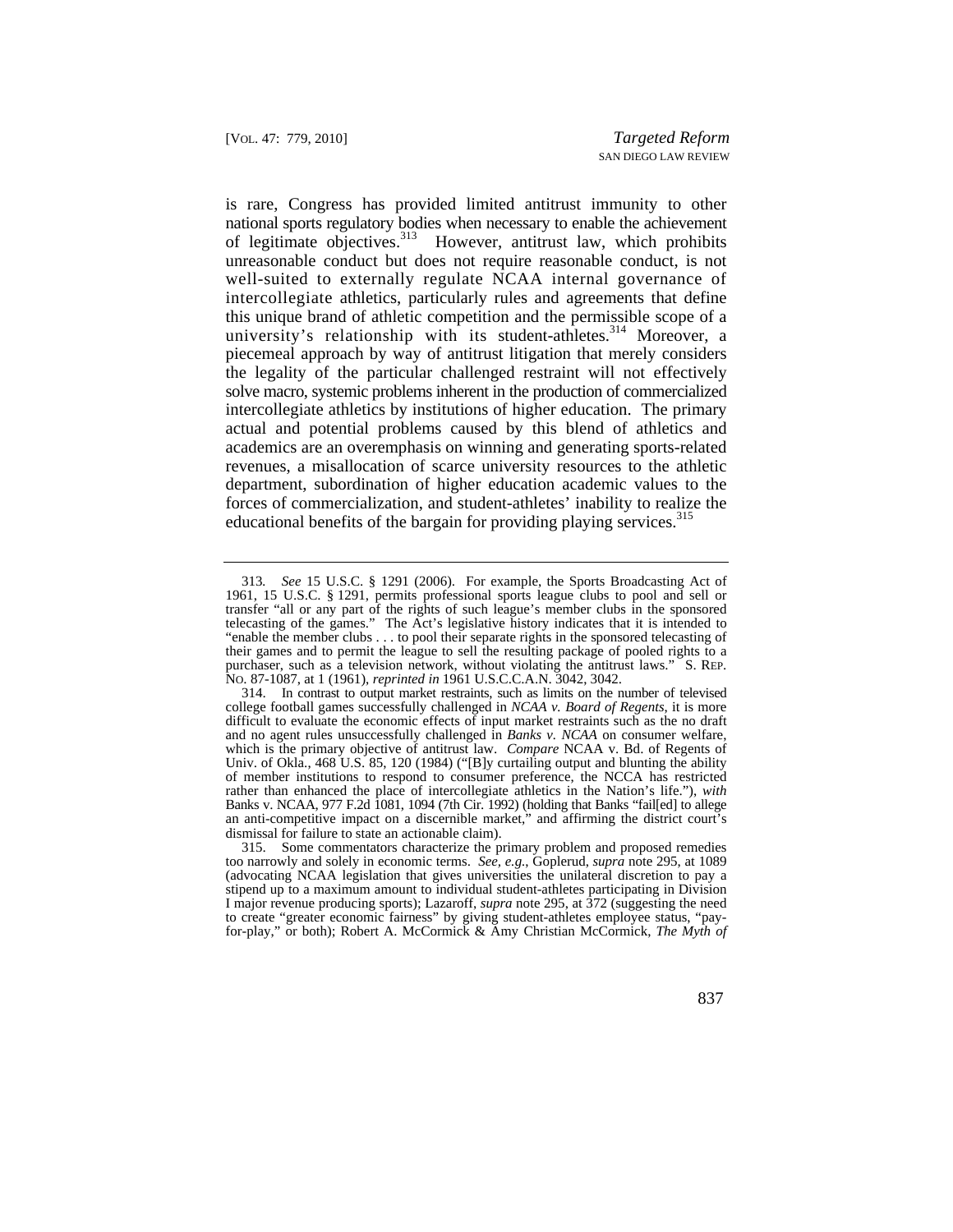## *B. Proposed Conditional Antitrust Immunity and Potential Beneficial Effects*

The Authors recommend that the federal statute immunizing the NCAA and its member institutions from antitrust liability under section 1 of the Sherman Act be entitled the "Myles Brand Student-Athlete Education and Welfare Act" in honor of former NCAA president Myles Brand, who died on September 16, 2009. A philosophy professor, Brand was the first university president to serve as NCAA president. He was a strong proponent of commercialized intercollegiate athletics who believed that sports are an integral part of higher education and an equally vigorous advocate for NCAA reforms designed to better integrate athletics and academics and to enhance student-athletes' educational experiences and welfare.

This proposed antitrust immunity would be conditioned upon certain requirements that the NCAA and its member institutions must satisfy to ensure that commercialized intercollegiate athletics are primarily an educational endeavor and that student-athletes in sports generating net revenues receive valuable educational benefits in exchange for their playing services. The following are some possible requirements that could be imposed as conditions of our proposed antitrust immunity:

(1) At least a four-year athletic scholarship that covers the full annual cost of college attendance, which may be taken away only for failing to meet minimum academic requirements, engaging in misconduct, or voluntarily choosing not to continue playing a sport, and tuition funding

 *the Student-Athlete: The College Athlete as Employee*, 81 WASH. L. REV. 71, 79–81 NCAA schools are 'employee-athletes,'" which would permit them to unionize, collectively was at least \$2.5 million. *Id. But see* Richard B. McKenzie & E. Thomas Sullivan, *Does*  (2006) (asserting that "grant-in-aid athletes in revenue-generating sports at Division I bargain for wages and other employment benefits, and strike to further their economic objectives). It has been estimated that a college football player who will be an NFL draft choice has an average annual market value of \$[1.3–1.36](https://1.3�1.36) million to his university. Fish, *supra* note 113. An outstanding college quarterback would have a much higher value: University of Florida quarterback Tim Tebow's estimated annual worth to the school *the NCAA Exploit College Athletes? An Economics and Legal Reinterpretation*, 32 ANTITRUST BULL. 373, 375–76 (1987) (asserting that NCAA prohibitions on price competition do not artificially reduce the compensation that student-athletes would receive for their services below the amounts offered if competitive bidding by universities were permissible). Paying student-athletes cash compensation would cause competitive imbalances between institutions having the financial resources to do so and those that do not. The payments may also violate Title IX gender equity laws unless such payments were made to a proportionate number of both male and female studentathletes. Because paying student-athletes would increase a university's costs to produce intercollegiate athletics, it also may result in the reduction of athletic participation opportunities in women's sports and men's nonrevenue sports.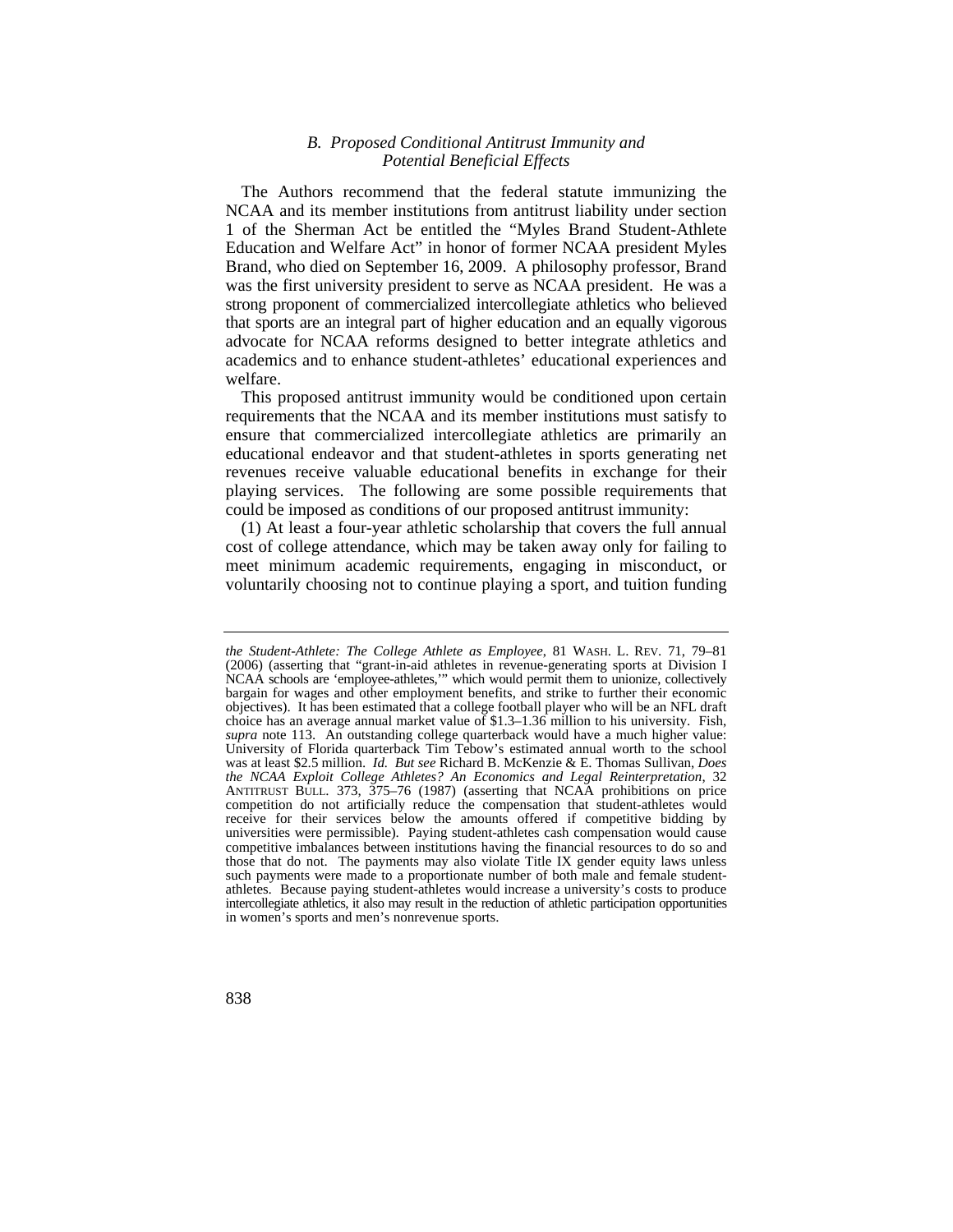standing when the student's intercollegiate athletics ability is exhausted.<sup>316</sup> corresponding figures from Federal Graduation Rate (FGR) data for a fifth or sixth year of college education if necessary to complete a bachelor's degree, provided the student-athlete is in good academic Providing these additional benefits likely would increase the college graduation rates of Division I FBS football and men's basketball student-athletes, whose efforts generate most intercollegiate athletics revenues. According to 2009 NCAA Graduation Success Rate (GSR) data for Division I, 79% of all student-athletes who entered college in 2002 earned their degrees by the end of 2008 whereas the GSR for both Division I FBS football and men's basketball was only 66%.<sup>317</sup> The compiled by the federal government—which does not include studentathletes who transfer out of a university in good standing or incoming transfer students who graduate—are a 64% graduation rate for all Division I student-athletes—two percentage points higher than the general student body—but only 55% for FBS football players and 51% for men's basketball players.<sup>318</sup> Because college graduates generally earn more income during their working career than those who have not earned their degree, it is very important for student-athletes who play football or basketball to graduate from college because of the very low likelihood they will earn a living playing these sports professionally.<sup>319</sup>

Carstensen & Olszowka, *supra* note 311, at 591.

<sup>316.</sup> Observing that NCAA regulations prohibit member universities from promising or providing scholarship assistance to student-athletes who have exhausted their athletic eligibility, some scholars have opined:

 This kind of restriction is entirely consistent with an agreement among colleges not to compete in providing athletes with a real opportunity to acquire a college education. This is only a cost control and appears to be "exploitation ... by ... commercial enterprises." If this is correct, such a restraint would seem to be unlawful and subject to antitrust challenge by any student-athlete denied continued support for his or her education.

 <sup>317.</sup> Press Release, NCAA, Graduation Rates Reach All-Time Highs (Nov. 18, 2009), *available at* [http://www.ncaa.org/wps/ncaa?key=/ncaa/NCAA/Media+and+Events/](http://www.ncaa.org/wps/ncaa?key=/ncaa/NCAA/Media+and+Events) Press+ Room/Embargoed/20091118+GSR+Press+Release.

<sup>318</sup>*. Id.* 

 degree."). These commentators correctly observe: 319. Rodney K. Smith & Robert D. Walker, *From Inequity to Opportunity: Keeping the Promises Made to Big-Time Intercollegiate Student-Athletes*, 1 NEV. L.J. 160, 173 (2001) ("[T]he economic value of a college education, as evidenced by a degree, is well in excess of \$500,000, in current dollars, over the working lifetime of the student-athlete, who graduates with a degree, as compared to the athlete who does not receive such a

There is also some lifetime economic benefit to student-athletes who attend but do not graduate from a university, since employees with some higher education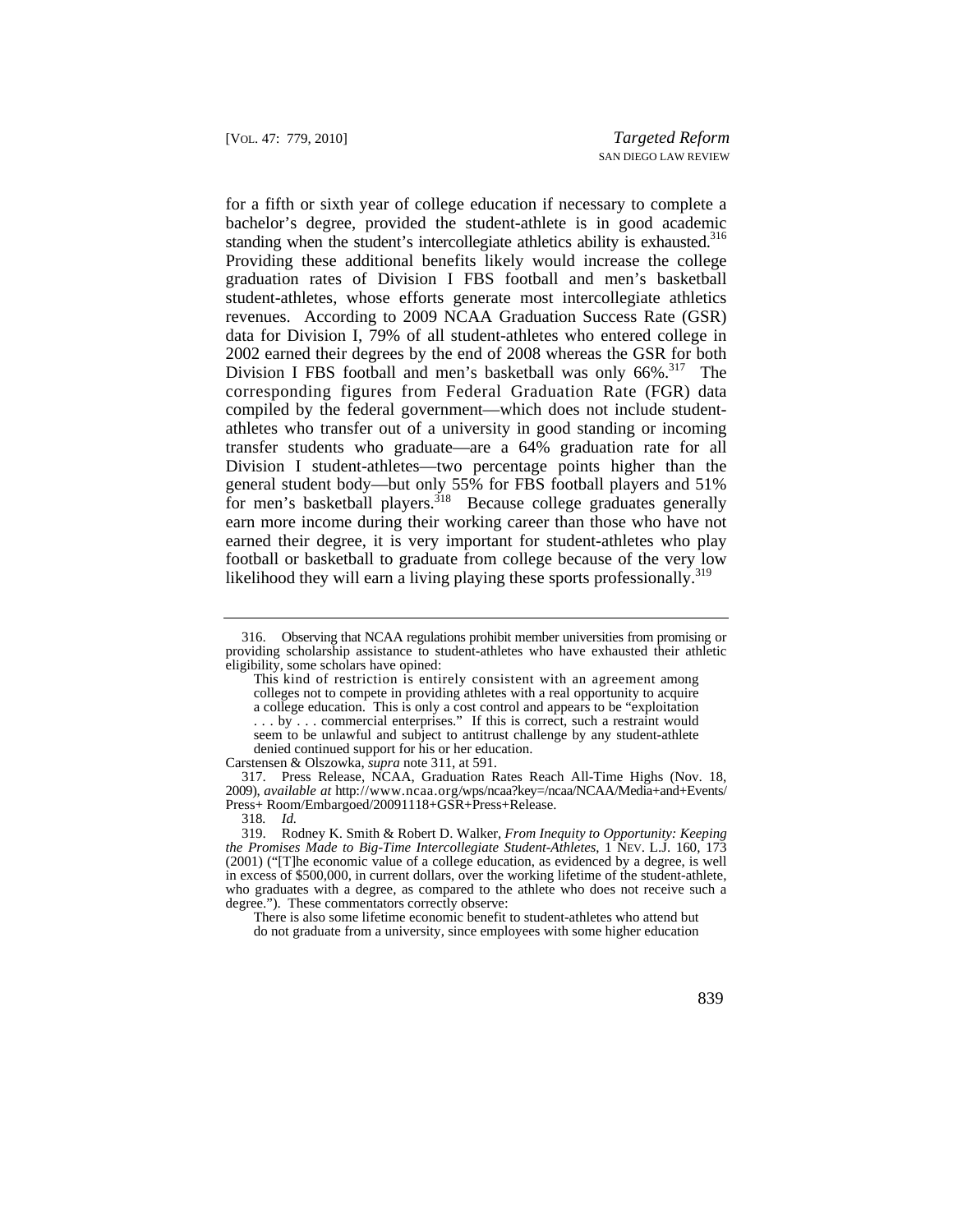(2) Free medical care or health insurance for all sports-related injuries plus extension of the injured student-athlete's scholarship for a period of time equal to the time the athlete is medically unable to attend class due to injury. This is an important benefit because the NCAA currently permits, but does not require, its member institutions to provide medical care or health insurance for sports-related injuries.<sup>320</sup> Moreover, courts generally hold that student-athletes, including those participating in net revenue generating sports, are not "employees" entitled to recover worker's compensation benefits for intercollegiate athletics-related injuries.<sup>321</sup>

(3) Mandatory remedial assistance and tutoring for entering studentathletes whose indexed academic credentials are below a certain percentile—twenty-fifth percentile, for example—for their university's freshman class. The NCAA's Academic Progress Rate system that holds universities accountable for their students-athletes' collective academic performance and imposes penalties for deficiencies currently provides a strong incentive to voluntarily provide these services,  $322$  but mandating such assistance probably would do even more to enhance the academic

[T]he number of athletic scholarships that a school can award should be tied to the graduation rates of its athletes in legitimate athletic programs. If a school falls below a threshold graduation rate, it should be penalized by having to relinquish a certain number of scholarships for the next year's entering class.

Gordon Lee, *Vanderbilt Abolishes Athletic Department*, [ATHLETICSCHOLARSHIPS.NET](https://ATHLETICSCHOLARSHIPS.NET)  (Sept. 2003),<http://www.athleticscholarships.net/vanderbiltnews.htm>.

 320. NCAA OPERATING BYLAWS art. 16.4, § 16.4.1, *reprinted in* NAT'L COLLEGIATE ATHLETIC ASS'N, 2009–10 NCAA DIVISION I MANUAL, *supra* note 40, at 199–200.

 (Ind. 1983); Coleman v. W. Mich. Univ., 336 N.W.2d 224, 228 (Mich. Ct. App. 1983); 321*. See, e.g.*, Rensing v. Ind. St. Univ. Bd. of Trustees, 444 N.E.2d 1170, 1175 Waldrep v. Tex. Emp'rs Ins. Ass'n, 21 S.W.3d 692, 707 (Tex. Ct. App. 2000).

tend to generate a higher income over the course of their working lives than do employees with only a high school education. However, that economic benefit is much less than the benefit accruing to a graduate.

 *supra* note 86, at 69, observing that U.S. Census data "show that at any age level, persons *Id.* at 184. For further support of this observation, see Marburger & Hogshead-Makar, with a degree in higher education earn more than individuals with a high school education." Chancellor of Vanderbilt University, Gordon Lee, now President of Ohio State University, made a similar reform suggestion that would give NCAA universities a strong incentive to ensure that student-athletes earn a degree. Lee suggested:

 322. In 2009, for the first time, the NCAA banned university sports teams— APRs by losing scholarships that otherwise could have been awarded to student-athletes. University of Tennessee—Chattanooga and Jacksonville State University football teams, and Centenary College men's basketball team—from postseason championship competition for team members' poor academic performance based on the four-year average of their Academic Progress Rate (APR). David Moltz, *Classroom Failure, Postseason Ban*, INSIDE HIGHER ED (May 7, 2009), [http://www.insidehighered.com/layout/set/print/](http://www.insidehighered.com/layout/set/print) news/2009/05/07/ncaa. Several other university athletic teams were penalized for low *Id.* On a more positive note, the overall APR for all Division I sports rose three points from 2008 figures and the overall averages for baseball, football, and men's basketball sports whose team members traditionally underachieved academically—increased more significantly. *Id.*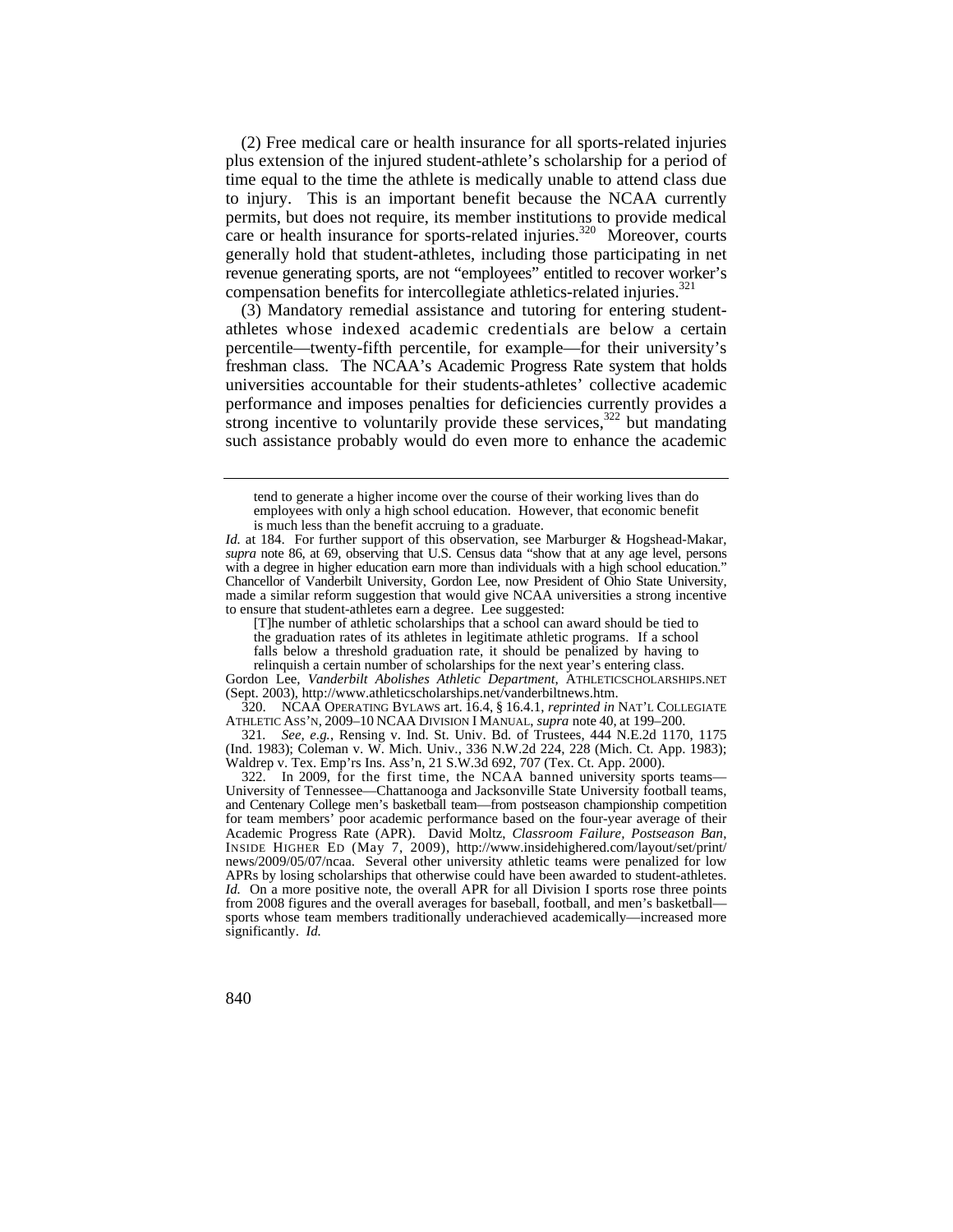performance of individual students-athletes most at risk of not succeeding academically.

 talented, is necessary to produce these sports and contribute to an the opportunity to qualify for educational benefits funded by the (4) The creation of a postgraduate scholarship program administered by the NCAA and funded by a designated percentage of the total net revenues generated by intercollegiate football and men's basketball, and perhaps other sports, including the sales of merchandise incorporating aspects of student-athletes' persona, such as team jerseys with numbers identifying individual players. Because the collective effort of all participating student-athletes, including those who are less prominent or individual player's commercial popularity, all of the athletes should have commercial exploitation of publicity rights.<sup>323</sup>

There is justification for providing greater educational benefits to student-athletes playing net revenue generating sports such as Division I men's basketball and FBS football. One legal scholar observes that student-athletes who participate in major college basketball and football "are doing something special for their schools" by providing the university with a vital link to alumni, bringing together diverse constituencies, and creating contagious euphoria.324 He asserts that "[t]hose who provide the occasions for collective euphoria are making a unique contribution to the [university] community and deserve to be recognized for it."325

In attempting to discern why graduation rates for student-athletes in Division I men's basketball and FBS football historically have been below male graduation rates for the general student body, some scholars suggest a plausible explanation:

 in terms of time and energy, than athletes in other programs. While this assertion is [C]oaches in men's basketball and football at this level demand more of them, speculative because there is little empirical data available in this important area, it makes sense that coaches at this level, who are better paid and are under extreme pressure to win because profits are tied to winning programs, demand more of their players, in order to retain their position, salary and benefits.<sup>326</sup>

<sup>323.</sup> In this regard, collective efforts and accomplishments of all students and alumni contribute to university's reputation and value of its degrees, which generally are not individually compensated by the university.

 324. Stanton Wheeler, *Rethinking Amateurism and the NCAA*, 15 STAN. L. & POL'Y REV*.* 213, 235 (2004).

<sup>325</sup>*. Id.* at 229.

<sup>326.</sup> Smith & Walker, *supra* note 319, at 168. NCAA rules limit a student-athlete's required participation in in-season, athletics-related activities to a maximum of four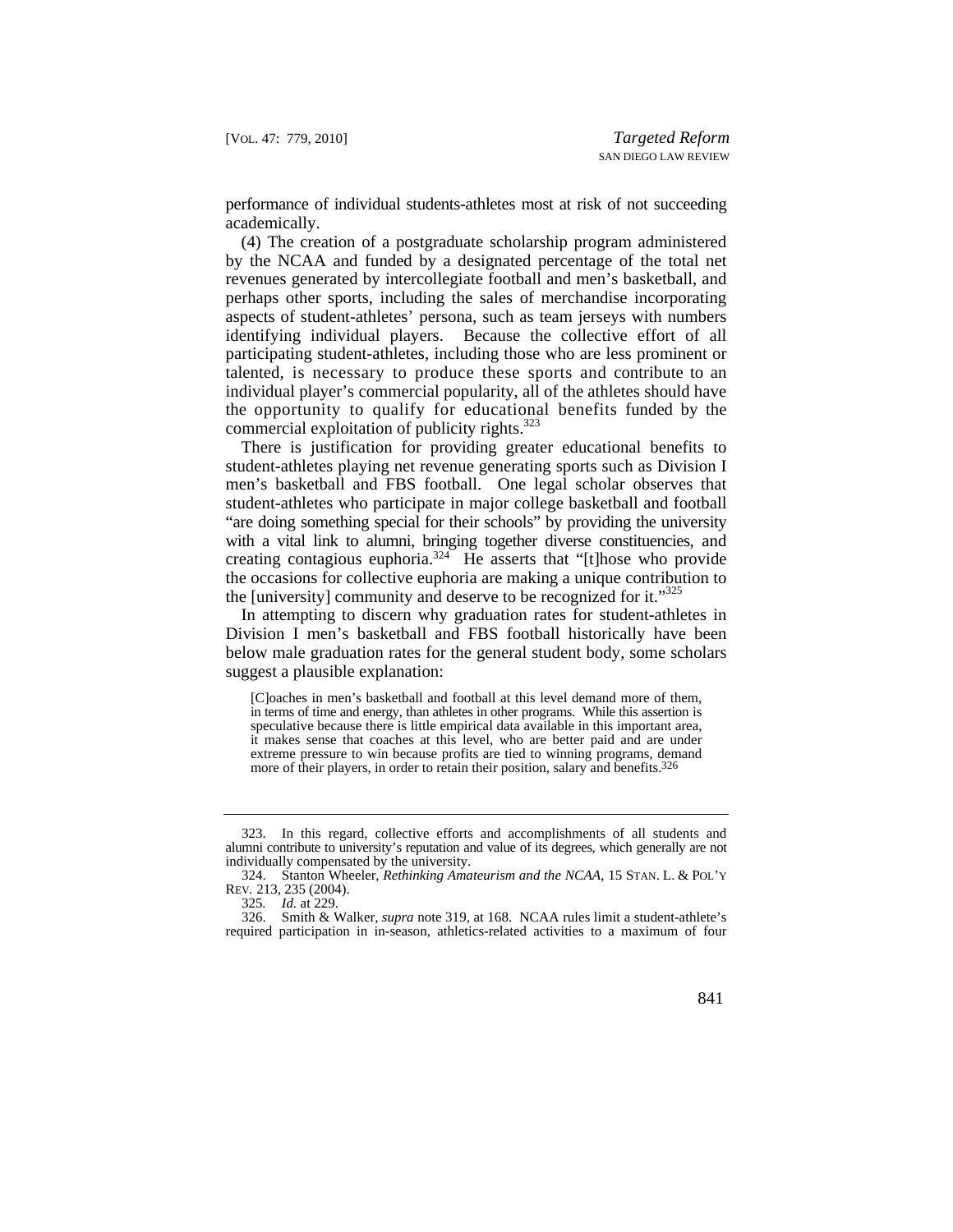They note that these student-athletes are predominantly persons of color whose athletic abilities generate substantial revenues that fund other intercollegiate sports in which the participating student-athletes are not persons of color and contend there is "a strong argument that they are not receiving an equitable share of the wealth they contribute to generating."<sup>327</sup> Because providing greater educational benefits to student-athletes in net revenue-generating sports such as men's football and basketball is facially gender neutral, they suggest that doing so may not violate Title IX gender equity laws because "this is really an equal pay for equal work claim, like that of women coaches who have [unsuccessfully] challenged the differential in compensation between themselves and coaches in men's sports."328

 in Bowl Championship Series conferences, and the establishment of a Antitrust immunity could also be conditioned upon adoption of some of Professor Colombo's foregoing proposals. Among his worthy proposals are requiring that a certain percentage of the net revenues from sports such as football and basketball be used to fund and expand participation opportunities for student-athletes in sports that do not generate net revenues, or requiring the NCAA and its member universities to provide detailed information concerning their athletic department finances using standardized accounting methods.<sup>329</sup> Some members of Congress may insist that any antitrust immunity be conditioned on the dismantling of the current Division I FBS system, which favors universities national championship playoff system in which all 120 universities with Division I FBS football teams have an equal opportunity to participate.<sup>330</sup>

327. Smith & Walker, *supra* note 319, at 167.

 other sports included in the survey. *Long Hours Expected To Play College Football*, [ALLBUSINESS.COM](https://ALLBUSINESS.COM) (Sept. 6, 2009), <http://www.allbusiness.com/education-training/curricula>hours per day and twenty hours per week. *Report: Players Alleges Rules Were Broken*, [ESPN.COM](https://ESPN.COM) (last updated Aug. 30, 2009, 4:21 PM), <http://sports.espn.go.co> m/ncf/new s/story?id=4431717. A 2006 NCAA survey of 21,000 student-athletes revealed that major college football players voluntarily spent approximately forty-five hours per week on athletic activities, which was more than ten hours per week more than the majority of apprenticeships-internships/12890018-1.html. Ohio State University linebacker Austin Spitler stated that "we're there from the crack of dawn till 7 or 8 o'clock at night [during football season]." Doug Lesmerises, *In Wake of Michigan Story, Ohio State Football Players Discuss Balance of Buckeyes' Mandatory vs. Voluntary Activities*, [CLEVELAND.COM](https://CLEVELAND.COM) (Sept. 1, 2009, 3:38 PM), [http://www.cleveland.com/buckeyeblog/index.ssf/2009/09/](http://www.cleveland.com/buckeyeblog/index.ssf/2009/09) ohio\_state\_buckeyes\_on\_balance.html. "If you want to be good as a team, guys are going to be putting in way more than 20 hours a week," Spitler said. *Id.* 

<sup>328</sup>*. Id.* at 197.

<sup>329</sup>*. See supra* text accompanying notes 262–65.

 illegal to promote a college national championship game "or make a similar representation" unless it results from a playoff system. *Subcommittee OKs College*  330. On December 9, 2009, a House subcommittee passed legislation that makes it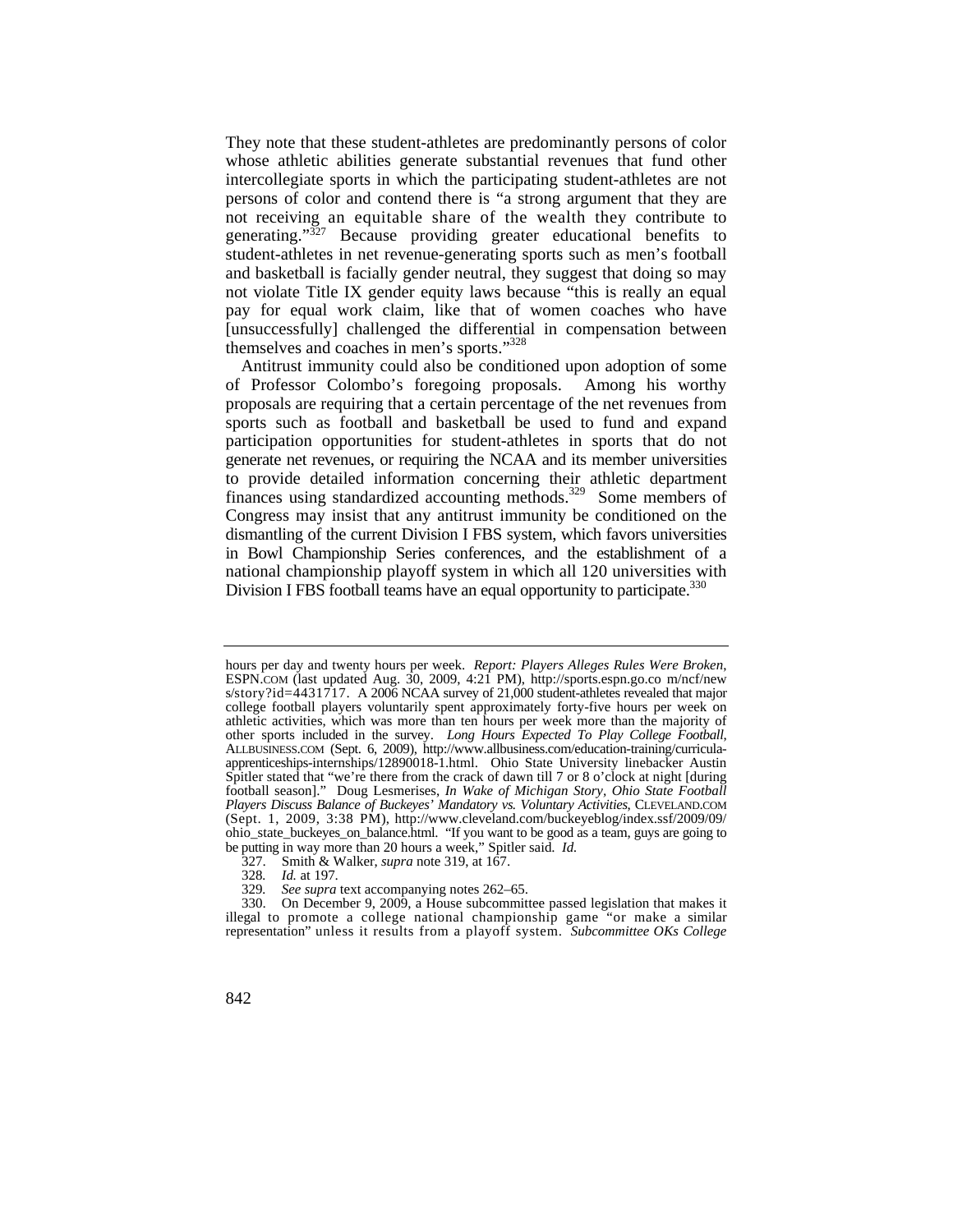adopt legislation to curb the existing athletic arms race by imposing annual or multiyear per sport aggregate spending caps or limits on Congressional antitrust immunity from section 1 of the Sherman Act would enable the NCAA and its member universities to pursue important socially desirable objectives, some of which otherwise would violate the antitrust laws. The  $\angle Law$  case<sup>331</sup> currently limits NCAA member institutions' collective ability to control escalating university expenditures on intercollegiate athletics, which in recent years have increased at a rate two to three times more than other higher education expenditures and increasingly require universities to financially subsidize their athletic departments.332 Given the shield of antitrust immunity, the NCAA could certain expenditures—coaches' salaries—for the different levels of intercollegiate athletics competition.<sup>333</sup> In turn, these cost savings could be used to maintain or increase intercollegiate athletics participation opportunities in women's sports and men's nonrevenue sports.<sup>334</sup>

 laws for any reason is a complicated, time-consuming, and expensive endeavor that is by without an antitrust exemption permitting collective cost constraints. 333. In June 2010, although acknowledging that the antitrust laws prohibit NCAA member institutions from collectively limiting coaches' salaries, the Knight Commission on Intercollegiate Athletics observed that obtaining "an exemption from the antitrust no means assured of success," and recommended "that an exemption not be sought, at least at this time." KNIGHT COMM'N ON INTERCOLLEGIATE ATHLETICS, RESTORING THE BALANCE: DOLLARS, VALUES, AND THE FUTURE OF COLLEGE SPORTS 18 (2010), *available at* [http://www.knightcommission.org/index.php?option=com\\_content&view=article&id=](http://www.knightcommission.org/index.php?option=com_content&view=article&id) 503&Itemid=166. Proposing that "[r]eform of collegiate athletics financing can and must be more immediate and comprehensive than any reform provided through a limited and specific exemption secured through the legislative process," the Commission recommended "colleges and universities should consider coaches' compensation in the context of the academic institutions that employ them," and that "[t]heir compensation should reflect the values of the amateur athletics programs that they oversee, not the values of professional sports teams whose major objectives are winning championships and earning profits." *Id.* Although this a laudable and appropriate objective, the Authors believe that existing market forces provide individual NCAA member institutions with a strong economic disincentive to do so and that the athletic arms race will continue

 334. Based on their evaluation of empirical evidence and economic analysis, Professors Marburger and Hogshead-Makar explain:

Because the "marginal benefit" of a dollar spent on football and men's basketball at the Division I (especially I-A) level exceeds the marginal benefit of the same sports at Divisions II and III, Division I athletic directors have an economic incentive to dedicate a greater proportion of the budget to these

*Football Playoff Bill*, [ESPN.COM](https://ESPN.COM) (last updated Dec. 10, 2009, 9:46 AM), [http://sports.](http://sports) espn.go.com/ncf/news/story?id=4727426.

<sup>331.</sup> Law v. NCAA, 134 F.3d 1010, 1023 (10th Cir. 1998); *see supra* text accompanying notes 280–87.

<sup>332</sup>*. See supra* notes 103–09 and accompanying text.